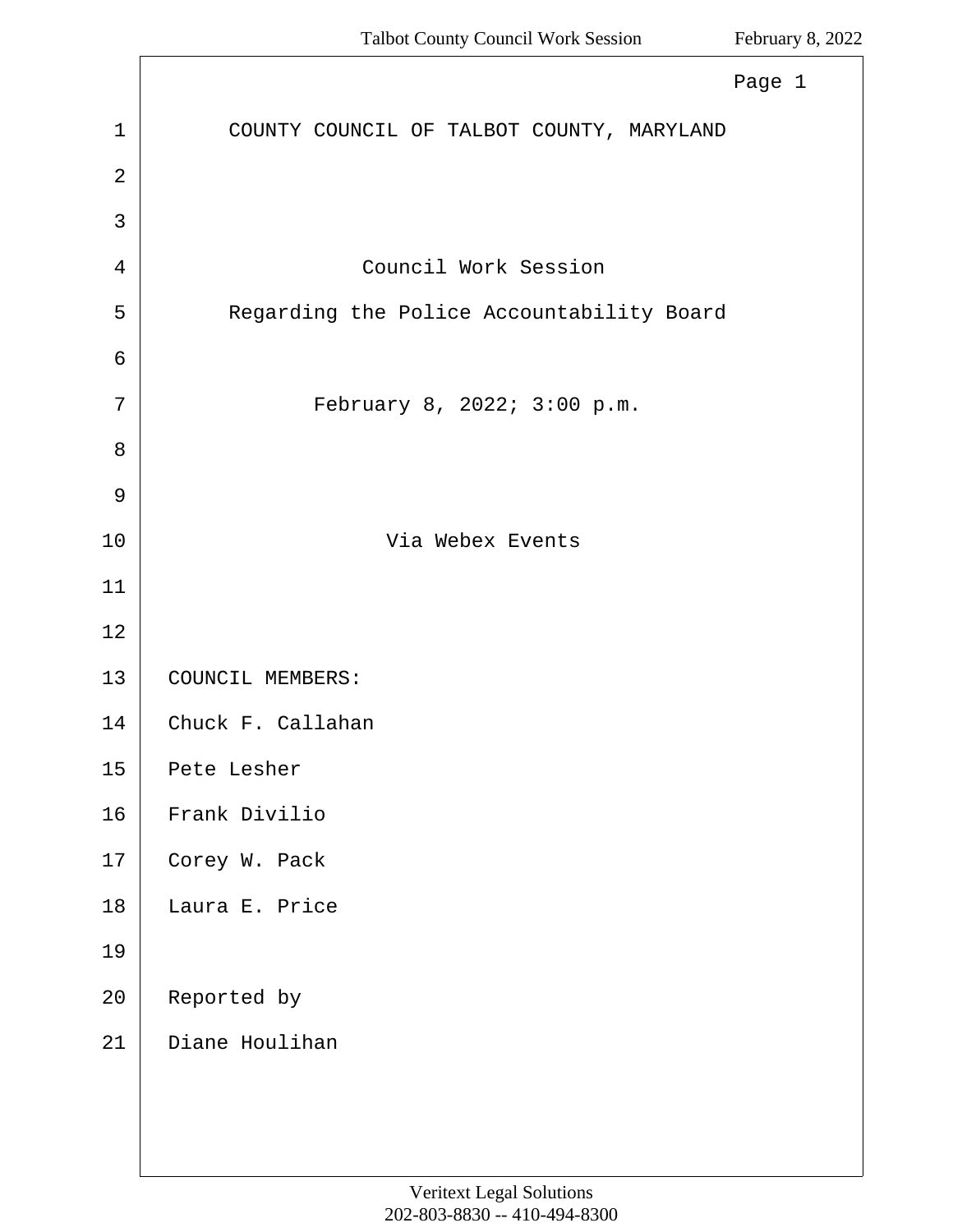<span id="page-1-0"></span>

|                          | Page 2                                          |                | Page 4                                         |
|--------------------------|-------------------------------------------------|----------------|------------------------------------------------|
| 1                        | TRANSCRIPT OF PROCEEDINGS                       | 1              | what the bill, that we have a bill proposed.   |
| $\overline{2}$           |                                                 | $\overline{2}$ | And then what I would propose we do is         |
| 3                        | MR. CALLAHAN: Let's go ahead and get            | 3              | that we go through the PowerPoint and have Joe |
| $\overline{\mathcal{A}}$ | started with Council in our meeting.            | $\overline{4}$ | kind of take a bit of the lead with myself and |
| 5                        | I'll probably turn it over to you. You          | 5              | Patrick. And then, of course, we can all       |
| 6                        | want me to turn it over to you, Clay, and get   | 6              | engage in conversation as we walk through it.  |
| 7                        | us started?                                     | 7              | That's what I would propose.                   |
| 8                        | MR. STAMP: I'd give it a try. Sure.             | 8              | MR. CALLAHAN: Yup, yup. That sounds            |
| 9                        | MR. CALLAHAN: That's good.                      | 9              | good, Mr. Stamp.                               |
| 10                       | MR. STAMP: So we're here today to talk          | 10             | So Patrick, are you with us?                   |
| 11                       | about the Police Accountability Act of 2021.    | 11             | MR. THOMAS: I am. Can you hear me?             |
| 12                       | And so Joe Gamble, our sheriff, is online, and  | 12             | MR. CALLAHAN: Yeah. Loud and clear. So         |
| 13                       | he's done a lot of work on this.                | 13             | let's go ahead and start with you and give us  |
| 14                       | And what we thought we would do is walk         | 14             | sort of your thoughts of how we need to start  |
| 15                       | through a PowerPoint that Jessica has available | 15             | off with this.                                 |
| 16                       | to her that she'll put up.                      | 16             | MR. THOMAS: Sure. As Mr. Stamp                 |
| 17                       | This is the Police Accountability Act of        | 17             | explained, the Police Accountability Act, it   |
| 18                       | 2021 is not necessarily a good fit across the   | 18             | enacted various changes relating to law        |
| 19                       | state, with different jurisdictions across the  | 19             | enforcement. But as it most directly relates   |
| 20                       | state, but there's no anticipation that there   | 20             | to the county and municipalities and why we're |
| 21                       | will be any changes in the law this year. And   | 21             | here, it requires each county to have a Police |
|                          |                                                 |                |                                                |
|                          | Page 3                                          |                | Page 5                                         |
| 1                        | the act has to be in place by July 1st.         | 1              | Accountability Board as well as an             |
| 2                        | This is an unfunded mandate, and it calls       | 2              | Administrative Charging Committee.             |
| 3                        | for the creation of this Accountability Board   | 3              | And what we discussed doing is putting         |
| $\overline{4}$           | and the apparatus to support it.                | $\overline{4}$ | this in the form of a bill that would be added |
| 5                        | And so the purpose of today is to talk          | 5              | to Chapter 24 of the County Code, along with   |
| 6                        | about how we, I think Council, the direction    | 6              | the other boards, committees, and commissions. |
| 7                        | I've been getting from Council members, how we  | 7              | And in order to do that, the bill has to       |
| 8                        | can collaboratively work with the towns to kind | 8              | be introduced. And then it has three separate, |
| 9                        | of come up with the development of this         | 9              | on three separate occasions it can be          |
| 10                       | accountability act.                             | 10             | introduced, then it's going to have a public   |
| 11                       | We have not done, the bill that we're           | 11             | hearing, and then it will be finally voted on  |
| 12                       | going to walk through, we've not done in a      | 12             | by the Council. And then it takes effect 60    |
| 13                       | vacuum. We've worked with other counties        | 13             | days after passage.                            |
| 14                       | across the state, other rural counties across   | 14             | So we want to get this introduced within I     |
| 15                       | the state in particular, and stole some of the  | 15             | would say within a couple of months so that we |
| 16                       | best ideas that they have to come up with a     | 16             | make sure that it's in effect by the July 1st  |
| 17                       | framework that we're going to go over.          | 17             | deadline.                                      |
| 18                       | So maybe first, President Callahan, maybe       | 18             | So we already have a rough draft that we       |
| 19                       | we can just pass it to Patrick real quick for   | 19             | worked on with Sheriff Gamble. It's by no      |
| 20                       | just a few statements, overarching statements   | 20             | means a final product, but a lot isn't         |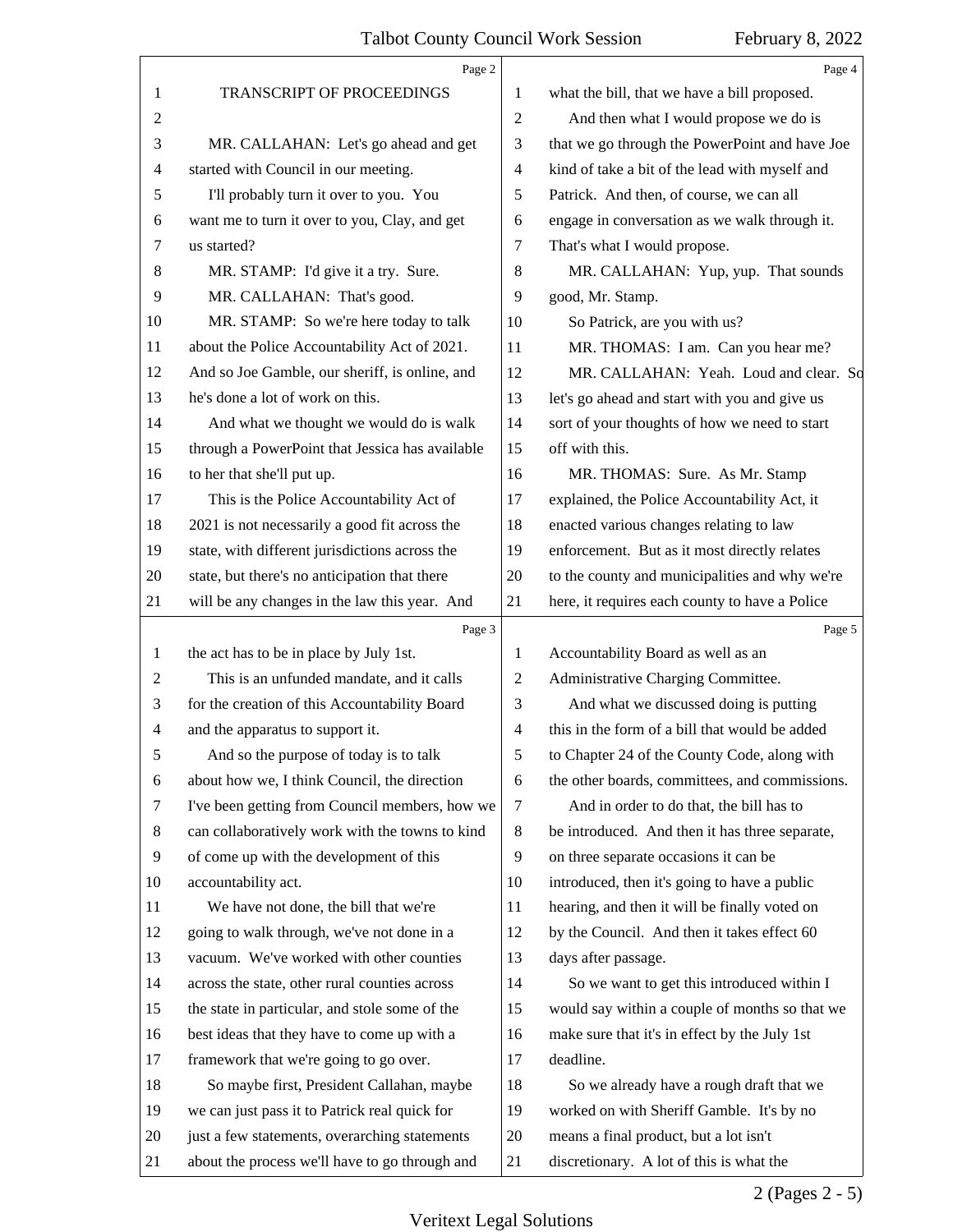<span id="page-2-0"></span>

|                | Page 6                                          |                          | Page 8                                          |
|----------------|-------------------------------------------------|--------------------------|-------------------------------------------------|
| 1              | statute requires, but there's obviously some    | 1                        | If you go to the next slide.                    |
| $\overline{c}$ | room for discussion, and hopefully this meeting | $\overline{c}$           | Well, the graph itself, with the County         |
| 3              | will help further some of that.                 | 3                        | Council. So the County Council will have to     |
| 4              | MR. CALLAHAN: Appreciate that. So               | 4                        | appoint this Talbot County Accountability       |
| 5              | Sheriff Gamble, you want to go ahead and get us | 5                        | Board. And then the Accountability Board,       |
| 6              | started?                                        | 6                        | we'll get more into that, the Accountability    |
| 7              | SHERIFF GAMBLE: Sure.                           | 7                        | Board will have to designate an Administrative  |
| 8              | MR. STAMP: Before Joe starts, I just            | 8                        | Charging Committee.                             |
| 9              | wanted to -- I know I've kind of stressed it.   | 9                        | One of those people on the Talbot -- the        |
| 10             | But the purpose today is really a consensus     | 10                       | chairman of the -- we're going to call it the   |
| 11             | building exercise. We want to make sure that    | 11                       | TCPAB, Talbot County Police Accountability      |
| 12             | we all are in agreement with the core the       | 12                       | Board, the chairman of that or his or her       |
| 13             | framework we're coming up with.                 | 13                       | designee would appoint one person to the        |
| 14             | So Joe, you want to take it off on the          | 14                       | Charging Committee.                             |
| 15             | PowerPoint?                                     | 15                       | And the County Council, or what the law         |
| 16             | And Jessica, if you put the PowerPoint up,      | 16                       | says would be the chief executive officer for   |
| 17             | we'll start walking through it.                 | 17                       | the county, which could be either the president |
| 18             | SHERIFF GAMBLE: Sure. So the first chart        | 18                       | or the entire County Council, depending on how  |
| 19             | is pretty accurate representation of we think   | 19                       | the County Council reads into that, would       |
| 20             | what the legislative intent was of the          | 20                       | appoint a person to the Charging Committee.     |
| 21             | legislature last year where they're looking for | 21                       | Basically, the Police Accountability            |
|                | Page 7                                          |                          | Page 9                                          |
| 1              | citizen's oversight of the police.              | $\mathbf{1}$             | Board -- go to the next slide. There you go.    |
| 2              | So each county has to come up with an           | 2                        | First that slide right there. Establish the     |
| 3              | Accountability Board to serve everyone in       | 3                        | membership, establish a budget and staff.       |
| 4              | the -- all the police departments in the        | $\overline{\mathcal{A}}$ | The law doesn't require a budget and            |
| 5              | county, except for State agencies. So the       | 5                        | staff, but I'm not sure how you're going to     |
| 6              | State Police wouldn't be involved in this, this | 6                        | pull it off without it.                         |
| 7              | local one, nor would the Natural Resources      | $\tau$                   | And Clay, you can weigh in anywhere on          |
| 8              | Police, nor any federal agencies that come down | 8                        | this part that you want as far as that goes.    |
| 9              | here and work.                                  | 9                        | MR. STAMP: I mean initially we are --           |
| 10             | If you can go to the next slide.                | 10                       | we'll get into the details. But initially       |
| 11             | So you can see kind of overhead on that         | 11                       | we're thinking that we will try to leverage     |
| 12             | first graph that talks about we want input, we  | 12                       | existing staff.                                 |
| 13             | thought we wanted input from the towns that     | 13                       | And there's going to be an expense related      |
| 14             | have police departments.                        | 14                       | to this. And we're kind of trying to put the    |
| 15             | You'll notice that Trappe is not on there       | 15                       | budget together for it to propose to Council.   |
| 16             | right now and that the Town of Queen Anne is    | 16                       | At this point, we're still looking into it.     |
| 17             | not on there right now, thinking that since the | 17                       | SHERIFF GAMBLE: So the law requires that        |
| 18             | Sheriff's Office serves those areas, that they  | 18                       | the county appoint a chairman, a chair person,  |
| 19             | don't have a chief or a chief of police or a    | 19                       | with relevant experience. They don't define     |
| 20             | police department at this point, that we would  | 20                       | relevant experience, but one of the things that |
| 21             | leave them out.                                 | 21                       | we need to, one of the take-aways that we need  |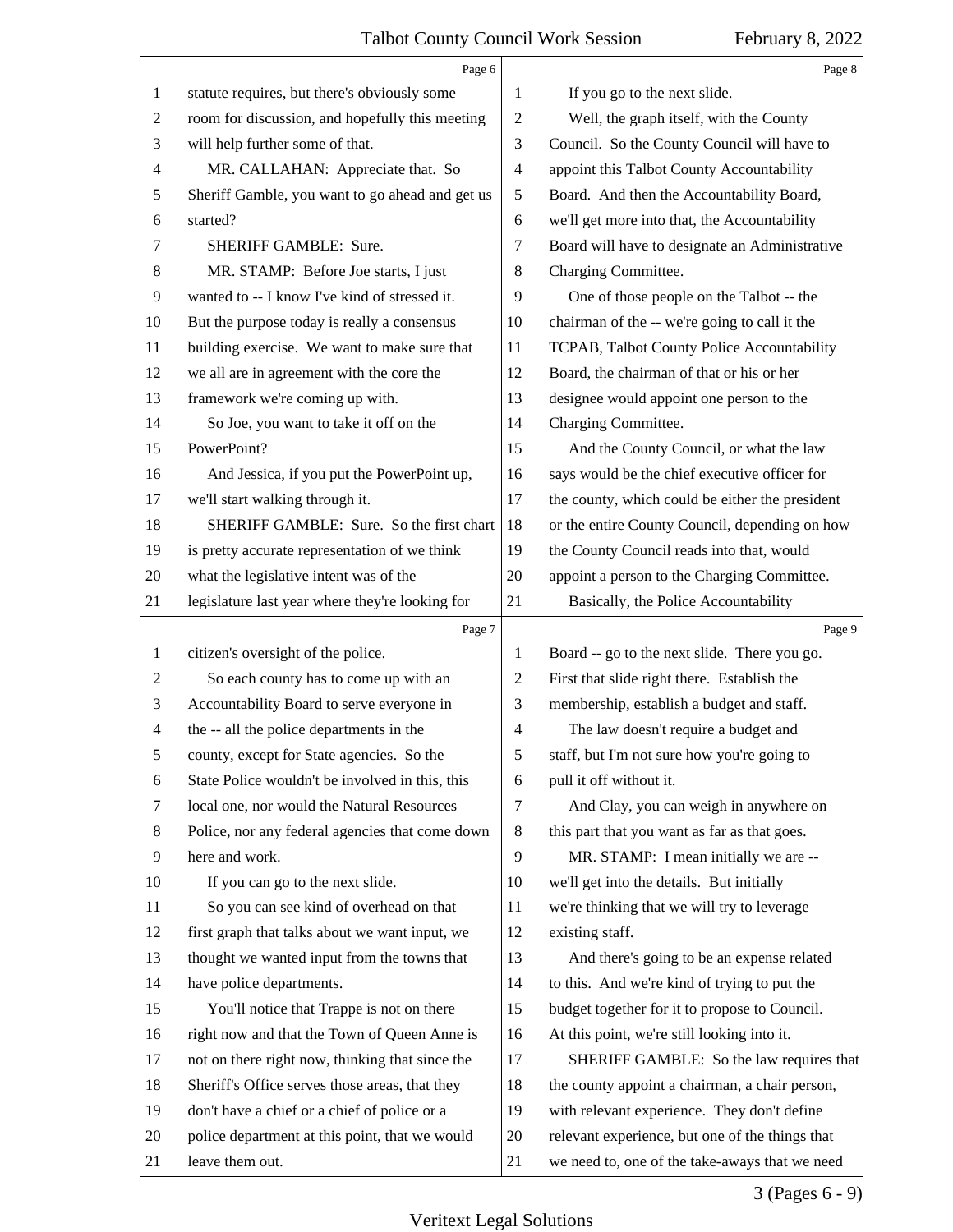<span id="page-3-0"></span>

|                          | Page 10                                         |                          | Page 12                                         |
|--------------------------|-------------------------------------------------|--------------------------|-------------------------------------------------|
| $\mathbf{1}$             | to understand from this is that this            | 1                        | agencies in each of the jurisdictions and work  |
| 2                        | Accountability Board and the discipline board,  | $\overline{c}$           | on matters to improve, "to improve matters of   |
| 3                        | when it goes into effect July 1st, there will   | 3                        | policing". So they'll look at what charges      |
| $\overline{\mathcal{A}}$ | no more Law Enforcement Officers Bill of        | $\overline{\mathcal{A}}$ | have been placed against the officers and then  |
| 5                        | Rights, which under Maryland law, if you        | 5                        | sit down with each of the chiefs and the        |
| 6                        | discipline a police officer, and I don't want   | 6                        | sheriff separately and talk about how they feel |
| 7                        | to get too far in the weeds, but when you       | 7                        | they can improve, that we can improve policing, |
| 8                        | discipline a police officer, he or she, if they | 8                        | matters of policing.                            |
| 9                        | don't agree with the discipline, they can       | 9                        | So that board will receive complaints from      |
| 10                       | automatically appeal it to the Circuit Court    | 10                       | members of the public.                          |
| 11                       | for Talbot County and ask the judge to rule on  | 11                       | Now, it's interesting the way they wrote        |
| 12                       | whether the discipline was appropriate.         | 12                       | the law, that if a civilian person complains    |
| 13                       | This board, the reason I think the              | 13                       | about the conduct of a police officer, then the |
| 14                       | legislature put it in there is that you need a  | 14                       | investigation would go back to the police       |
| 15                       | person of relevant experience who has been      | 15                       | department, the police department would do the  |
| 16                       | through some of these charging administrative   | 16                       | investigation, then turn it back over to the    |
| 17                       | violations.                                     | 17                       | board, but they doesn't address any in-house    |
| 18                       | You have to understand this has nothing to      | 18                       | complaints.                                     |
| 19                       | do with criminal charges on a police officer.   | 19                       | For instance, most of our complaints or         |
| 20                       | This is all administrative charges, violations  | 20                       | violations of policy at the Sheriff's Office    |
| 21                       | of policies and procedures by the police        | 21                       | and Easton PD, are violations that the command  |
|                          |                                                 |                          |                                                 |
|                          | Page 11                                         |                          | Page 13                                         |
| $\mathbf{1}$             | department, violation of standards.             | 1                        | staff finds that citizens don't complain about, |
| 2                        | Now, it does come into play if an officer       | $\overline{c}$           | i.e., they didn't follow a policy. Maybe they   |
| 3                        | violates criminal law, but it gets very         | 3                        | didn't get their vehicle serviced at the        |
| $\overline{4}$           | convoluted there because criminal law always    | $\overline{\mathcal{A}}$ | 5,000-mile mark.                                |
| 5                        | takes precedence over violation of policies and | 5                        | Well, that's violation of policies and we       |
| 6                        | procedures. Hence, the reason they have a       | 6                        | charge them administratively for failure to do  |
| 7                        | person with relevant experience in there.       | 7                        | the little stuff that they're required to do as |
| 8                        | We put in the initial draft of this that        | 8                        | police officers. None of that will be           |
| 9                        | that should be someone that has had command     | 9                        | addressed by this oversight board. That will    |
| 10                       | level experience at a police department,        | 10                       | all still be handled by the chiefs and the      |
| 11                       | meaning the rank of lieutenant and above who    | 11                       | sheriffs in-house. The law doesn't give any     |
| 12                       | has actually disciplined police officers        | 12                       | authority to this board to handle anything      |
| 13                       | because if you don't hand down the appropriate  | 13                       | other than civilian complaints.                 |
| 14                       | discipline, it will be overturned in Circuit    | 14                       | And by December 31st, they have to submit       |
| 15                       | Court pretty quickly.                           | 15                       | a written report to the County Council and      |
| 16                       | So anyway, that's one of the reasons they       | 16                       | recommend policy changes that would improve     |
| 17                       | have that and we'll talk a little bit more      | 17                       | policing in the county. It's interesting --     |
| 18                       | about that. And obviously all this will have    | 18                       | MR. STAMP: Can we advance the slide on          |
| 19                       | to be documented, any of their meetings.        | 19                       | the screen?                                     |
| 20                       | Their meetings, they have to meet               | 20                       | SHERIFF GAMBLE: I'm sorry. Yeah, yeah.          |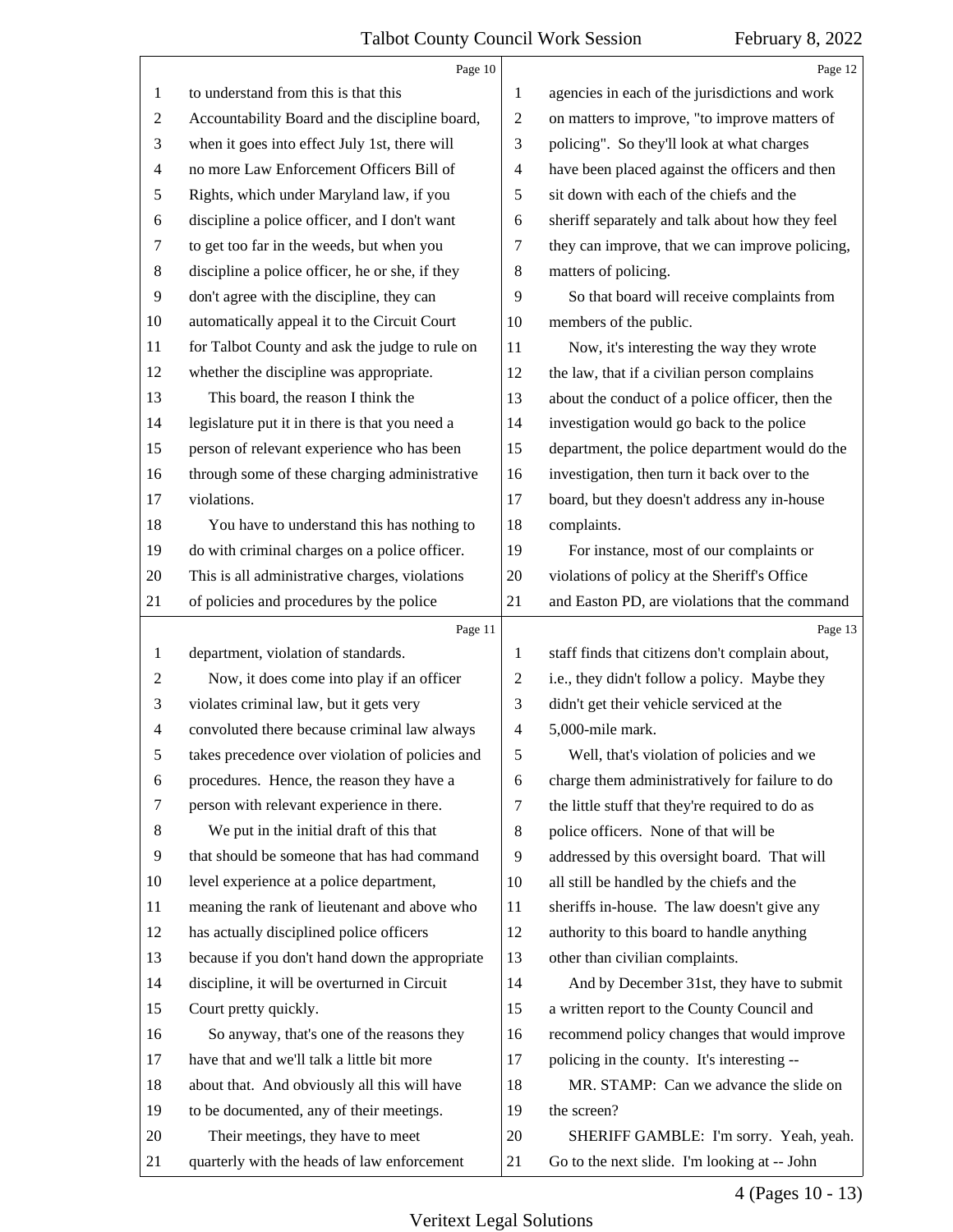<span id="page-4-0"></span>

|                | Page 14                                         |                | Page 16                                         |
|----------------|-------------------------------------------------|----------------|-------------------------------------------------|
| 1              | Bollinger is flipping them for me.              | 1              | administrative law judge, one person is         |
| $\overline{c}$ | So you can see where they hold the              | 2              | appointed by the chief of police or the sheriff |
| 3              | quarterly meetings. And many of the elected     | 3              | or the --                                       |
| 4              | officials on here might not even understand     | 4              | SPEAKER: I believe it's got to be a             |
| 5              | what a trial board is.                          | 5              | police officer of equal rank.                   |
| 6              | So the Police Accountability Board would        | 6              | SHERIFF GAMBLE: A police officer of equal       |
| 7              | then help appoint the Administrative Charging   | 7              | rank.                                           |
| $\,8$          | Committee with the help of the County Council.  | 8              | SPEAKER: And then the third person is a         |
| $\overline{9}$ | The Administrative Charging Committee, just say | 9              | civilian appointed by the County Council.       |
| 10             | we do the investigation, we turn it over to the | 10             | SHERIFF GAMBLE: Right. And the County           |
| 11             | Administrative Charging Committee, the          | 11             | Council would have a civilian who would be a    |
| 12             | Administrative Charging Committee says okay, I  | 12             | civilian.                                       |
| 13             | think the officer should be -- a letter of      | 13             | So then it goes to a Trial Board. If the        |
| 14             | reprimand should go in his file, his or her     | 14             | Trial Board finds that the officer is guilty of |
| 15             | file.                                           | 15             | that, they could hand down a different          |
| 16             | That will come back to each chief or the        | 16             | sentence. That automatically is appealable to   |
| 17             | sheriff. The chief or sheriff will tell the     | 17             | the Circuit Court. That's what we were talking  |
| 18             | employee that what they're finding was, and the | 18             | about earlier, how confusing this can get real  |
| 19             | chief can go higher or be more harsh in         | 19             | quick.                                          |
| 20             | discipline but can't be less harsh in           | 20             | MR. STAMP: Joe, you might want to just go       |
| 21             | discipline.                                     | 21             | back to that graphic on the front. That way     |
|                | Page 15                                         |                | Page 17                                         |
| $\mathbf{1}$   | So say the violation is something fairly        | $\mathbf{1}$   | you can just kind of highlight each little      |
| 2              | minor and it's a letter of reprimand in his     | $\overline{2}$ | block, what's going on. Because you're talking  |
| 3              | file. If the officer or deputy doesn't agree,   | 3              | about the Trial Board right there. You'll see   |
| 4              | then it would be to a Trial Board. The Trial    | 4              | the County Council appoints --                  |
|                | Board will be made up of a person, the -- help  | 5              | SHERIFF GAMBLE: Go back to that. Go back        |
| 6              | me with this, John, the Charging Committee. So  | 6              | to the very first screen, John.                 |
| 7              | the Accountability Board, the chair of the      | 7              | MR. STAMP: You can just reference that          |
| 8              | Accountability Board will then sit on the Trial | 8              | maybe.                                          |
| 9              | Board or have someone else sit on the Trial     | 9              | SHERIFF GAMBLE: Yeah. I'm confusing             |
| 10             | Board. And then the Talbot County Council --    | 10             | myself. This is all so confusing.               |
| 11             | this is not for the --                          | 11             | MR. STAMP: This is difficult stuff.             |
| 12             | SPEAKER: This is the Charging Committee.        | 12             | SHERIFF GAMBLE: There we go. So if you          |
| 13             | You're looking for the Trial Board?             | 13             | go back to that graph, you can see where the    |
| 14             | SHERIFF GAMBLE: Yeah, I'm looking for the       | 14             | County Council appoints Accountability Board,   |
| 15             |                                                 |                |                                                 |
| 16             | Trial Board.                                    | 15             | has some influence on the Charging Committee.   |
| 17             | We're going to skip ahead to the Trial          | 16             | But really your chairman of the Talbot County   |
|                | Board real quick just to explain it. So just    | 17             | Accountability Board will sit on the Charging   |
| 18             | say the officer doesn't take the discipline and | 18             | Committee or his or her designee.               |
| 19             | says no. Then it goes to a Trial Board.         | 19             | And then if it can't be resolved and the        |
| 20             | One of those people is appointed by the         | 20             | officer doesn't take the punishment, then it    |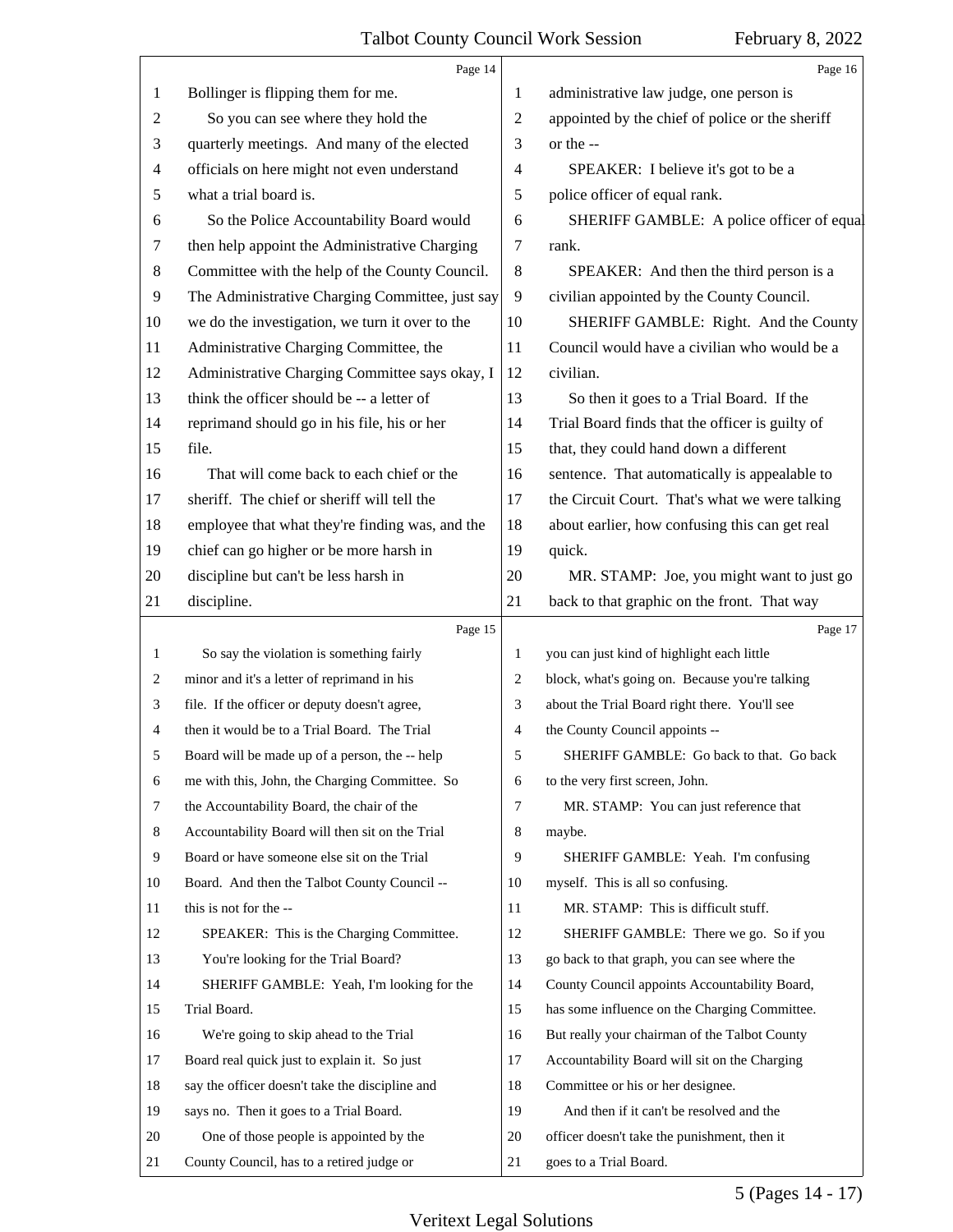<span id="page-5-0"></span>

|                | Page 18                                         |                | Page 20                                         |
|----------------|-------------------------------------------------|----------------|-------------------------------------------------|
| 1              | And what's not on here from the Trial           | 1              | So if you had -- and then one of those          |
| 2              | Board, if he still doesn't agree with the       | 2              | folks, so you have three from the Sheriff's     |
| 3              | punishment, then it automatically goes to       | 3              | Office or the sheriff's patrol areas, two from  |
| 4              | Circuit Court. Hence, one of the reasons that   | $\overline{4}$ | the Town of Easton, one from St. Michael's, one |
| 5              | we believe that they have in the law a person   | 5              | from Oxford, that would in essence give you     |
| 6              | of relevant experience has to be the one        | 6              | seven. And then one of those seven should be a  |
| 7              | appointed as the chairman of the Talbot County  | 7              | person of relevant experience to head it up, to |
| 8              | Police Accountability Board.                    | 8              | be the chairman.                                |
| 9              | And the only people that I know that have       | 9              | Does that make sense? Anybody have any          |
| 10             | relevant experience in police discipline are    | 10             | questions?                                      |
| 11             | command staff level people who have served for  | 11             | MR. JARAMILLO: I do have a question             |
| 12             | a number of years.                              | 12             | actually. So for the people that are going to   |
| 13             | Go forward again to --                          | 13             | be making up this Administrative Charging       |
| 14             | MR. STAMP: So Joe, just a question that         | 14             | Committee.                                      |
| 15             | you might help with. Populating the             | 15             | SHERIFF GAMBLE: No. This is the                 |
| 16             | Accountability Board, so there's been some      | 16             | Accountability Board now.                       |
| 17             | discussion about how you might want to do that  | 17             | MR. JARAMILLO: Okay. So this is the             |
| 18             | or how we might want to do that collectively.   | 18             | Accountability Board. I'm looking at the slide  |
| 19             | Would you like to talk about that, where        | 19             | that has it there.                              |
| 20             | they would come from, what areas or whatever,   | 20             | But I was curious to still know with the        |
| 21             | how many people?                                | 21             | experience, are you requiring everybody to have |
|                |                                                 |                |                                                 |
|                | Page 19                                         |                | Page 21                                         |
| 1              | SHERIFF GAMBLE: Sure. So there's nothing        | $\mathbf{1}$   | experience and not just the chairman? I mean    |
| $\overline{c}$ | in the law that says how many people that you   | 2              | wouldn't that be the logical                    |
| 3              | have to have on your board.                     | 3              | SHERIFF GAMBLE: Well, the law only              |
| 4              | One has to have relevant experience. We         | $\overline{4}$ | requires that the chairman have relevant        |
| 5              | propose to have six additional members          | 5              | experience. So conceivably, you could have one  |
| 6              | consisting of, to the extent possible, three    | 6              | person with experience and six others with no   |
| 7              | members, one from each of the specific patrol   | 7              | experience whatsoever.                          |
| 8              | areas of the Talbot County Sheriff's Office,    | 8              | MR. JARAMILLO: But from what I heard,           |
| 9              | one north, a resident north, a citizen north, a | 9              | they allow us to define what experience looks   |
| 10             | citizen south, and a citizen St. Michael's or   | 10             | like; is that correct?                          |
| 11             | St. Michael's Road, the Bay Hundred corridor,   | 11             | SHERIFF GAMBLE: Correct. It just says           |
| 12             | the Route 33 corridor. That way each of those   | 12             | relevant experience. And the legislature        |
| 13             | geographic areas would be represented in there  | 13             | wouldn't define what relevant experience is.    |
| 14             | and they wouldn't all be like from the          | 14             | And we asked them that specifically, even       |
| 15             | metropolitan area of Easton.                    | 15             | at the Training Commission. And they said that  |
| 16             | Then each of the incorporated towns would       | 16             | they were going to leave that up to the         |
| 17             | have the opportunity to recommend to Council    | 17             | counties. They wanted counties to be able to    |
| 18             | one person to be on that board, with the        | 18             | do their own thing --                           |
| 19             | exclusion of the Town of Easton, which I think  | 19             | MR. JARAMILLO: (Inaudible.)                     |
| 20             | we talked about the Town of Easton would have   | 20             | SHERIFF GAMBLE: -- want the towns to do         |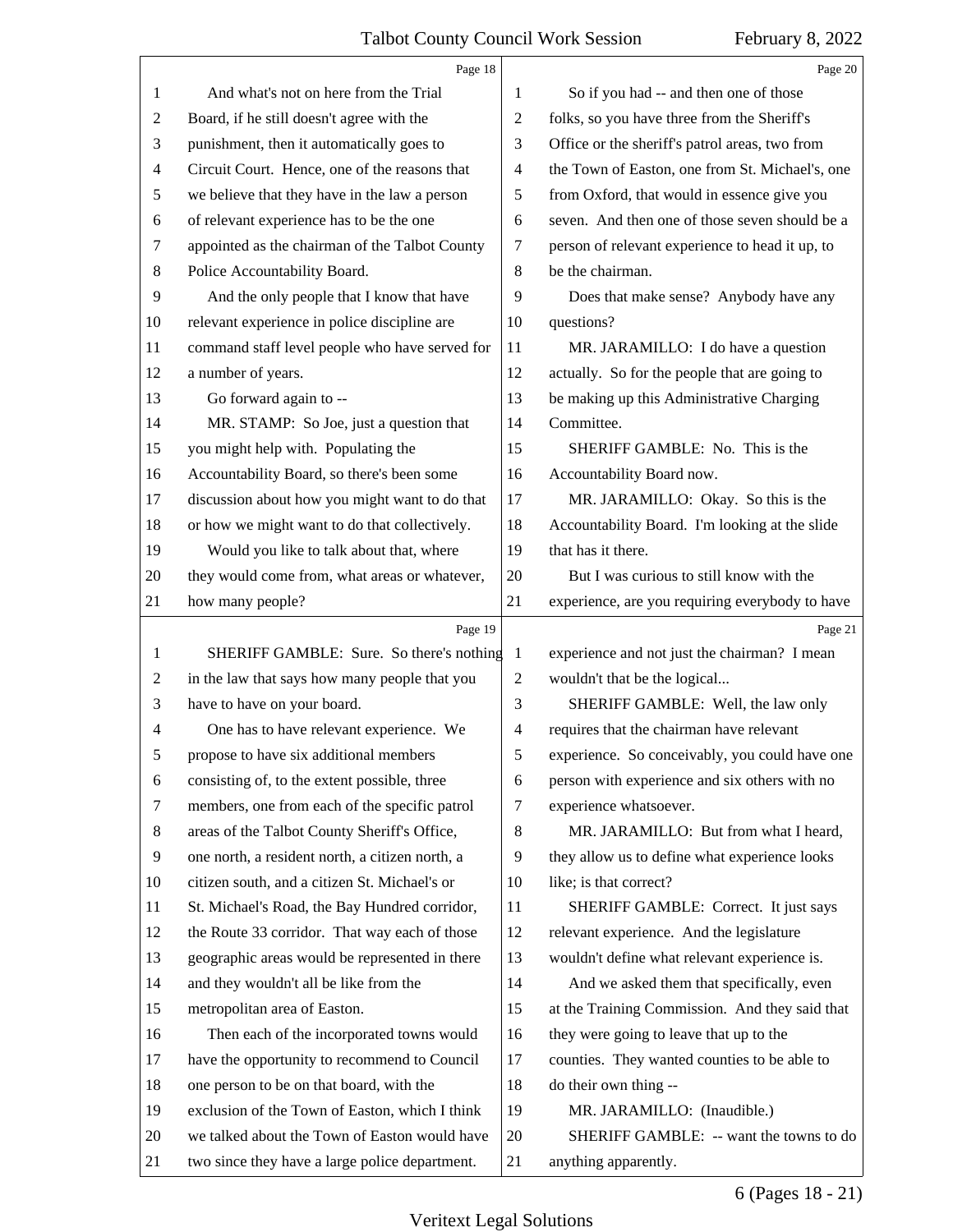<span id="page-6-0"></span>

|                | Page 22                                         |                | Page 24                                         |
|----------------|-------------------------------------------------|----------------|-------------------------------------------------|
| 1              | MR. JARAMILLO: Right. Let me ask one            | 1              | C, it talks about this person of relative       |
| $\mathbf{2}$   | more follow-up question and then we can move    | $\overline{2}$ | experience to the position. I'm looking at C3.  |
| 3              | on. In your professional opinion, what does     | 3              | SHERIFF GAMBLE: Are you looking at              |
| 4              | relevant experience look like?                  | $\overline{4}$ | Patrick's? Are you looking at Patrick's?        |
| 5              | SHERIFF GAMBLE: I think relevant                | 5              | MR. PACK: I'm looking at a copy of the          |
| 6              | experience for that chairperson should be       | 6              | bill.                                           |
| $\tau$         | somebody with command level experience at a     | 7              | MR. THOMAS: He's looking at the draft           |
| 8              | police department who have actually disciplined | 8              | bill, yeah.                                     |
| 9              | officers before.                                | 9              | SHERIFF GAMBLE: Got you.                        |
| 10             | So for instance, a sergeant in a typical        | 10             | MR. PACK: I'm looking at the draft bill.        |
| 11             | police department doesn't do discipline. They   | 11             | And I'm assuming the language is pulled         |
| 12             | would write up a complaint and send it to the   | 12             | straight from the House Bill 670.               |
| 13             | command staff and the command staff would make  | 13             | SHERIFF GAMBLE: Yeah. C3 is right from          |
| 14             | a determination on discipline and whether the   | 14             | the House Bill, correct.                        |
| 15             | violation actually is a violation and meets all | 15             | MR. PACK: Right. So if you look at that,        |
| 16             | the standards necessary, because when we look   | 16             | to kind of maybe put a point on this what is    |
| 17             | at that type of discipline, we're also looking  | 17             | relative experience to the position, and it     |
| 18             | at court rulings, right, in previous cases.     | 18             | gives some examples. The chairman of the TCPAB  |
| 19             | For instance, I terminated a person here,       | 19             | shall. And then it gives us, if we turn to the  |
| 20             | right. Sat down with the lawyer, talked to the  | 20             | next page, retired sworn law enforcement        |
| 21             | lawyer. We looked at past cases, similar        | 21             | officer who is retired in good standing, with   |
|                | Page 23                                         |                | Page 25                                         |
| 1              | issues and said okay, yeah, we've got a good    | 1              | at least 20 years of experience in Maryland law |
| $\overline{2}$ | case, right. We've developed a good case        | 2              | enforcement agency, B, shall have been a head   |
| 3              | against this officer and it's a termination     | 3              | of an LEA on command or supervisor position     |
| 4              | case and we terminate him and it just was held  | $\overline{4}$ | within LEA.                                     |
| 5              | up in the Circuit Court.                        | 5              | So it give you right there as to what           |
| 6              | So you need somebody with relevant              | 6              | Sheriff was leaning towards, is that this       |
| 7              | experience because somebody might come in and   | 7              | person should be someone in a position of       |
| 8              | say oh, no, I think you should do this to this  | 8              | command level. So I think we have right there   |
| 9              | officer, you should suspend him out pay for 30  | 9              | in that subsection what we should be looking    |
| 10             | days. And then it gets to Circuit Court, and    | 10             | for.                                            |
| 11             | Circuit Court says no, you grossly overdid your | 11             | SHERIFF GAMBLE: Right. But just to be           |
| 12             | discipline. And then the county gets sued, the  | 12             | clear, Mr. Pack, the A and B is what some other |
| 13             | police chief gets sued, and probably people on  | 13             | counties have adopted. That's not in the        |
| 14             | the Police Accountability Board get sued as     | 14             | specific law.                                   |
| 15             | well, because there's nothing in the law that   | 15             | The only thing in the law is 3C.                |
| 16             | protects anyone on the Police Accountability    | 16             | Does that make sense?                           |
| 17             | Board or the Police Discipline Board from       | 17             | MR. PACK: I would turn to Patrick. Does         |
| 18             | lawsuits if they're not accurate.               | 18             | that make sense?                                |
| 19             | Does that make sense, Jim?                      | 19             | MR. THOMAS: Right. The State law                |
| 20             | MR. PACK: Can we do something real quick,       | 20             | requires that the chairperson have relevant     |
| 21             | if you don't mind. On page five under section   | 21             | experience to the position. And then I think    |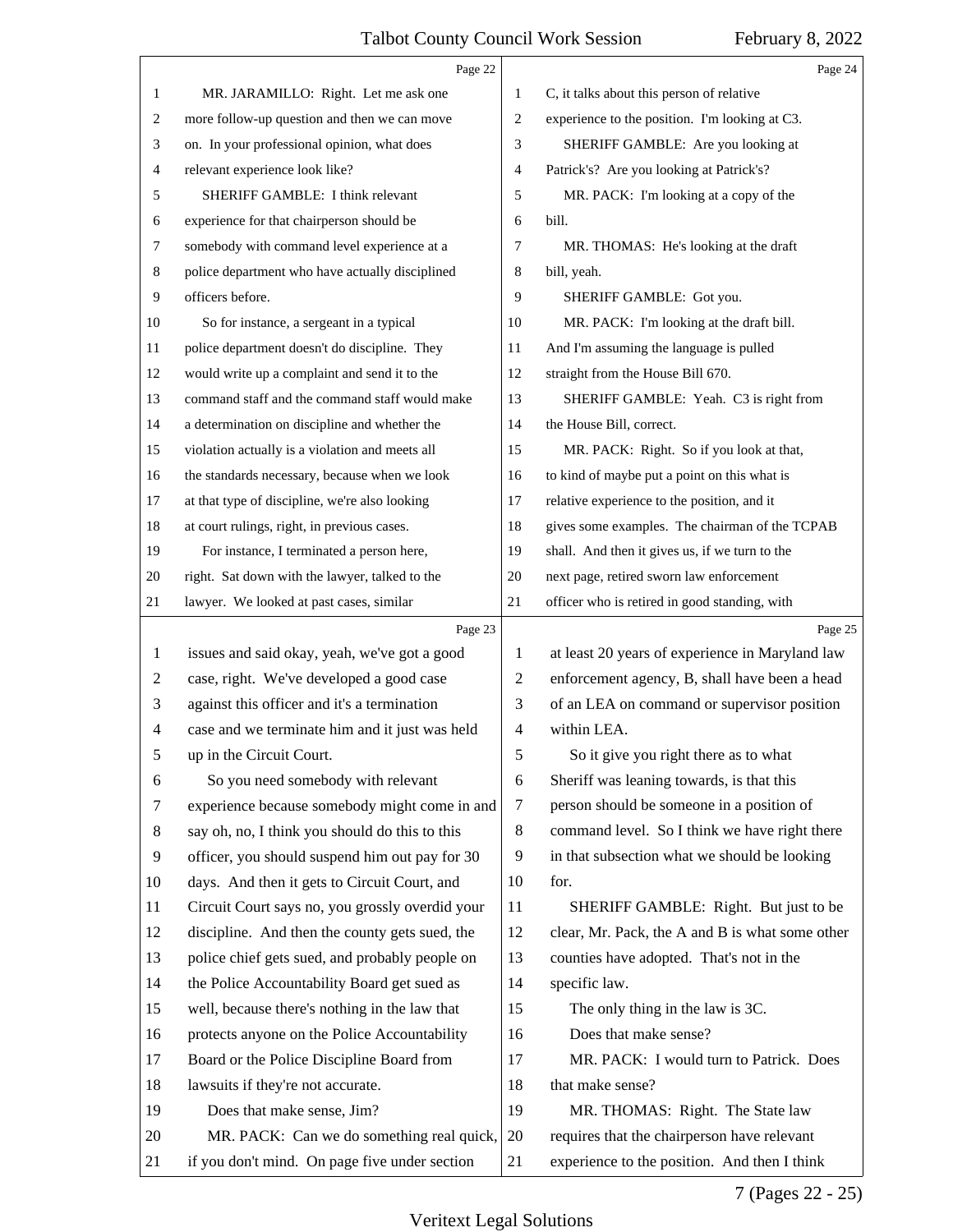<span id="page-7-0"></span>

|                | Page 26                                         |                | Page 28                                         |  |
|----------------|-------------------------------------------------|----------------|-------------------------------------------------|--|
| 1              | Sheriff Gamble added thinking what would that   | 1              | SHERIFF GAMBLE: He had 38 or 40 probably        |  |
| 2              | look like. He added that it be a retired sworn  | 2              | by the time he left. I know it was high 30s or  |  |
| 3              | law enforcement officer.                        | 3              | 40 years.                                       |  |
| $\overline{4}$ | MR. PACK: So what we're looking at in the       | $\overline{4}$ | MR. PACK: Walter Chase was a former.            |  |
| 5              | bill is actually -- okay. So that's not from    | 5              | SHERIFF GAMBLE: Yeah. Probably had 35 or        |  |
| 6              | the bill. I'm sorry.                            | 6              | 40 years on him.                                |  |
| 7              | MR. THOMAS: That's us trying to define --       | 7              | MR. PACK: Okay. So we're looking at             |  |
| 8              | MR. PACK: So that's not pulled from the         | 8              | persons of that ilk. Okay. I got it.            |  |
| 9              | bill. Okay.                                     | 9              | SHERIFF GAMBLE: Okay.                           |  |
| 10             | MR. THOMAS: What that would look like.          | 10             | MR. DIVILIO: I had a question kind of on        |  |
| 11             | MR. STAMP: Would it be helpful for the          | 11             | that line. Is there like a continuing           |  |
| 12             | group if we put the bill up and walk through it | 12             | education that the law enforcement goes through |  |
| 13             | instead of the PowerPoint?                      | 13             | or a routine training that is done every year?  |  |
| 14             | SPEAKER: It probably would.                     | 14             | SHERIFF GAMBLE: Yeah. So the House Bill         |  |
| 15             | MR. PACK: Yeah. I mean why did we come          | 15             | that -- so we've always done, we've always had  |  |
| 16             | to 20 years of service? Was there any reason    | 16             | in-service training that's mandated by the      |  |
| 17             | why we selected that number?                    | 17             | Police Commission every year not to include     |  |
| 18             | SHERIFF GAMBLE: I think only because you 18     |                | firearms, which you have to do multiple times a |  |
| 19             | couldn't have -- you know, the retired in good  | 19             | year, firearms training. But whatever the       |  |
| 20             | standing, you're not going to be able to retire | 20             | flavor of the day is for the legislature, we    |  |
| 21             | from a law enforcement agency in Maryland with  | 21             | have added training. And then de-escalation     |  |
|                |                                                 |                |                                                 |  |
|                | Page 27                                         |                | Page 29                                         |  |
| 1              | less than 20 years of service.                  | 1              | training and all those other trainings.         |  |
| 2              | So no. It was put in there that in order        | 2              | So with the bill that just passed, this         |  |
| 3              | for somebody to get to a command level          | 3              | House Bill 1016 and 670 that you have,          |  |
| $\overline{4}$ | experience where they've done a lot of          | $\overline{4}$ | basically looking at it, this is House Bill 670 |  |
| 5              | discipline, you're going to be in that 20 to    | 5              | that dictates this stuff, there's even more     |  |
| 6              | 30-year range.                                  | 6              | training that everybody is going to have to go  |  |
| 7              | I mean a ten-year law enforcement officer       | 7              | through.                                        |  |
| 8              | is not in a position to be disciplining. They   | 8              | So the training basically doubled, the          |  |
| 9              | might be a sergeant, a corporal, you know what  | 9              | yearly training basically doubled for every     |  |
| 10             | I mean, where they're not --                    | 10             | police officer in Maryland effective July 1st.  |  |
| 11             | MR. PACK: They don't have that authority,       | 11             | MR. DIVILIO: I would think that the chair       |  |
| 12             | right, to hand that, right.                     | 12             | of this board should be -- that we should       |  |
| 13             | SHERIFF GAMBLE: So I mean you're not            | 13             | include that in this legislation. The chair     |  |
| 14             | really to that point in your career until       | 14             | should go through all the current trainings as  |  |
| 15             | you've got 20-plus years where you're handing   | 15             | required, including firearms if they're going   |  |
| 16             | out discipline.                                 | 16             | to be --                                        |  |
| 17             | MR. PACK: If we looked around locally,          | 17             | SHERIFF GAMBLE: The whole                       |  |
| 18             | I'm just going to throw some names out just for | 18             | MR. PACK: If he had --                          |  |
| 19             | discussion purposes, a Chief Blue for an        | 19             | SHERIFF GAMBLE: That's your guys' call.         |  |
| 20             | example. I'm assuming he had more than 20       | 20             | But let me just skip ahead just briefly on      |  |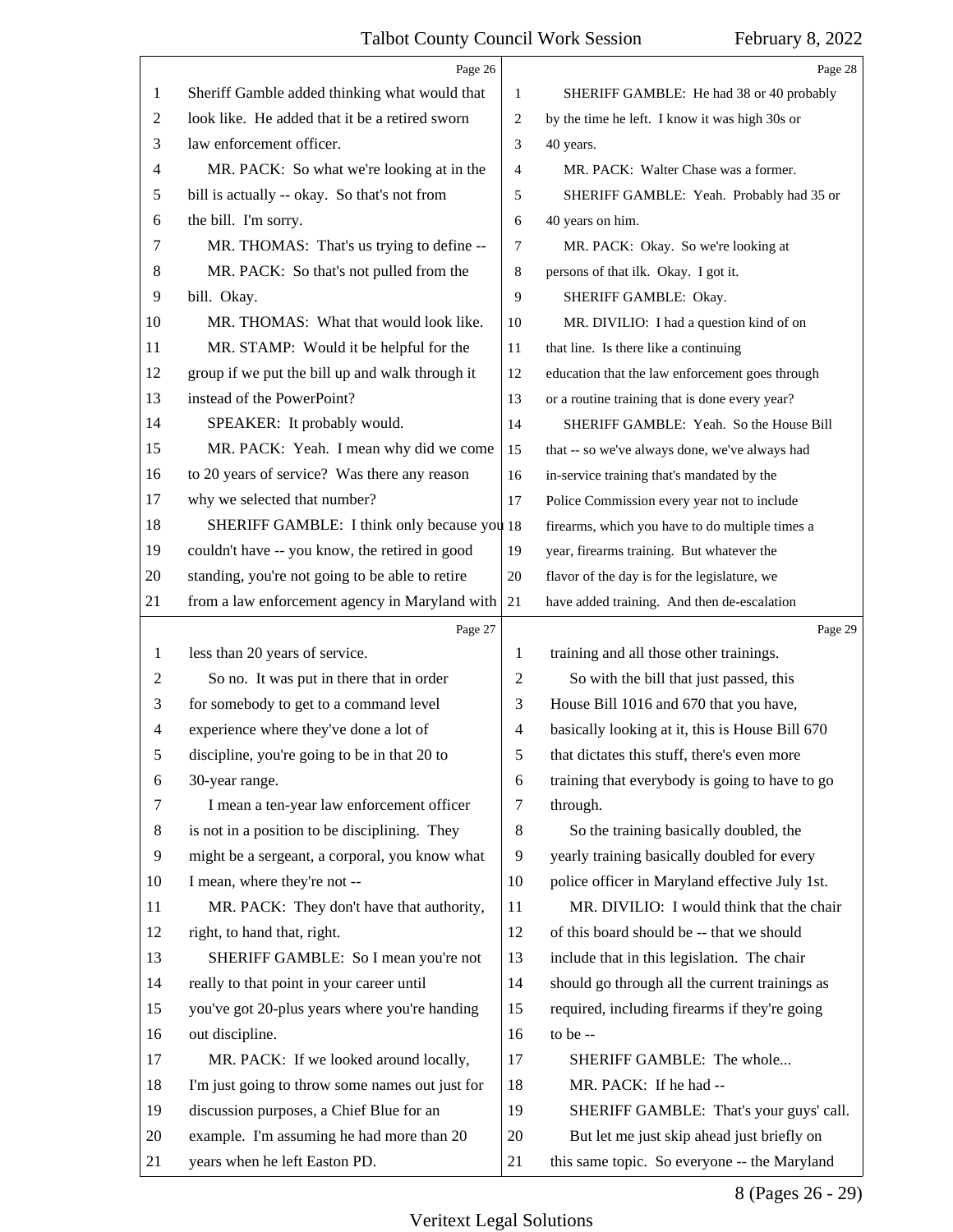<span id="page-8-0"></span>

|                | Page 30                                         |                | Page 32                                         |
|----------------|-------------------------------------------------|----------------|-------------------------------------------------|
| 1              | Training Commission is going to do a training.  | 1              | MR. PACK: -- that we're in.                     |
| 2              | It's probably going to be a 40-hour training    | 2              | SHERIFF GAMBLE: John, find the relevant         |
| 3              | for anyone on this board.                       | 3              | experience in the draft bill, what page it's    |
| 4              | Is it just the Accountability Board or is       | 4              | on.                                             |
| 5              | it the Discipline Board as well?                | 5              | SPEAKER: It's on 30 --                          |
| 6              | SPEAKER: Both.                                  | 6              | MR. PACK: In the draft bill, I'm on page        |
| 7              | SHERIFF GAMBLE: Both. So both boards --         | 7              | six, where you go through letter A, letter B.   |
| 8              | SPEAKER: All three.                             | $\,8\,$        | SHERIFF GAMBLE: If you're actually              |
| 9              | SHERIFF GAMBLE: -- will have to go to           | 9              | looking at the law, Corey, House Bill 670.      |
| 10             | mandated training in order to be on this, as    | 10             | MR. PACK: Yeah.                                 |
| 11             | well as the Trial Boards.                       | 11             | SHERIFF GAMBLE: It's on page 32.                |
| 12             | So and those trainings, likely some of it       | 12             | MR. PACK: Okay. So if we --                     |
| 13             | might be online, but it's entirely likely       | 13             | SHERIFF GAMBLE: House Bill 670.                 |
| 14             | they're going to have to go to Sykesville,      | 14             | MR. PACK: Right. And right to your              |
| 15             | Maryland, for a week where the Maryland Police  | 15             | point, it doesn't specify or describe what that |
| 16             | Training Commission is, which I would assume    | 16             | relative experience for the position and        |
| 17             | that the county is going to have to foot the    | 17             | establish procedure and recordkeeping of the    |
| 18             | bill on their travel expenses and all that      | 18             | Accountability Board.                           |
| 19             | stuff to go up there.                           | 19             | So this chairperson is the one we're            |
| 20             | So they'll be put through like a 40-hour        | 20             | talking about here, just for a moment. If we    |
| 21             | crash course in how this stuff is supposed to   | 21             | had someone who was retired, I don't know       |
|                | Page 31                                         |                | Page 33                                         |
| 1              | work.                                           |                |                                                 |
|                |                                                 | 1              | whether a retired sworn officer, we should lock |
| $\overline{c}$ | They haven't developed the training yet.        | $\overline{c}$ | ourselves into that, as much as you want to     |
| 3              | So it's not even available yet. But certainly,  | 3              | look for that. Again, in the person of a Chief  |
| 4              | you could add any additional training that you  | 4              | Blue and a person of a Walter Chase.            |
| 5              | wanted them to go through.                      | 5              | But if you have someone who let's say was       |
| 6              | MR. DIVILIO: Yeah. I'm going to push            | 6              | retired from the Maryland Police Commission and |
| 7              | hard for that because if these individuals have | 7              | he worked administratively overseeing these     |
| 8              | to come to you at the end of every year and     | 8              | types of things for 20 years, 30 years with the |
| 9              | give you recommendations on your procedure,     | 9              | State, did retire as a sworn officer but he was |
| 10             | then they should also be following it           | 10             | an executive or administrator and knew how      |
| 11             | themselves, as well as if they're making        | 11             | these procedures should be run, should be run,  |
| 12             | decisions on how somebody's actions or uniform  | 12             | I would like, and I may be getting a bit ahead, |
| 13             | was (inaudible) or what have you. They should   | 13             | I would like us to have that latitude that if   |
| 14             | be at or above that level of education          | 14             | we came upon such an individual who was in one  |
| 15             | regularly in order to do this.                  | 15             | of those positions that I just alluded to, that |
| 16             | MR. PACK: The only thing I have with A,         | 16             | we would have the ability to select.            |
| 17             | and again, I'm on the draft bill, since we're   | 17             | And we got into somewhat of a loggerhead        |
| 18             | trying to define what this relative experience  | 18             | with our STR legislation when we put in that    |
| 19             | $is -$                                          | 19             | they had to be an attorney of real estate. And  |
| 20             | SHERIFF GAMBLE: We'll find it. John will        | 20             | it kind of locked us into trying to fit someone |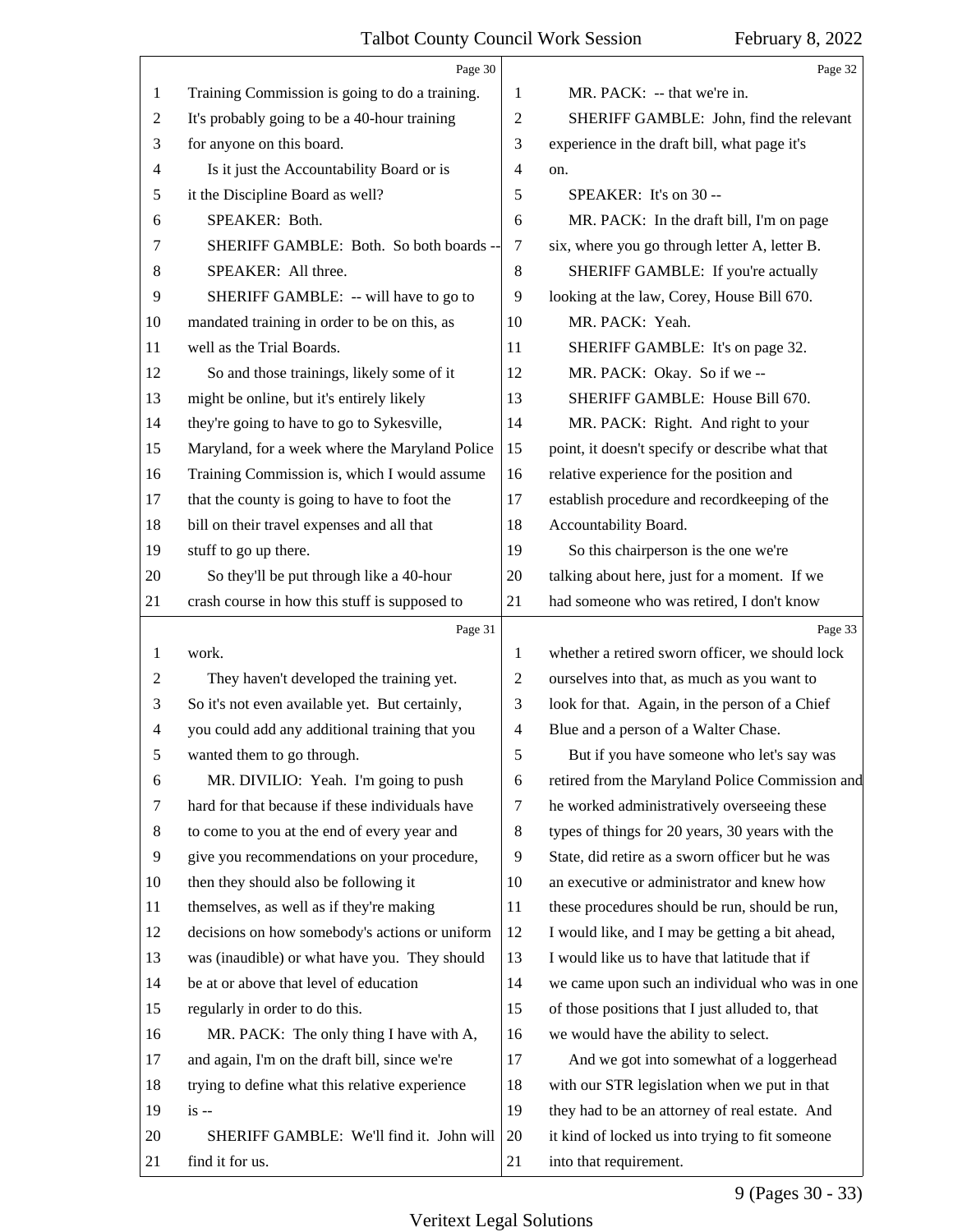<span id="page-9-0"></span>

|    | Page 34                                         |                          | Page 36                                         |
|----|-------------------------------------------------|--------------------------|-------------------------------------------------|
| 1  | So I just want to throw that out there. I       | 1                        | Board, which we've touched on briefly.          |
| 2  | know we're not at that point yet, but just want | $\overline{c}$           | MR. PACK: Would the Accountability Board        |
| 3  | to put a pin in that because I think we should, | 3                        | be taking is it a majority vote to forward to   |
| 4  | Council should leave ourselves some latitude    | $\overline{\mathcal{A}}$ | the Charging Committee? Is that the idea?       |
| 5  | that you may find an administrator who is not a | 5                        | SHERIFF GAMBLE: No. It automatically            |
| 6  | sworn officer but has knowledge of these        | 6                        | goes.                                           |
| 7  | procedures of discipline, how discipline is     | 7                        | MR. PACK: It automatically goes. So             |
| 8  | carried out. They may be a prime candidate but  | $\,8\,$                  | you're not --                                   |
| 9  | not a sworn officer. He may have worked in      | 9                        | SHERIFF GAMBLE: It will automatically go.       |
| 10 | administration all his life.                    | 10                       | If a citizen makes a complaint, the             |
| 11 | So that's what I'm saying.                      | 11                       | Accountability Board notifies the chief or      |
| 12 | SHERIFF GAMBLE: Well, nobody at the             | 12                       | sheriff within three days of receiving that     |
| 13 | Training Commission, civilians at the Training  | 13                       | complaint. And then we do the investigation.    |
| 14 | Commission, even the Training Commission        | 14                       | Then it goes back to them, and they basically   |
| 15 | doesn't discipline police officers.             | 15                       | turn it right over to the Discipline Board.     |
| 16 | MR. PACK: No, no, no. I'm just giving           | 16                       | They can find that it's unfounded, they         |
| 17 | that as an example.                             | 17                       | could find that they believe it's a sustained   |
| 18 | SHERIFF GAMBLE: Got you, got you, got           | 18                       | complaint, meaning they believe that it         |
| 19 | you.                                            | 19                       | happened or there's enough information to       |
| 20 | MR. PACK: I can't really fine tune it           | 20                       | believe that it happened. And then they would   |
| 21 | right now.                                      | 21                       | hand down discipline.                           |
|    |                                                 |                          |                                                 |
|    | Page 35                                         |                          | Page 37                                         |
| 1  | But I'm just saying I wouldn't want to          | 1                        | They can also request -- the body camera        |
| 2  | handcuff ourself so tightly as we're trying to  | 2                        | footage, all that stuff should be attached to   |
| 3  | get this right coming off the block.            | 3                        | any competent investigation. And they could     |
| 4  | And I know when we set up our STR               | $\overline{4}$           | ask for even more information. If they see      |
| 5  | legislation, we kind of hemmed ourself in with  | 5                        | something in there that's lacking, they can say |
| 6  | being too restrictive.                          | 6                        | hey, we want this or we want that.              |
| 7  | So it's just a footnote. We can move on.        | 7                        | And then the police department or the           |
| 8  | SHERIFF GAMBLE: All right. So the Police        | 8                        | chief or sheriff would give it to them and then |
| 9  | Accountability Board will review the            | 9                        | they would make a determination on it and then  |
| 10 | complaints, the police department will          | 10                       | it would go --                                  |
| 11 | investigate it, turn it back to the             | 11                       | MR. PACK: This is the Accountability            |
| 12 | Accountability Board. They will then turn it    | 12                       | Board?                                          |
| 13 | over to the Charging Committee, and then the    | 13                       | <b>SHERIFF GAMBLE: Accountability Board</b>     |
| 14 | Charging Committee will determine what charges  | 14                       | would send it to the discipline, the Charging   |
| 15 | are placed after reviewing the investigation.   | 15                       | Committee.                                      |
| 16 | And then they will hand down discipline, which  | 16                       | The Accountability Board takes the              |
| 17 | we've talked about.                             | 17                       | complaint from the public, right, or the        |
| 18 | And the chief or sheriff can impose that,       | 18                       | sheriff or chief takes the complaint from the   |
| 19 | has to impose that discipline or it could be    | 19                       | public. If they take the complaint, they have   |
| 20 | harsher in their discipline. And then if they   | 20                       | to notify us within three days.                 |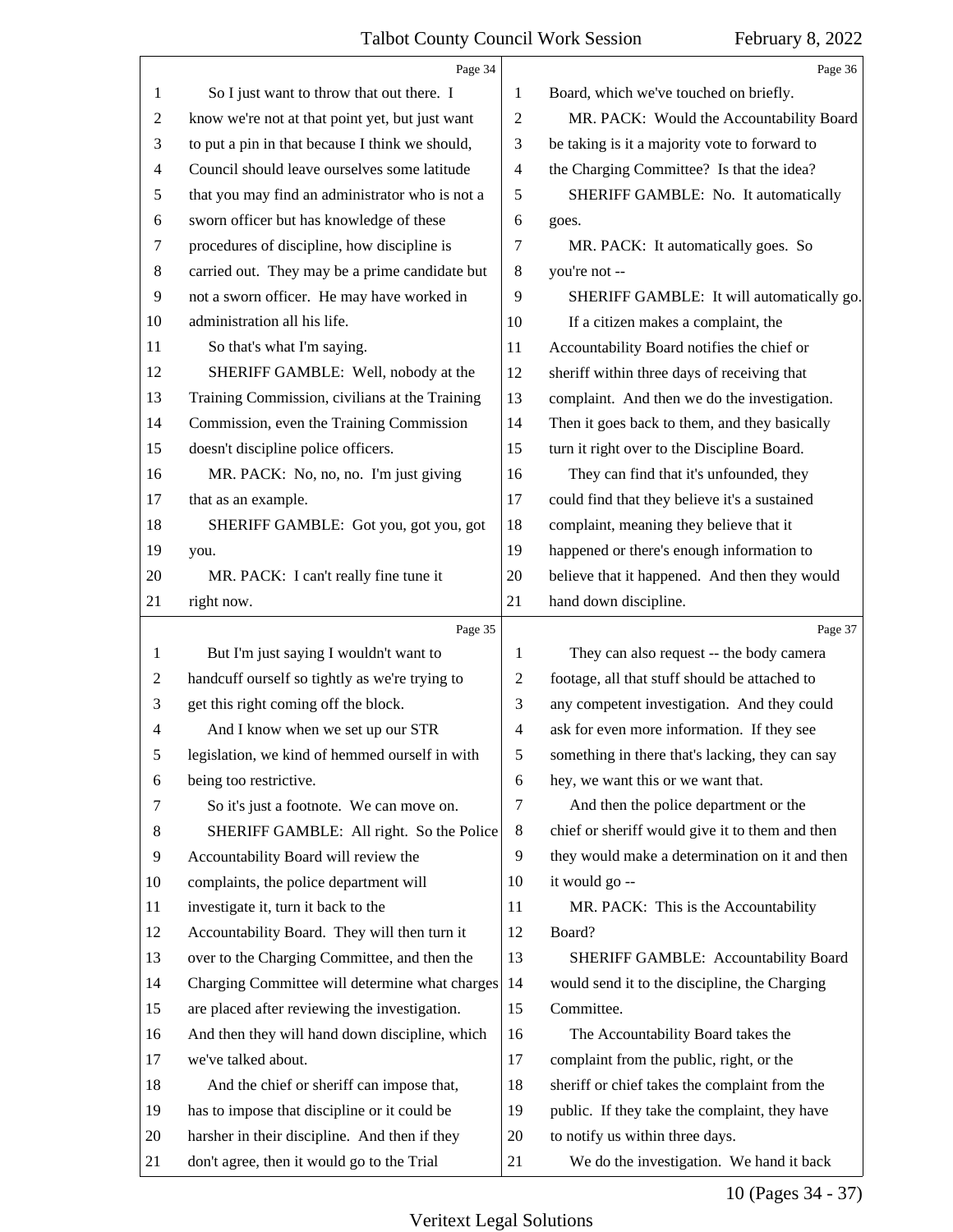<span id="page-10-0"></span>

|                | Page 38                                         |                          | Page 40                                        |
|----------------|-------------------------------------------------|--------------------------|------------------------------------------------|
| 1              | to them. They then hand it to the Charging      | 1                        | police officer, subject, should be charged or  |
| $\overline{c}$ | Committee. The Charging Committee looks at it   | $\overline{c}$           | not charged.                                   |
| 3              | and determines whether there should be charges  | 3                        | MR. PACK: Right.                               |
| 4              | or not.                                         | $\overline{\mathcal{A}}$ | SHERIFF GAMBLE: Correct.                       |
| 5              | MR. WRIGHT: Sheriff, can I ask a question       | 5                        | MR. PACK: Okay. And then if he or she          |
| 6              | real quick?                                     | 6                        | appeals that finding, then we're off to the    |
| 7              | SHERIFF GAMBLE: Yes.                            | 7                        | Trial Board?                                   |
| 8              | MR. PACK: Before your question. So              | 8                        | SHERIFF GAMBLE: We're off to the Trial         |
| 9              | Accountability Board, and again, I just want to | 9                        | Board, correct.                                |
| 10             | put a fine tune on this, the Accountability     | 10                       | MR. PACK: So let's turn to the next page       |
| 11             | Board, they're not sustaining whether the       | 11                       | here, the Trial Board.                         |
| 12             | charges are founded or not. They're just a      | 12                       | SHERIFF GAMBLE: All right.                     |
| 13             | pass-through to the Charging Committee?         | 13                       | MR. PACK: They have 15 days for their          |
| 14             | SHERIFF GAMBLE: Right. But you got to           | 14                       | finding, right? Is that what I'm reading?      |
| 15             | remember that the chairman of the               | 15                       | SHERIFF GAMBLE: Correct.                       |
| 16             | Accountability Board is also the chairman of    | 16                       | MR. PACK: Page 37?                             |
| 17             | the Charging Committee or his designee is. So   | 17                       | SHERIFF GAMBLE: Yup.                           |
| 18             | they get it and it's just a pass-through.       | 18                       | MR. PACK: Okay.                                |
| 19             | MR. PACK: Okay.                                 | 19                       | SHERIFF GAMBLE: And then you got the 30        |
| 20             | SHERIFF GAMBLE: Like you said.                  | 20                       | days before the Trial Board begins, they       |
| 21             | MR. WRIGHT: Okay. My question, I think          | 21                       | (inaudible) should be provided all this stuff. |
|                |                                                 |                          |                                                |
|                | Page 39                                         |                          | Page 41                                        |
| 1              | you just answered that. But the Accountability  | $\mathbf{1}$             | His lawyer will be asking for all that stuff.  |
| 2              | Board does not decide sustained or unsustained. | 2                        | So then at that point, so just say the         |
| 3              | <b>SHERIFF GAMBLE: Correct.</b>                 | 3                        | Charging Committee, and just so the towns      |
| 4              | MR. WRIGHT: It's all the Charging               | 4                        | understand this, the Trial Board process, you  |
|                | Committee determines if they're guilty or not   | 5                        | can have your own Trial Board process. Right.  |
| 6              | guilty, correct?                                | 6                        | You don't have -- there's not a county wide    |
| 7              | SHERIFF GAMBLE: Correct.                        | 7                        | Trial Board process. So each town can have     |
| 8              | MR. PACK: And is the Charging Committee         | 8                        | their own Trial Board process. They don't have |
| 9              | doing that, that finding, by majority vote of   | 9                        | to have their own Trial Board process. They    |
| 10             | whether or not sustaining or not sustaining?    | 10                       | could use the county's Trial Board process if  |
| 11             | SHERIFF GAMBLE: Yes.                            | 11                       | you will. But they can have their own Trial    |
| 12             | MR. PACK: I'm on page 35 now of the bill.       | 12                       | Board process.                                 |
| 13             | So they're taking a vote. And we want to have   | 13                       | Once you get --                                |
| 14             | an odd number to that committee, of course,     | 14                       | SPEAKER: But --                                |
| 15             | whether or not the charges are sustained or     | 15                       | SHERIFF GAMBLE: Here is what you have to       |
| 16             | not. Okay.                                      | 16                       | also add into your budget. Once you get to     |
| 17             | SHERIFF GAMBLE: Yeah. Review the                | 17                       | that Trial Board, who is going to be your      |
| 18             | findings. The Charging Committee review the     | 18                       | prosecutor. So your prosecutor will have to be |
| 19             | findings of law enforcement agency              | 19                       | a hired attorney to prosecute that case.       |
| 20             | investigation conducted and forward (inaudible) | 20                       | So typically in Trial Boards, say the          |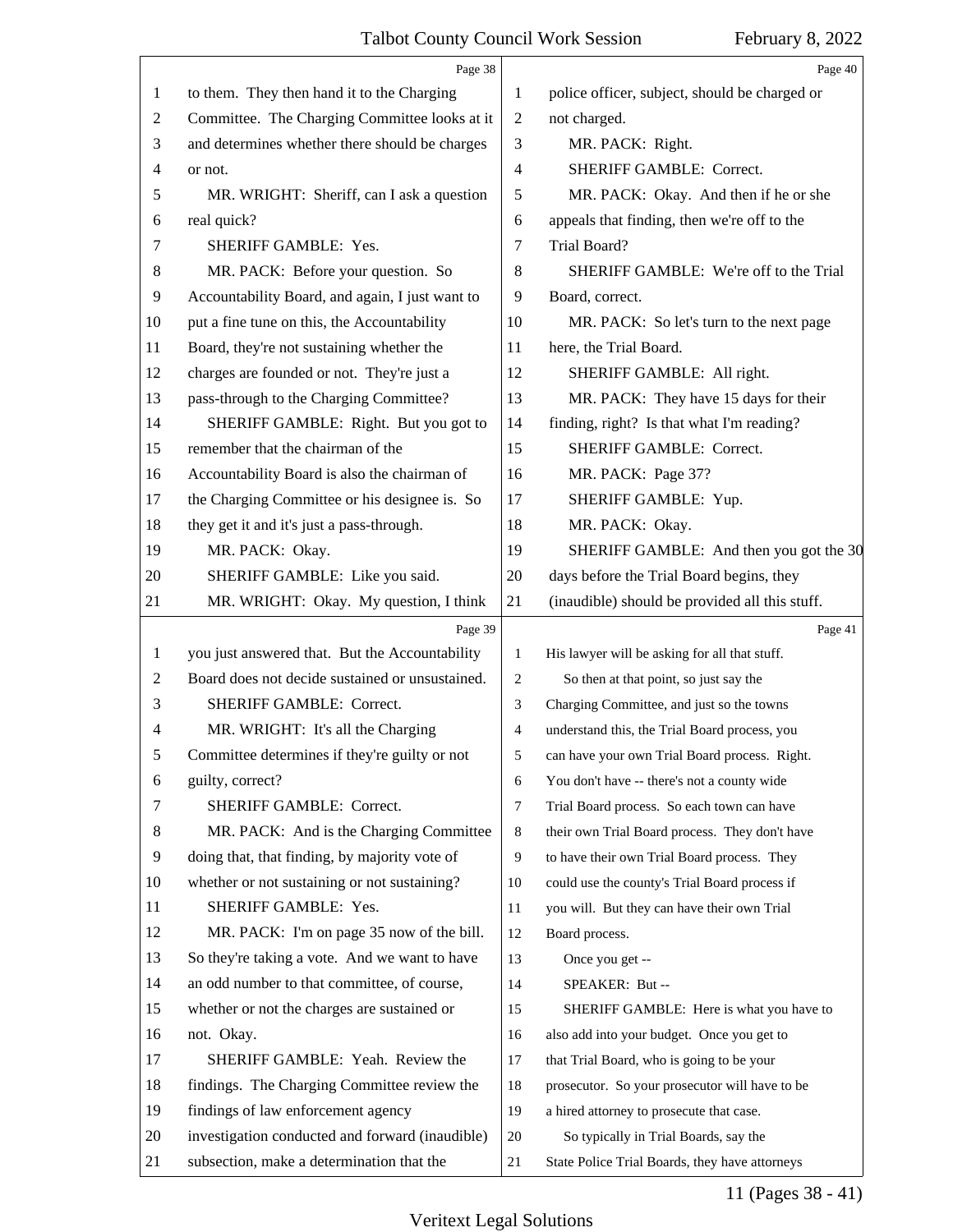<span id="page-11-0"></span>

|                | Page 42                                          |                          | Page 44                                         |
|----------------|--------------------------------------------------|--------------------------|-------------------------------------------------|
| 1              | on staff that are the prosecutor.                | 1                        | MR. PACK: Right.                                |
| 2              | So once you get to a, if you get to a            | 2                        | SHERIFF GAMBLE: What are you going to do        |
| 3              | Trial Board issue, the officer is certainly      | 3                        | to me, that kind of thing.                      |
| 4              | going to be represented by his attorney,         | $\overline{4}$           | So it's not like it's going to happen           |
| 5              | whether it's the FOP attorney or some other      | 5                        | every day, but depending how the Charging       |
| 6              | attorney, and then the county would have to      | 6                        | Committee goes, there could be more cases going |
| 7              | hire a prosecutor, in addition to the            | $\tau$                   | to Trial Board than you've ever seen before     |
| 8              | administrative law judge, who their fee is \$500 | 8                        | depending how they do that.                     |
| 9              | an hour to sit on the Trial Board. Or the        | 9                        | Now, there will be a matrix, so everybody       |
| 10             | judge, retired judge, they're 500 an hour and    | 10                       | knows, designed by the Training Commission.     |
| 11             | plus your lawyer. So then you're really          | 11                       | The matrix will give them guidelines on what    |
| 12             | starting to cut into cost.                       | 12                       | they can discipline for.                        |
| 13             | And just so somebody understands this and        | 13                       | So for instance, the guy is rude to             |
| 14             | the towns understand this, I think last year --  | 14                       | somebody. He tells the lady to have a, he       |
| 15             | I was talking to Dave Spencer a few months ago   | 15                       | hopes she has a miserable day when he ends the  |
| 16             | before he retired about this. I think we had     | 16                       | traffic stop. There's going to be a matrix      |
| 17             | three -- at the Sheriff's Office in the last     | 17                       | that says you can't go above this for a first   |
| 18             | year, we had about 15 complaints. Three of       | 18                       | offense. And for a second offense, you can do   |
| 19             | them were citizen complaints. The other 12       | 19                       | this. And for a third offense, you can do       |
| 20             | complaints were made by command staff on         | 20                       | this. But that matrix hasn't been created by    |
| 21             | personnel for not doing a proper investigation   | 21                       | the State yet. The Training Commission is       |
|                |                                                  |                          |                                                 |
|                | Page 43                                          |                          | Page 45                                         |
| 1              | or not getting the rabies shot for their         | $\mathbf{1}$             | supposed to do that, and they're trying to get  |
| $\overline{c}$ | canine dog before it expired. You know, minor    | $\overline{c}$           | all that stuff figured out as well. So there    |
| 3              | violations that we handle in house. So there     | 3                        | will be some guidelines and some standards that |
| 4              | were three citizen complaints here.              | $\overline{\mathcal{A}}$ | they'll have to follow.                         |
| 5              | And I think Chief Spencer thought they           | 5                        | MR. DIVILIO: (Inaudible.)                       |
| 6              | were in the same neighborhood, three to five     | 6                        | MR. PACK: -- 37 --                              |
| 7              | actual citizen complaints that made it that far  | $\tau$                   | MR. DIVILIO: -- required to ride along          |
| 8              | and nobody -- like I haven't had a Trial Board   | 8                        | and be actively involved with the law           |
| 9              | since I've been here. Came close once.           | 9                        | enforcement agency so that they get real world  |
| 10             | And Dave Spencer told me that I don't            | 10                       | experience to apply to their decisions?         |
| 11             | think he had a Trial Board. Maybe I'm            | 11                       | SHERIFF GAMBLE: I'm sorry. You guys             |
| 12             | mistaken. But I know that since I've been here   | 12                       | stepped on each other.                          |
| 13             | for seven years, that he hadn't had a Trial      | 13                       | MR. PACK: I'm sorry. Go ahead.                  |
| 14             | Board either or he hadn't had one since he was   | 14                       | MR. DIVILIO: Do you think it would be           |
| 15             | chief that went to a Trial board because most    | 15                       | helpful for the chairs to do ride-alongs        |
| 16             | of the time you confront the officer and the     | 16                       | regularly with the police so that they have an  |
| 17             | officer says yes, you're right, hand me my       | 17                       | opportunity to experience what they're going to |
| 18             | discipline. They don't say hand me discipline.   | 18                       | be judging on?                                  |
| 19             | But they say yeah, you're right, I was rude or   | 19                       | SHERIFF GAMBLE: I haven't seen what's           |
| 20             | discourteous or the minor violations in house.   | 20                       | going to be in the training yet because they    |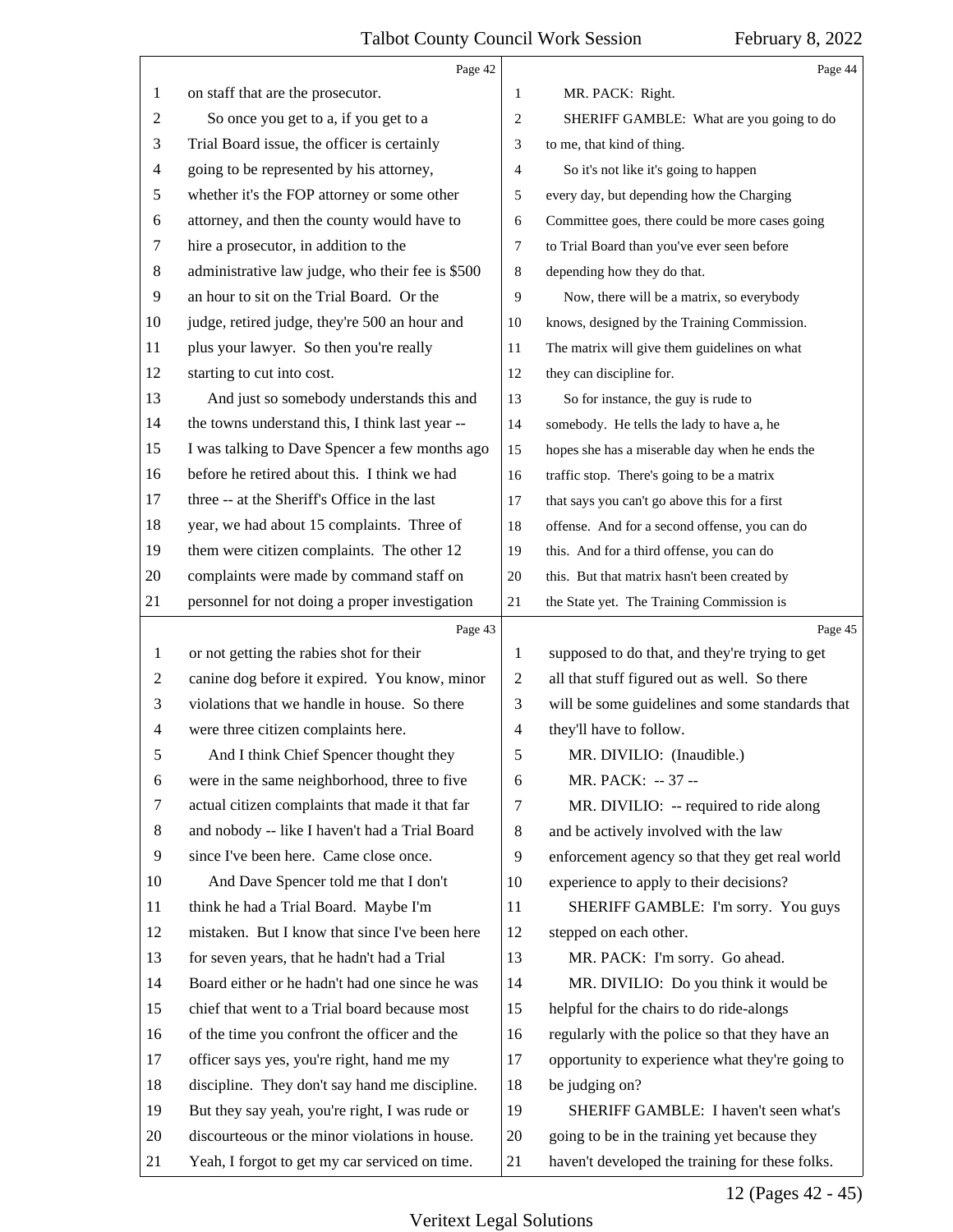<span id="page-12-0"></span>

|                | Page 46                                         |                | Page 48                                         |
|----------------|-------------------------------------------------|----------------|-------------------------------------------------|
| 1              | I certainly don't think it would hurt to        | 1              | I think that you're -- that's not what the      |
| $\overline{c}$ | have them do some ride-alongs. I mean I don't   | $\overline{2}$ | legislature is looking for, but I certainly     |
| 3              | know that you would them to do regular          | 3              | think that if you had a leader on that board or |
| $\overline{4}$ | ride-alongs because then they would start       | $\overline{4}$ | the chairman of that board who had relevant     |
| 5              | developing relationships with the police, which | 5              | experience, it should be his or her job to help |
| 6              | is exactly what the legislature doesn't want.   | 6              | educate the other people on the board to say    |
| 7              | You know what I mean? They don't want the       | 7              | no, this isn't a violation of policy or         |
| 8              | people on these boards to be buddy-buddy with   | 8              | procedure or the constitution or criminal law.  |
| 9              | the police. You know what I mean?               | 9              | You know, a police officer does have a right to |
| 10             | They don't want them to be enemies with         | 10             | stop somebody on a controlled access highway    |
| 11             | the police, but we're looking for fair.         | 11             | and ask them for ID. You know what I mean?      |
| 12             | I think it would --                             | 12             | There's so many nuances to the law that         |
| 13             | MR. PACK: (Inaudible) in front of them,         | 13             | you need somebody that knows how to discipline  |
| 14             | partially, not impartially.                     | 14             | cops and has disciplined cops before or we're   |
| 15             | MR. DIVILIO: I would be willing to say          | 15             | going to get a bunch of stuff back to us as the |
| 16             | that the chair should be able to differentiate  | 16             | chiefs and the sheriffs, and the law says we    |
| 17             | themselves in the relationship that they're     | 17             | have to institute it. And then we're going to   |
| 18             | building for the opportunity for that           | 18             | institute it knowing that this isn't going to   |
| 19             | experience.                                     | 19             | hold up in Circuit Court, that this won't hold  |
| 20             | I just don't think that these individuals       | 20             | up in court. And then the county is going to    |
| 21             | are going to be able to -- you can't pick a     | 21             | be hiring lawyers to defend why they're getting |
|                |                                                 |                |                                                 |
|                | Page 47                                         |                | Page 49                                         |
| 1              | citizen off the street to have them have the -- | 1              | sued and why people on the Accountability Board |
| 2              | and 40 hours of training, if that's all it took | 2              | are getting sued because -- you know what I     |
| 3              | to be a police officer, then why is there a     | 3              | mean?                                           |
| 4              | Police Academy?                                 | $\overline{4}$ | The legislature has made up all this stuff      |
| 5              | I just, I feel like the individuals who         | 5              | and it's just created a mess basically. But at  |
| 6              | are going to apply for this, it's not the short | 6              | the end of the day, it's going to go to Circuit |
| 7              | term or the liquor review. These are            | 7              | Court if that officer doesn't agree with it.    |
| 8              | individuals who are concerned for public        | 8              | You've got to get a judge based on law,         |
| 9              | safety. And therefore, I think that they        | 9              | not based on them creating this that's going to |
| 10             | should be held to a higher standard.            | 10             | have to back it up. And if we're wrong, we're   |
| 11             | I just $-$                                      | 11             | going to get sued.                              |
| 12             | SHERIFF GAMBLE: I think you could --            | 12             | And if we're wrong on how we create this,       |
| 13             | MR. DIVILIO: -- vote for this.                  | 13             | cops are going to leave Talbot County. If       |
| 14             | SHERIFF GAMBLE: Certainly the Council has       | 14             | Caroline County does it wrong, they're going to |
| 15             | every opportunity that you could, if you wanted | 15             | leave and they're going to go to the counties   |
| 16             | to pick an Administrative Oversight Committee,  | 16             | where they pulled off the right stuff.          |
| 17             | what do we call it, John? The Accountability    | 17             | And we're already seeing that from support      |
| 18             | Board. If you wanted to make an Accountability  | 18             | in Cambridge. Cambridge is down 50 percent of   |
| 19             | Board of all people that had been police        | 19             | their police officers, 50 percent right now,    |
| 20             | officers, you certainly have the right to do    | 20             | because they're not getting support.            |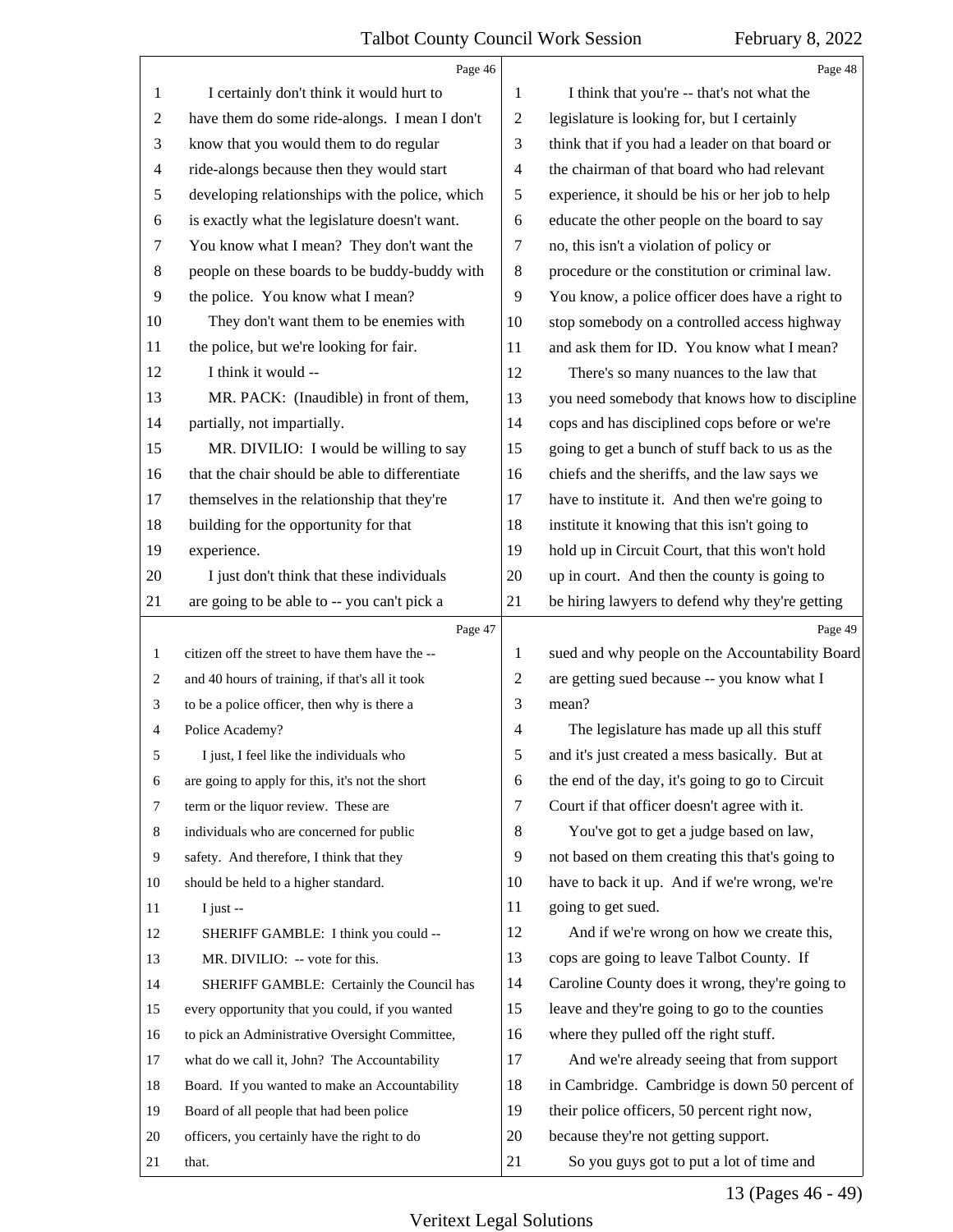<span id="page-13-0"></span>

|                | Page 50                                         |                | Page 52                                         |
|----------------|-------------------------------------------------|----------------|-------------------------------------------------|
| 1              | effort into this. If you get it wrong, it's     | 1              | They can ask for anything they want, the        |
| $\overline{c}$ | going be to a mess.                             | 2              | Charging Committee. They can find anything      |
| 3              | MR. PACK: Yeah, absolutely. Can I go            | 3              | from unfounded to exonerated or guilty.         |
| 4              | back to the Trial Board process on page 37 of   | 4              | Keep going, next one.                           |
| 5              | the bill?                                       | 5              | So then we'll have the chief or sheriff         |
| 6              | SHERIFF GAMBLE: Yup.                            | 6              | will have 15 days to offer that discipline. We  |
| 7              | MR. PACK: So as you were saying, so it          | 7              | can do the same or where we can raise it, but   |
| $\,8\,$        | sounds like a town can establish its own Trial  | 8              | we have to stay within an applicable range of   |
| 9              | Board to hear, but the Trial Boards still have  | 9              | the matrix that will be created.                |
| 10             | to have the same makeup. So it still has to be  | 10             | And then --                                     |
| 11             | that $-$                                        | 11             | MR. PACK: Do they give you any timeframe        |
| 12             | <b>SHERIFF GAMBLE: Correct.</b>                 | 12             | when that disciplinary matrix will come out?    |
| 13             | MR. PACK: -- those three indicators still       | 13             | SHERIFF GAMBLE: No, Corey. We're -- I           |
| 14             | have to be there. Or they can just use the one  | 14             | wrote a letter to the Attorney General's Office |
| 15             | that the county established and do it that way. | 15             | in April of last year because they're           |
| 16             | SHERIFF GAMBLE: Correct. And then you           | 16             | redefining use of force. They still have not    |
| 17             | have to determine like, okay, who is going to   | 17             | given us the definition of the new use of force |
| 18             | bear the cost of that.                          | 18             | standard. And we have 17,000 police officers    |
| 19             | MR. PACK: Right.                                | 19             | in Maryland that has to be trained before       |
| 20             | SHERIFF GAMBLE: So if a town goes to a          | 20             | July 1st.                                       |
| 21             | Trial Board, are you going to dump all those    | 21             | And the Attorney General and the Office of      |
|                | Page 51                                         |                | Page 53                                         |
|                |                                                 |                |                                                 |
| $\mathbf{1}$   | costs on the town or how is that going to work. | 1              | the State Prosecutor still have not defined --  |
| 2              | Of if they want to use the county's Trial Board | 2              | not the local State's Attorney. The Office of   |
| 3              | process, how are you going to figure that.      | 3              | the State Prosecutor also would charge elected  |
| $\overline{4}$ | Because I think a Trial Board is going to       | $\overline{4}$ | officials, police officers, stuff like that.    |
| 5              | cost you ten to \$20,000 per Trial Board with   | 5              | They haven't given it to us. And we asked       |
| 6              | attorneys' fees, the judge's fees, all that     | 6              | for an extension now because we have 17,000     |
| 7              | stuff.                                          | 7              | police officers and the Training Commission to  |
| 8              | MR. PACK: Stenographer.                         | 8              | train, and they said no. The legislature said   |
| 9              | SHERIFF GAMBLE: Pardon me?                      | 9              | no, even though --                              |
| 10             | MR. PACK: Stenographer. You need                | 10             | MR. PACK: No to the extension?                  |
| 11             | somebody to record it.                          | 11             | SHERIFF GAMBLE: No to the extension             |
| 12             | SHERIFF GAMBLE: Write all that stuff.           | 12             | because we don't even know what the rules of    |
| 13             | MR. PACK: Right. Okay.                          | 13             | the game are starting July 1st.                 |
| 14             | SHERIFF GAMBLE: So I'm looking at the           | 14             | MR. PACK: How can you train if you don't        |
| 15             | same thing you guys are looking at on my        | 15             | know what -- okay.                              |
| 16             | screen. So I think we've gotten through that.   | 16             | SHERIFF GAMBLE: That's your Maryland            |
| 17             | They'll issue a written opinion that            | 17             | legislature for you.                            |
| 18             | describes their details. And then the chief,    | 18             | MR. PACK: I know. Okay.                         |
| 19             | they'll forward the written opinion to the      | 19             | SHERIFF GAMBLE: So go to the next one.          |
| 20             | chief.                                          | 20             | MS. MORRIS: This is the last slide.             |

14 (Pages 50 - 53)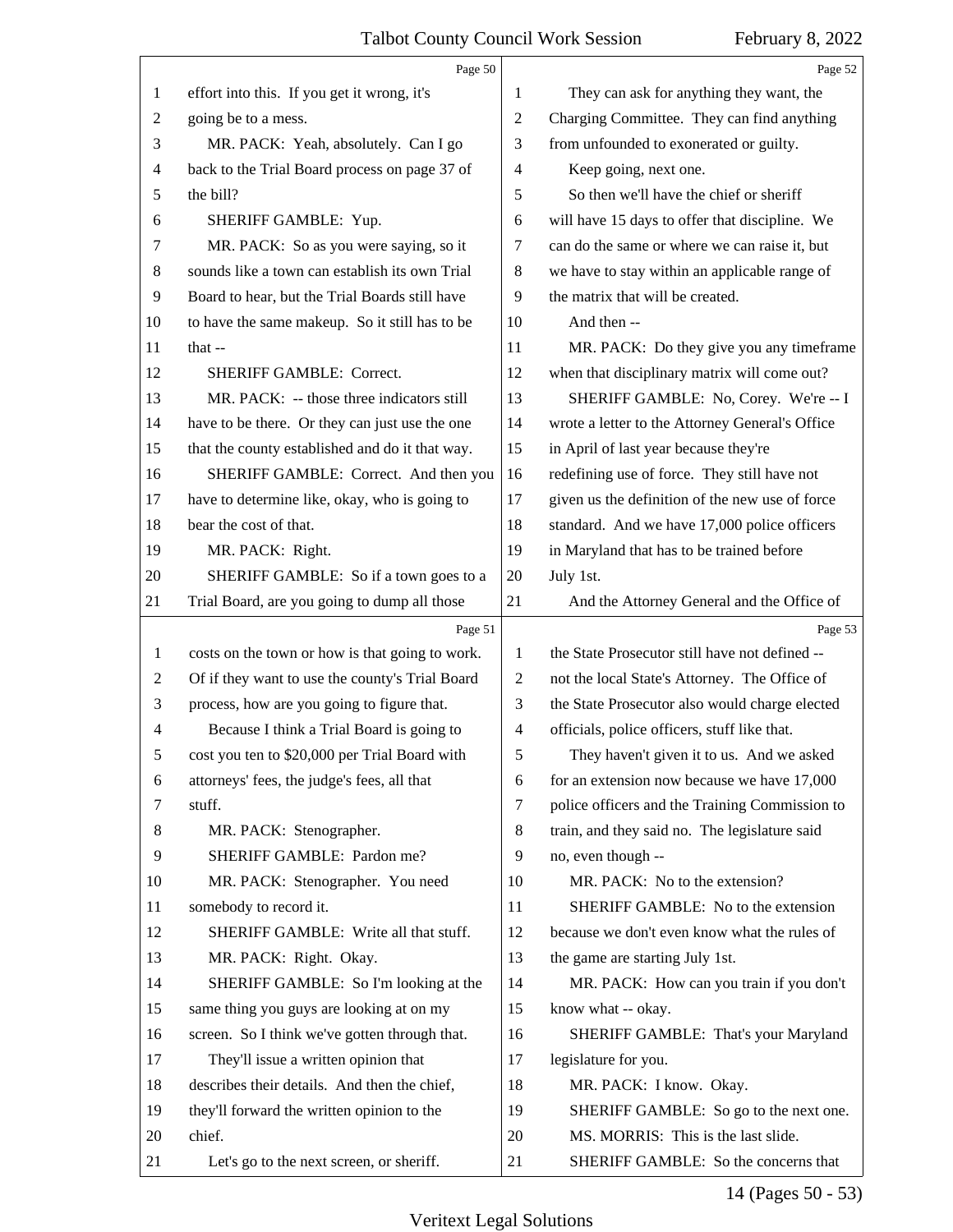<span id="page-14-0"></span>

|                          | Page 54                                         |              | Page 56                                         |
|--------------------------|-------------------------------------------------|--------------|-------------------------------------------------|
| 1                        | like, if you go through, the concerns we have   | 1            | CHIEF SMITH: No. I talked briefly back a        |
| $\overline{2}$           | is on the, from a police -- and I'll be totally | 2            | couple of months ago, I guess, Sheriff, when we |
| 3                        | transparent, like I said earlier. If we don't   | 3            | first started having meetings to brainstorm on  |
| $\overline{\mathcal{A}}$ | get this right and another county does get it   | 4            | what to do.                                     |
| 5                        | right, and I'm not saying that they have to be  | 5            | So what Sheriff just described is               |
| 6                        | law enforcement supporters, but we need fair    | 6            | certainly something that I will just -- it      |
| 7                        | people on this board. Right.                    | 7            | doesn't make sense to do it any other way.      |
| 8                        | We can't have people coming in with             | 8            | Just figure out what the cost of that will be   |
| 9                        | agendas. If people are coming in with agendas,  | 9            | and just dovetail on that.                      |
| 10                       | it's not -- I don't think it's the intent of    | 10           | SHERIFF GAMBLE: We'll send you the              |
| 11                       | the legislature, at least I hope it's not the   | 11           | contact for this company. It's a local          |
| 12                       | intent of the legislature, but I don't trust    | 12           | company, who actually did a bunch of work on    |
| 13                       | too many of them anymore.                       | 13           | our website for us. We just revamped our        |
| 14                       | But if we don't get this right, public          | 14           | website to be in compliance with some of this   |
| 15                       | safety will suffer severely in Talbot County.   | 15           | stuff. But we'll send you that information.     |
| 16                       | MR. PACK: Can I ask a question regarding        | 16           | CHIEF SMITH: Thank you.                         |
| 17                       | this database on page 42, Sheriff, of the bill? | 17           | MR. PACK: Did we put it out to bid or you       |
| 18                       | SHERIFF GAMBLE: Sure.                           | 18           | just went with the company you were currently   |
| 19                       | MR. PACK: I'm on under section 108,             | 19           | working with?                                   |
| 20                       | letter B. It talks about each law enforcement   | 20           | SHERIFF GAMBLE: Yeah, we just -- yeah.          |
| 21                       | agency shall create a database that enables     | 21           | It's only a couple thousand dollars extra for   |
|                          |                                                 |              |                                                 |
|                          | Page 55                                         |              | Page 57                                         |
| 1                        | complaint to be entered by the complainant's    | $\mathbf{1}$ | her to do it.                                   |
| 2                        | case number.                                    | 2            | Oh, you did get a couple of prices?             |
| 3                        | SHERIFF GAMBLE: Yes.                            | 3            | Yeah. This one was the cheapest, and            |
| 4                        | MR. PACK: Has that been created yet?            | 4            | she's --                                        |
| 5                        | SHERIFF GAMBLE: We have a firm -- this          | $\sqrt{5}$   | MR. PACK: So we did get bidding for it?         |
| 6                        | has to be in effect on July 1st. So we -- it's  | 6            | SHERIFF GAMBLE: Yeah. It's like a couple        |
| 7                        | actually in our budget, but I think we do have, | 7            | thousand bucks I think. 2,500 bucks or less,    |
| 8                        | we have contracted with a firm that will create | 8            | something like that. Less than 2,500 bucks to   |
| 9                        | that for us. And we just pass that information  | 9            | be able to pull that off.                       |
| 10                       | over to Easton PD. And we can pass that on to   | 10           | SPEAKER: And the other ones I got were in       |
| 11                       | Chief Smith or anybody else.                    | 11           | the neighborhood of 10,000.                     |
| 12                       | They'll be able to go in with their             | 12           | SHERIFF GAMBLE: Yeah. We had some in the        |
| 13                       | specific case number and they'll be able to see | 13           | neighborhood of 10,000.                         |
| 14                       | where their, the status of that investigation   | 14           | MR. PACK: 10,000?                               |
| 15                       | is.                                             | 15           | MR. LESHER: Can we identify what are --         |
| 16                       | MR. PACK: Chief Smith, you haven't looked       | 16           | obviously a lot of this is spelled out in the   |
| 17                       | into creating this yourself, correct, this      | 17           | State legislation.                              |
| 18                       | database?                                       | 18           | But the one piece I've heard so far that        |
| 19                       | CHIEF SMITH: I'm sorry?                         | 19           | is discretionary for the Council in terms of    |
| 20                       | MR. PACK: The database for complaints,          | 20           | the creation of this is as the specific         |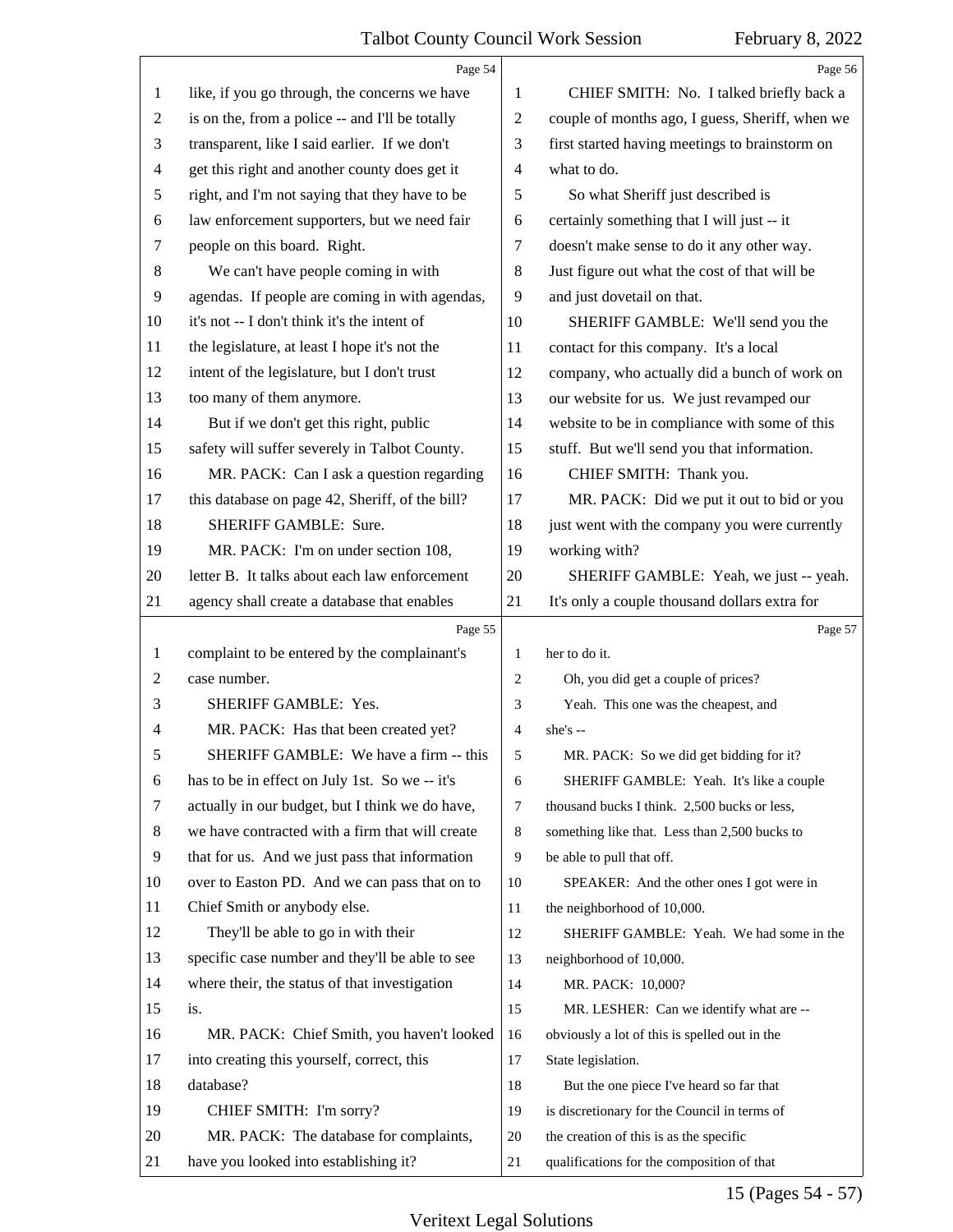<span id="page-15-0"></span>

|                | Page 58                                         |                          | Page 60                                         |
|----------------|-------------------------------------------------|--------------------------|-------------------------------------------------|
| 1              | Accountability Board.                           | 1                        | prohibits the chief or sheriff from writing the |
| 2              | SHERIFF GAMBLE: Correct. And --                 | $\overline{c}$           | board and saying here is the investigation,     |
| 3              | MR. LESHER: And there's a choice for the        | 3                        | here is my opinion. They can certainly read it  |
| 4              | towns in whether or not to do their own Trial   | $\overline{\mathcal{A}}$ | or they can crumple it up in the trash and      |
| 5              | Board.                                          | 5                        | throw it away. But there's nothing in the law   |
| 6              | Are there other choice points that we have      | 6                        | that disallows, and there's nothing in the law  |
| 7              | to make with this enabling legislation?         | 7                        | that says that it's prohibited.                 |
| $\,8\,$        | SHERIFF GAMBLE: Yes. The legislature            | 8                        | So we added that in there where the chief       |
| 9              | doesn't care how many people you put on your    | 9                        | or sheriff could make a recommendation, a       |
| 10             | Accountability Board. So you could totally      | 10                       | written recommendation to the board.            |
| 11             | exclude the towns if you wanted. You could say  | 11                       | MR. PACK: And I would hope that that            |
| 12             | you know what, we're picking everybody. Or you  | 12                       | procedure does take place.                      |
| 13             | could have the town pick somebody.              | 13                       | But those records would have to be kept,        |
| 14             | So the numbers on the Accountability Board      | 14                       | correct? They couldn't be -- if that            |
| 15             | is totally up to you and how you pick them is   | 15                       | recommendation came in, the board --            |
| 16             | totally up to you.                              | 16                       | SHERIFF GAMBLE: Yeah. I mean --                 |
| 17             | We just came up with these numbers              | 17                       | MR. PACK: I know what you're saying.            |
| 18             | thinking okay, Oxford is a small PD,            | 18                       | They can either --                              |
| 19             | St. Michael's is a small PD, Easton is the same | 19                       | SHERIFF GAMBLE: -- a recommendation.            |
| 20             | size or slightly bigger than the Sheriff's      | 20                       | MR. PACK: They would have to hold on to         |
| 21             | Office, you know.                               | 21                       | that recommendation.                            |
|                |                                                 |                          |                                                 |
|                | Page 59                                         |                          | Page 61                                         |
| 1              | But we also thought about when we were          | 1                        | SHERIFF GAMBLE: They could stick it in          |
| $\overline{c}$ | talking with Clay and Patrick is to make sure   | 2                        | the file. That would get me out of the lawsuit  |
| 3              | that the geographical regions of Talbot County  | 3                        | when they're suing them for --                  |
| 4              | were represented, because that's one of the     | $\overline{4}$           | MR. PACK: They want to hold on to that.         |
| 5              | intentions of the legislature is to hear from   | 5                        | Yeah.                                           |
| 6              | citizens not just that live within two miles of | 6                        | SHERIFF GAMBLE: There's also in the             |
| 7              | Easton. You know what I mean?                   | 7                        | actual draft that Patrick and us, when we sat   |
| 8              | That's why we went with these patrol            | 8                        | down and went through this, that there's a      |
| 9              | areas. So a north, south, and west. So          | 9                        | confidentiality agreement with members of       |
| 10             | somebody in the Bay Hundred area could be on.   | 10                       | those.                                          |
| 11             | You know what I mean?                           | 11                       | So they can't be in that meeting and then       |
| 12             | So any of that is totally up to you,            | 12                       | go out and post it on Facebook, right, when     |
| 13             | totally up to the Council.                      | 13                       | they're making these decisions. And that there  |
| 14             | There are some other things in here             | 14                       | would be some confidentiality issue, agreement. |
| 15             | that -- we have in here, if you look -- well,   | 15                       | And then we also put that people convicted      |
| 16             | you don't have it in front of you. But it says  | 16                       | of, people convicted -- members that become     |
| 17             | a chief or sheriff may make a written           | 17                       | convicted of a felony, misdemeanor with two     |
| 18             | recommendation to the Talbot County             | 18                       | years or more or a crime of moral turpitude     |
| 19             | Accountability Board in writing on discipline   | 19                       | during the four-year term as a member shall     |
| 20             | matters.                                        | 20                       | report the same to the Talbot County Council,   |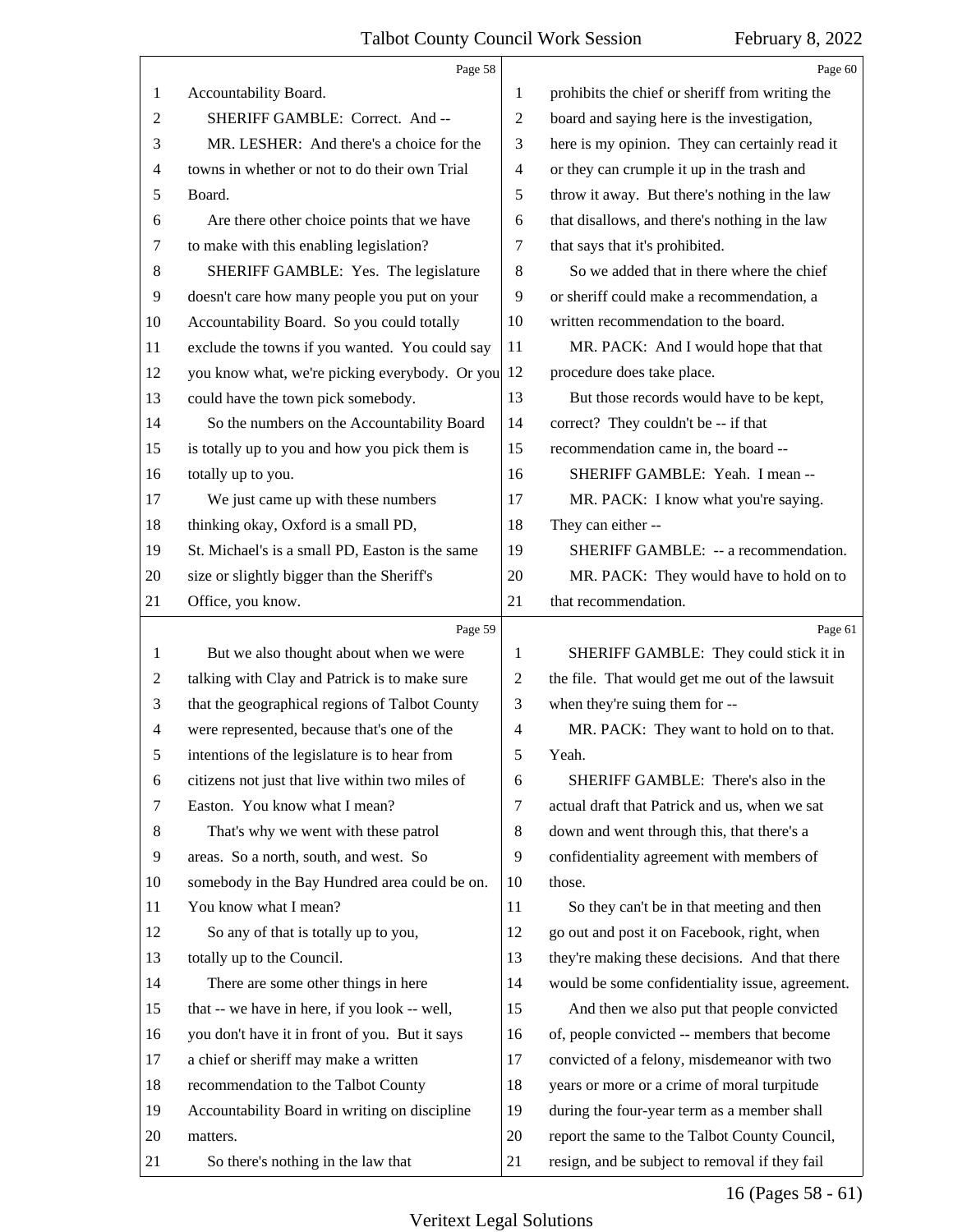<span id="page-16-0"></span>

|                          | Page 62                                        |                | Page 64                                         |
|--------------------------|------------------------------------------------|----------------|-------------------------------------------------|
| 1                        | to resign.                                     | 1              | MR. PACK: Okay. That's great. Just want         |
| 2                        | So then we've had something about a            | $\overline{2}$ | to make sure we got that thought out.           |
| 3                        | background, a small background investigation I | 3              | MR. DIVILIO: So I'm reading under where         |
| $\overline{\mathcal{A}}$ | think somewhere in here that just to make sure | $\overline{4}$ | it says the resignation and removal, and I see  |
| 5                        | they haven't been convicted of crimes of moral | 5              | the line there about the felony and misdemeanor |
| 6                        | turpitude or perjury in court or something of  | 6              | two-year penalty.                               |
| 7                        | that nature.                                   | 7              | But do you think, to all the law                |
| $\,8\,$                  | There's other stuff in there about your        | 8              | enforcement on here, do you think that the      |
| 9                        | budget stuff that you don't have to supply any | 9              | board members and chairs should go through the  |
| 10                       | funding to this I guess, other than you got to | 10             | background check and mental health evaluations  |
| 11                       | pay for the judge on the --                    | 11             | that law enforcement has to go through to be    |
| 12                       | MR. PACK: Did -- and I haven't read            | 12             | appointed to this board?                        |
| 13                       | through this draft yet. Did we take into       | 13             | SHERIFF GAMBLE: Then you'd have to put a        |
| 14                       | consideration having an alternate in case a    | 14             | polygraph on there, too.                        |
| 15                       | member of the Accountability Board has a       | 15             | MR. PACK: You're adding more cost,              |
| 16                       | conflict of interest? Let's say the person in  | 16             | Mr. Divilio. You add to our cost.               |
| 17                       | question is a family member. And certainly,    | 17             | MR. DIVILIO: I'm not prepared to stipend        |
| 18                       | you wouldn't want that person weighing in on   | 18             | them at all.                                    |
| 19                       | that or the Charging Committee, which is going | 19             | But I would believe that that should be         |
| 20                       | to make the finding. Did we factor in having   | 20             | required. They should, again, have to go        |
| 21                       | an alternate or how we would handle conflicts  | 21             | through the steps. But as well as they are      |
|                          |                                                |                |                                                 |
|                          | Page 63                                        |                | Page 65                                         |
| $\mathbf{1}$             | of interest?                                   | 1              | making determinations on individuals who had to |
| 2                        | SHERIFF GAMBLE: There is, under the            | 2              | go through that. I believe that they should     |
| 3                        | ethics part of this, which is late on page 15, | 3              | have the same training or better and hold       |
| 4                        | if you have a copy of the actual document.     | 4              | themselves to the same rules or better than     |
| 5                        | MR. PACK: Yes.                                 | 5              | those who they're evaluating.                   |
| 6                        | SHERIFF GAMBLE: It talks about conflicts       | 6              | MR. CALLAHAN: So thank you, Mr. Divilio.        |
| 7                        | of interest, but it doesn't have an alternate  | 7              | So we need to start wrapping things up.         |
| 8                        | in the sense because the law doesn't require   | 8              | What does Council think about, just sitting     |
| 9                        | you to have a certain number of people.        | 9              | here thinking, about --                         |
| 10                       | I would hope that you would have to have a     | 10             | MR. LESHER: -- first and foremost, we           |
| 11                       | quorum in order to reach a decision on a       | 11             | need to hear from the towns in this workshop    |
| 12                       | discipline matter. You know what I mean?       | 12             | about what role they want to have --            |
| 13                       | So                                             | 13             | MR. CALLAHAN: I was getting ready to do         |
| 14                       | MR. PACK: If you had seven, one had to         | 14             | that. I was getting ready to do that.           |
| 15                       | recuse because of a conflict, you now have a   | 15             | So what do you guys think about handing         |
| 16                       | 3-3 tie, a vote, from the Charging Committee.  | 16             | the bill out to the municipalities so they can  |
| 17                       | What happens?                                  | 17             | read it and help put their evaluation on the    |
| 18                       | MR. LESHER: (Inaudible.)                       | 18             | bill for feedback for us?                       |
| 19                       | SHERIFF GAMBLE: (Inaudible.) It's in the       | 19             | MR. PACK: It hasn't be introduced yet.          |
| 20                       | law. If it turns out a tie, they're not        | 20             | Normally we don't circulate bills until it's    |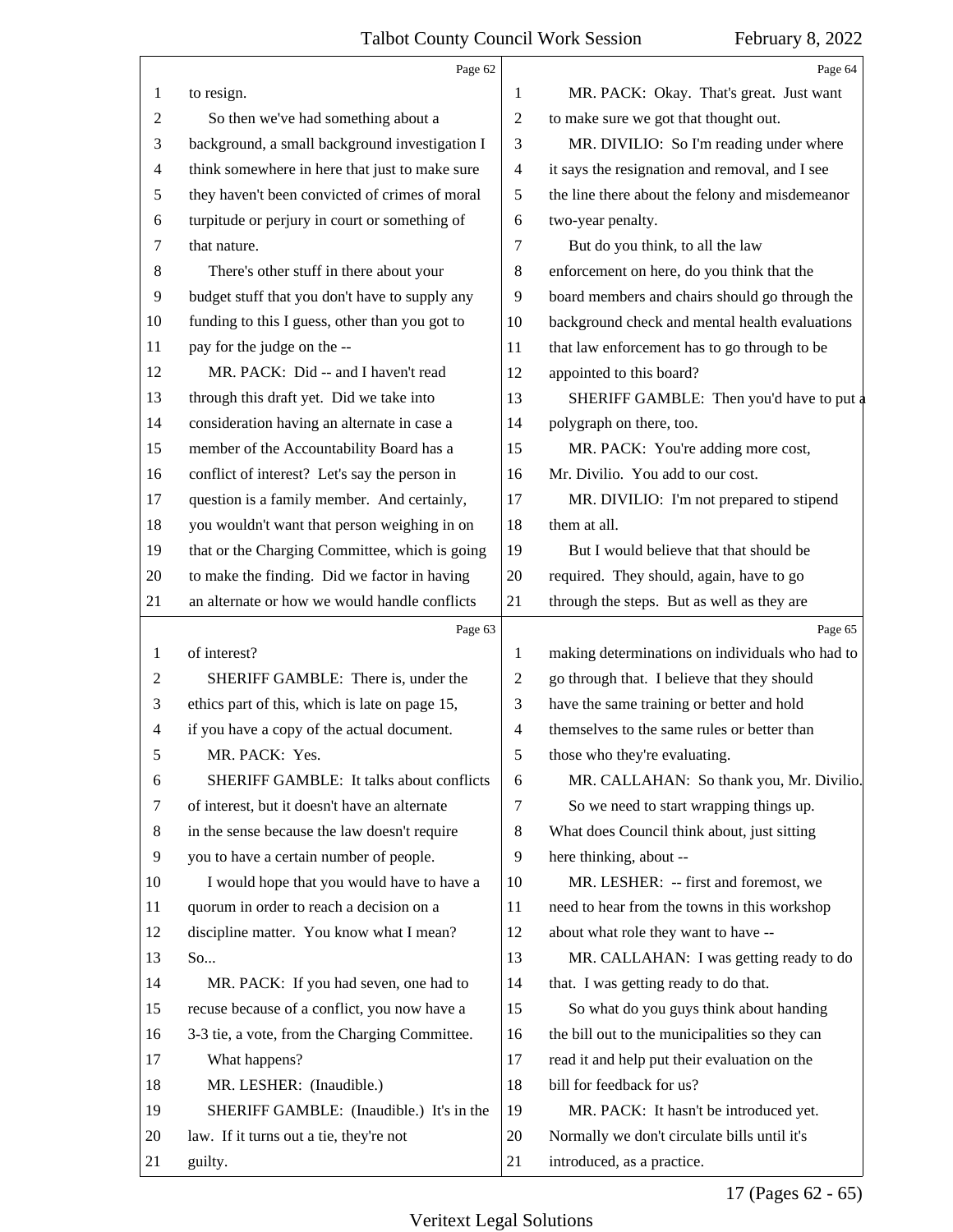<span id="page-17-0"></span>

|    | Page 66                                         |                | Page 68                                         |
|----|-------------------------------------------------|----------------|-------------------------------------------------|
| 1  | MR. CALLAHAN: I'm with you. But I just          | 1              | MR. CALLAHAN: You're going to make him go       |
| 2  | kind of feel like it might be a little bit      | $\overline{2}$ | off, Corey.                                     |
| 3  | different in this situation, but whatever you   | 3              | SPEAKER: (Inaudible.)                           |
| 4  | guys think.                                     | 4              | MR. PACK: I'm sorry, Chief. I apologize         |
| 5  | MR. LESHER: I think we want their input         | 5              | Chief. I got my towns mixed up. I apologize.    |
| 6  | and we have a draft together. It's a starting   | 6              | Queen Anne and Trappe. It still needs to        |
| 7  | point. Let's get their input. If we have it     | 7              | go up there to them and down to Trappe for      |
| 8  | today, if not, as soon as possible.             | 8              | their input and consideration.                  |
| 9  | MR. THOMAS: I can even take it out of           | 9              | MR. STAMP: Corey, don't drive down to           |
| 10 | bill form and just put it in a Word document    | 10             | Trappe tonight. Listen to me. Don't drive       |
| 11 | that just has the provisions and --             | 11             | through Oxford.                                 |
| 12 | MR. PACK: There you go.                         | 12             | MR. CALLAHAN: Don't drive through Oxford.       |
| 13 | MR. CALLAHAN: There you go. That's good.        | 13             | MR. PACK: -- pulled over. (Inaudible)           |
| 14 | MR. THOMAS: -- marked draft --                  | 14             | waiting for me, right.                          |
| 15 | MR. PACK: Why don't we do that, Patrick?        | 15             | SPEAKER: It's okay if you go to                 |
| 16 | Why don't we just send it as a Word document?   | 16             | St. Michaels or Easton.                         |
| 17 | MR. CALLAHAN: Yup.                              | 17             | MR. CALLAHAN: I got you.                        |
| 18 | MS. PRICE: That sounds good. Yup. Put           | 18             | SHERIFF GAMBLE: Councilman Lesher, just         |
| 19 | it out that way. I think the towns do need to   | 19             | to draw your attention, you asked a question    |
| 20 | give some input, make sure they feel like       | 20             | earlier. When you get down to the terms, when   |
| 21 | they're represented.                            | 21             | you look at this draft bill, look at the terms. |
|    |                                                 |                |                                                 |
|    | Page 67                                         |                | Page 69                                         |
| 1  | MR. DIVILIO: And I'm fine with not              | 1              | Those are all kind of what our thoughts were.   |
| 2  | following normal procedure when we have         | 2              | Those are all -- the terms, the number of years |
| 3  | legislation requirements that we do this. I     | 3              | that they serve so the whole board doesn't get  |
| 4  | think it's beneficial that we do get public     | 4              | replaced every four years or every five years.  |
| 5  | input as well as we stay organized with this.   | 5              | So there's different terms, and none of that is |
| 6  | MR. CALLAHAN: I do, too. The whole              | 6              | legislated.                                     |
| 7  | purpose is of being collaborative with          | 7              | MR. LESHER: Terrific. Thank you.                |
| 8  | everybody and everybody feel they've got a part | 8              | SHERIFF GAMBLE: You've got a tremendous         |
| 9  | in it. And all the chiefs need to -- we want    | 9              | amount of wiggle room.                          |
| 10 | to make sure that nobody is singled out and we  | 10             | And I think Patrick can probably send you       |
| 11 | work together on this.                          | 11             | the draft where I highlighted everything in     |
| 12 | MR. PACK: And although Oxford does not          | 12             | yellow.                                         |
| 13 | have a police force and neither does Trappe     | 13             | MR. PACK: Yeah. Got there.                      |
| 14 | currently --                                    | 14             | SHERIFF GAMBLE: Everything in yellow is         |
| 15 | MR. STAMP: Oxford does.                         | 15             | subject for discussion. Anything not in yellow  |
| 16 | MR. CALLAHAN: You meant Trappe, right?          | 16             | is law. If that makes sense. It's State law.    |
| 17 | Oxford does.                                    | 17             | MR. PACK: It's very clear. Thank you.           |
| 18 | SHERIFF GAMBLE: You meant Queen Anne and        | 18             | Do we want to give the towns a time when        |
| 19 | Trappe.                                         | 19             | we want to get this back from them?             |
| 20 | MR. PACK: I'm sorry. Yeah. Queen Anne           | 20             | MR. CALLAHAN: I'd say we would. I'd say         |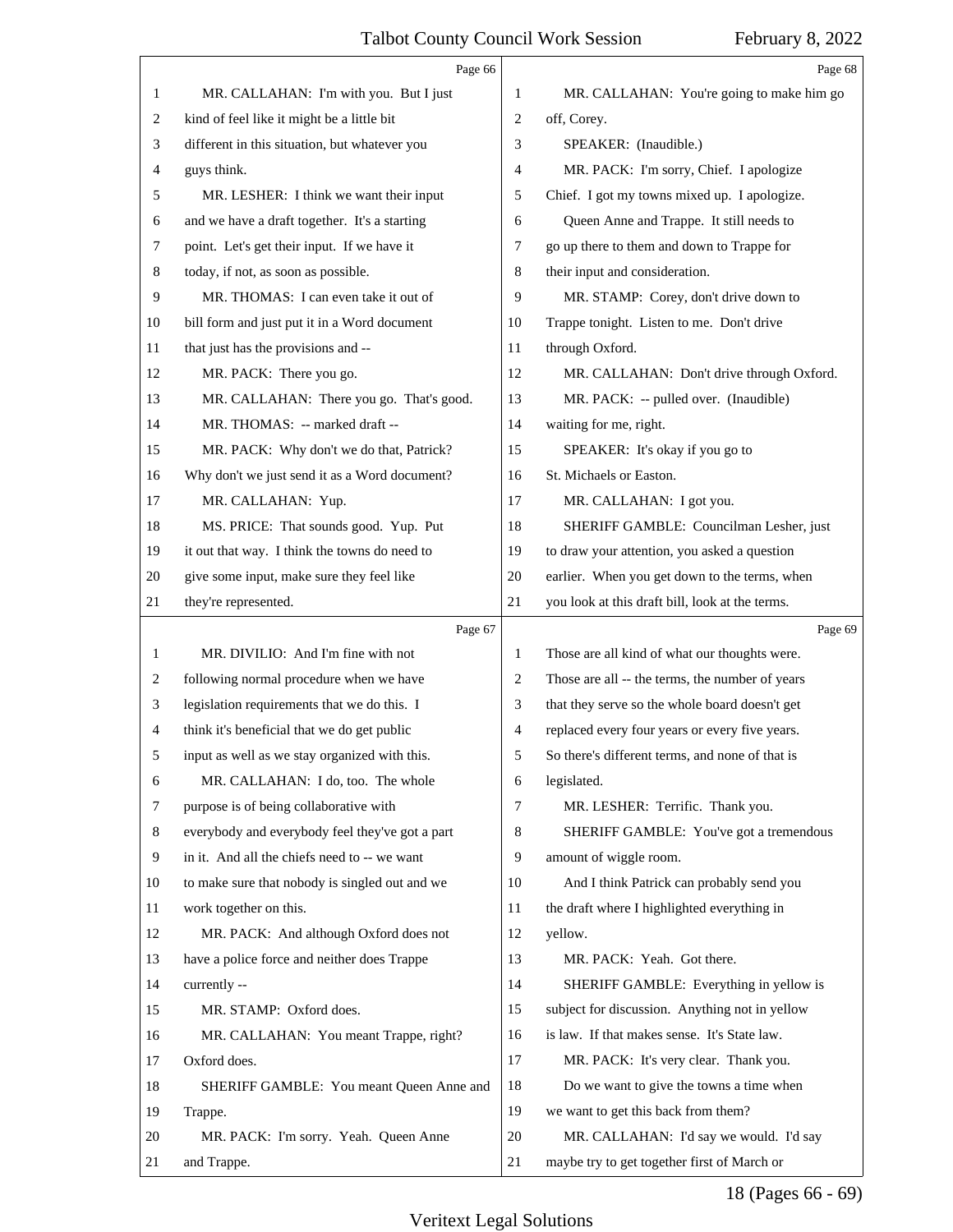<span id="page-18-0"></span>

|    | Page 70                                         |    | Page 72                                        |
|----|-------------------------------------------------|----|------------------------------------------------|
| 1  | middle of March. The sooner the better because  | 1  | little bit. A few minutes left here.           |
| 2  | we got a deadline.                              | 2  | So Oxford, do you have any closing             |
| 3  | MR. THOMAS: (Inaudible.)                        | 3  | comments?                                      |
| 4  | MR. PACK: Patrick send it out.                  | 4  | MR. MAXWELL: Thanks, Chuck. I've got           |
| 5  | MR. THOMAS: Yeah. I'll get this out by          | 5  | some grave concerns about some of this.        |
| 6  | the end of the week.                            | 6  | Any legislation that has been put together     |
| 7  | I mean I think ideally we want to have          | 7  | hastily, like this has, has ramifications. And |
| 8  | this introduced no later than April to get it   | 8  | I can just see the lawsuits coming. Lawyers    |
| 9  | $in -$                                          | 9  | will be aligning up.                           |
| 10 | MR. PACK: Yeah.                                 | 10 | We need to get this right and protect the      |
| 11 | MR. THOMAS: Even late March to get it in        | 11 | rights of allegedly, I use the word allegedly. |
| 12 | effect by July 1st.                             | 12 | I've been doing this for 40 years. Alleged     |
| 13 | MR. LESHER: It will need to be adopted at       | 13 | violations, are they violations or not.        |
| 14 | our second meeting in April.                    | 14 | Another concern is is the people on there,     |
| 15 | SHERIFF GAMBLE: You're also going to need       | 15 | say everything, do everything, and check out.  |
| 16 | time to get these people trained because you    | 16 | And then all of a sudden that snake rears its  |
| 17 | can only imagine that once the training comes   | 17 | head and you start seeing agendas. So we need  |
| 18 | out, you're going to want your list together of | 18 | to do this correctly and have the right people |
| 19 | who is going to this training because they're   | 19 | in place.                                      |
| 20 | going to be overwhelmed with the Training       | 20 | If somebody is guilty, then so be it.          |
| 21 | Commission.                                     | 21 | A lot of discretion has been taken away,       |
|    |                                                 |    |                                                |
|    | Page 71                                         |    | Page 73                                        |
| 1  | Once they put the training out, you're          | 1  | rights are being taken away. I just see this a |
| 2  | going to want to be able to jump on it. So the  | 2  | gigantic train wreck. I hope it's not.         |
| 3  | sooner that you get it done, the better because | 3  | We've never had these issues down here in      |
| 4  | you're going to want to have your people in     | 4  | Oxford. Can't speak for the others. I've       |
| 5  | that first training session because it's going  | 5  | heard the statistics from the sheriff.         |
| 6  | to be -- every county in the State is screaming | 6  | Like I said, I got grave concerns. And         |
| 7  | at the Commission right now trying to find out  | 7  | I've spoken to a constitutional attorney, and  |
| 8  | when they can get people trained for this.      | 8  | he has basically the same concerns I do.       |
| 9  | MR. PACK: Hopefully they'll do some             | 9  | So we need to get this right, make sure        |
| 10 | virtual training, too. To that point, Sheriff,  | 10 | everyone's rights are protected because I just |
| 11 | you're right.                                   | 11 | see lawsuits coming and the lawyers getting    |
| 12 | And Sheriff, if that discipline matrix          | 12 | rich.                                          |
| 13 | does come out, could you make sure we get that? | 13 | And that's it.                                 |
| 14 | SHERIFF GAMBLE: They haven't even started       | 14 | MR. CALLAHAN: Yup. Okay. I really              |
| 15 | it, but I will. As soon as I get it, I will.    | 15 | appreciate your input. Really do.              |
| 16 | I think they're forming the committee next      | 16 | St. Michael's, Chief.                          |
| 17 | week.                                           | 17 | CHIEF SMITH: I'm good. You guys did a          |
| 18 | MR. PACK: They don't even have the              | 18 | good job going over it. Joe did a good job.    |
| 19 | committee yet. That's great.                    | 19 | So just looking forward to trying to get       |
| 20 | MR. CALLAHAN: So let's get this wrapped         | 20 | the final product.                             |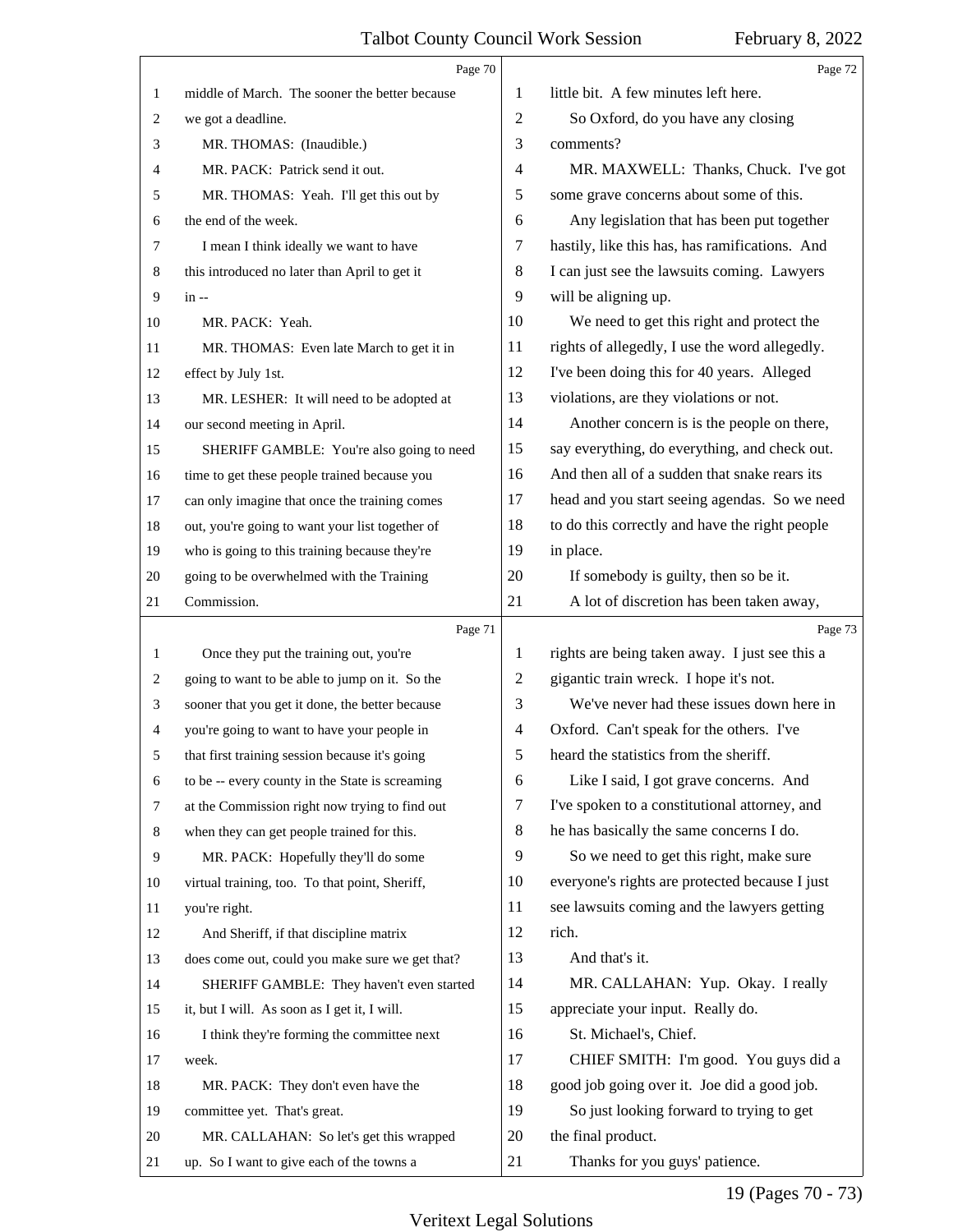<span id="page-19-0"></span>

|                                                                                                        | Page 74                                                                                                                                                                                                                                                                                                                                                                                                                                                                                                                                                                                                                                                                                                                                                                                                        | Page 76                                                                                                                                                                                                                                                                                                                                                                                                                                                                                                                                                                                                                                                                                                                                                                                                                                                                                                                                                                                                                                                                                                                                                                                  |
|--------------------------------------------------------------------------------------------------------|----------------------------------------------------------------------------------------------------------------------------------------------------------------------------------------------------------------------------------------------------------------------------------------------------------------------------------------------------------------------------------------------------------------------------------------------------------------------------------------------------------------------------------------------------------------------------------------------------------------------------------------------------------------------------------------------------------------------------------------------------------------------------------------------------------------|------------------------------------------------------------------------------------------------------------------------------------------------------------------------------------------------------------------------------------------------------------------------------------------------------------------------------------------------------------------------------------------------------------------------------------------------------------------------------------------------------------------------------------------------------------------------------------------------------------------------------------------------------------------------------------------------------------------------------------------------------------------------------------------------------------------------------------------------------------------------------------------------------------------------------------------------------------------------------------------------------------------------------------------------------------------------------------------------------------------------------------------------------------------------------------------|
| 1                                                                                                      | MR. CALLAHAN: No problem.                                                                                                                                                                                                                                                                                                                                                                                                                                                                                                                                                                                                                                                                                                                                                                                      | together on this.<br>1                                                                                                                                                                                                                                                                                                                                                                                                                                                                                                                                                                                                                                                                                                                                                                                                                                                                                                                                                                                                                                                                                                                                                                   |
| 2                                                                                                      | Easton.                                                                                                                                                                                                                                                                                                                                                                                                                                                                                                                                                                                                                                                                                                                                                                                                        | $\overline{2}$<br>And like Patrick said, we got to make this                                                                                                                                                                                                                                                                                                                                                                                                                                                                                                                                                                                                                                                                                                                                                                                                                                                                                                                                                                                                                                                                                                                             |
| 3                                                                                                      | MR. SILVERSTEIN: Just when the                                                                                                                                                                                                                                                                                                                                                                                                                                                                                                                                                                                                                                                                                                                                                                                 | right. So I'm looking forward to it. Council<br>3                                                                                                                                                                                                                                                                                                                                                                                                                                                                                                                                                                                                                                                                                                                                                                                                                                                                                                                                                                                                                                                                                                                                        |
| 4                                                                                                      | information is sent over, we need to make sure                                                                                                                                                                                                                                                                                                                                                                                                                                                                                                                                                                                                                                                                                                                                                                 | is going to do a good job and work for you and<br>4                                                                                                                                                                                                                                                                                                                                                                                                                                                                                                                                                                                                                                                                                                                                                                                                                                                                                                                                                                                                                                                                                                                                      |
| 5                                                                                                      | that we know exactly what kinds of                                                                                                                                                                                                                                                                                                                                                                                                                                                                                                                                                                                                                                                                                                                                                                             | 5<br>make sure that we make this right.                                                                                                                                                                                                                                                                                                                                                                                                                                                                                                                                                                                                                                                                                                                                                                                                                                                                                                                                                                                                                                                                                                                                                  |
| 6                                                                                                      | qualifications we're looking for to pick                                                                                                                                                                                                                                                                                                                                                                                                                                                                                                                                                                                                                                                                                                                                                                       | Other than that, please reach out to us if<br>6                                                                                                                                                                                                                                                                                                                                                                                                                                                                                                                                                                                                                                                                                                                                                                                                                                                                                                                                                                                                                                                                                                                                          |
| 7                                                                                                      | individuals.                                                                                                                                                                                                                                                                                                                                                                                                                                                                                                                                                                                                                                                                                                                                                                                                   | you need anything. Thank you.<br>7                                                                                                                                                                                                                                                                                                                                                                                                                                                                                                                                                                                                                                                                                                                                                                                                                                                                                                                                                                                                                                                                                                                                                       |
| 8                                                                                                      | SPEAKER: Hey, Chuck.                                                                                                                                                                                                                                                                                                                                                                                                                                                                                                                                                                                                                                                                                                                                                                                           | (Work Session concluded at: 4:11 p.m.)<br>8                                                                                                                                                                                                                                                                                                                                                                                                                                                                                                                                                                                                                                                                                                                                                                                                                                                                                                                                                                                                                                                                                                                                              |
| 9                                                                                                      | MR. CALLAHAN: Yes, sir, Mayor.                                                                                                                                                                                                                                                                                                                                                                                                                                                                                                                                                                                                                                                                                                                                                                                 | 9                                                                                                                                                                                                                                                                                                                                                                                                                                                                                                                                                                                                                                                                                                                                                                                                                                                                                                                                                                                                                                                                                                                                                                                        |
| 10                                                                                                     | SPEAKER: I think also we are waiting to                                                                                                                                                                                                                                                                                                                                                                                                                                                                                                                                                                                                                                                                                                                                                                        | 10                                                                                                                                                                                                                                                                                                                                                                                                                                                                                                                                                                                                                                                                                                                                                                                                                                                                                                                                                                                                                                                                                                                                                                                       |
| 11                                                                                                     | see the bill itself. I think I have parts of                                                                                                                                                                                                                                                                                                                                                                                                                                                                                                                                                                                                                                                                                                                                                                   | 11                                                                                                                                                                                                                                                                                                                                                                                                                                                                                                                                                                                                                                                                                                                                                                                                                                                                                                                                                                                                                                                                                                                                                                                       |
| 12                                                                                                     | it.                                                                                                                                                                                                                                                                                                                                                                                                                                                                                                                                                                                                                                                                                                                                                                                                            | 12                                                                                                                                                                                                                                                                                                                                                                                                                                                                                                                                                                                                                                                                                                                                                                                                                                                                                                                                                                                                                                                                                                                                                                                       |
| 13                                                                                                     | We've also submitted some names to you                                                                                                                                                                                                                                                                                                                                                                                                                                                                                                                                                                                                                                                                                                                                                                         | 13                                                                                                                                                                                                                                                                                                                                                                                                                                                                                                                                                                                                                                                                                                                                                                                                                                                                                                                                                                                                                                                                                                                                                                                       |
| 14                                                                                                     | already that we'll take a fresh look at it to                                                                                                                                                                                                                                                                                                                                                                                                                                                                                                                                                                                                                                                                                                                                                                  | 14                                                                                                                                                                                                                                                                                                                                                                                                                                                                                                                                                                                                                                                                                                                                                                                                                                                                                                                                                                                                                                                                                                                                                                                       |
| 15                                                                                                     | make sure that they're adequate and then we'll                                                                                                                                                                                                                                                                                                                                                                                                                                                                                                                                                                                                                                                                                                                                                                 | 15                                                                                                                                                                                                                                                                                                                                                                                                                                                                                                                                                                                                                                                                                                                                                                                                                                                                                                                                                                                                                                                                                                                                                                                       |
| 16                                                                                                     | go from there.                                                                                                                                                                                                                                                                                                                                                                                                                                                                                                                                                                                                                                                                                                                                                                                                 | 16                                                                                                                                                                                                                                                                                                                                                                                                                                                                                                                                                                                                                                                                                                                                                                                                                                                                                                                                                                                                                                                                                                                                                                                       |
| 17                                                                                                     | But please have this sent over as quickly                                                                                                                                                                                                                                                                                                                                                                                                                                                                                                                                                                                                                                                                                                                                                                      | 17                                                                                                                                                                                                                                                                                                                                                                                                                                                                                                                                                                                                                                                                                                                                                                                                                                                                                                                                                                                                                                                                                                                                                                                       |
| 18                                                                                                     | as possible to Cathy (inaudible).                                                                                                                                                                                                                                                                                                                                                                                                                                                                                                                                                                                                                                                                                                                                                                              | 18                                                                                                                                                                                                                                                                                                                                                                                                                                                                                                                                                                                                                                                                                                                                                                                                                                                                                                                                                                                                                                                                                                                                                                                       |
| 19                                                                                                     | MR. CALLAHAN: Thank you, Mayor. We sure                                                                                                                                                                                                                                                                                                                                                                                                                                                                                                                                                                                                                                                                                                                                                                        | 19                                                                                                                                                                                                                                                                                                                                                                                                                                                                                                                                                                                                                                                                                                                                                                                                                                                                                                                                                                                                                                                                                                                                                                                       |
| 20                                                                                                     | will. We sure will.                                                                                                                                                                                                                                                                                                                                                                                                                                                                                                                                                                                                                                                                                                                                                                                            | 20                                                                                                                                                                                                                                                                                                                                                                                                                                                                                                                                                                                                                                                                                                                                                                                                                                                                                                                                                                                                                                                                                                                                                                                       |
| 21                                                                                                     | SPEAKER: Thank you, Chuck.                                                                                                                                                                                                                                                                                                                                                                                                                                                                                                                                                                                                                                                                                                                                                                                     | 21                                                                                                                                                                                                                                                                                                                                                                                                                                                                                                                                                                                                                                                                                                                                                                                                                                                                                                                                                                                                                                                                                                                                                                                       |
|                                                                                                        |                                                                                                                                                                                                                                                                                                                                                                                                                                                                                                                                                                                                                                                                                                                                                                                                                |                                                                                                                                                                                                                                                                                                                                                                                                                                                                                                                                                                                                                                                                                                                                                                                                                                                                                                                                                                                                                                                                                                                                                                                          |
| 1<br>2<br>3<br>4<br>6<br>7<br>8<br>9<br>10<br>11<br>12<br>13<br>14<br>15<br>16<br>17<br>18<br>19<br>20 | Page 75<br>SPEAKER: Chuck, could you add the<br>PowerPoint to that? It would be helpful for<br>our (inaudible) too.<br>MR. CALLAHAN: Okay. No problem. We'll<br>take care of that.<br>Did I forget anybody? Anybody else would<br>like to speak before we -- anybody else have<br>anything?<br>MR. STAMP: So Mr. President, we will send<br>a copy of the piece of legislation. We'll send<br>a marked up Word document to the towns and we<br>will send the PowerPoint right away. And then<br>we'll try to schedule something so we can get<br>back together in the next 25, 30 days.<br>MR. CALLAHAN: That sounds good.<br>So I'm looking forward to it.<br>Sheriff Gamble, you've done a great job at<br>this point.<br>And I really appreciate all the towns<br>being with us. This is a good opportunity | Page 77<br>STATE OF MARYLAND<br>1<br>$\overline{2}$<br>I, Diane Houlihan, a Notary Public in and<br>for the State of Maryland, County of Baltimore City,<br>3 do hereby certify that the within named, Talbot<br>County Council Audio, personally appeared before me<br>4 at the time and place herein set according to law,<br>was interrogated by counsel.<br>5<br>I further certify that the examination was<br>6 recorded stenographically by me and then transcribed<br>from my stenographic notes to the within printed<br>7 matter by means of computer-assisted transcription<br>in a true and accurate manner.<br>8<br>I further certify that the stipulations<br>9 contained herein were entered into by counsel in my<br>presence.<br>10<br>I further certify that I am not of counsel<br>11 to any of the parties, not an employee of counsel,<br>nor related to any of the parties, nor in any way<br>12 interested in the outcome of this action.<br>AS WITNESS my hand Notorial Seal this 18th<br>13<br>day of February, 2022, via Webex.<br>14<br>15<br>لنقيمه<br>16<br>Diane Houlihan<br>17<br>Notary Public<br>18<br>19<br>20 My commission expires September 16, 2025 |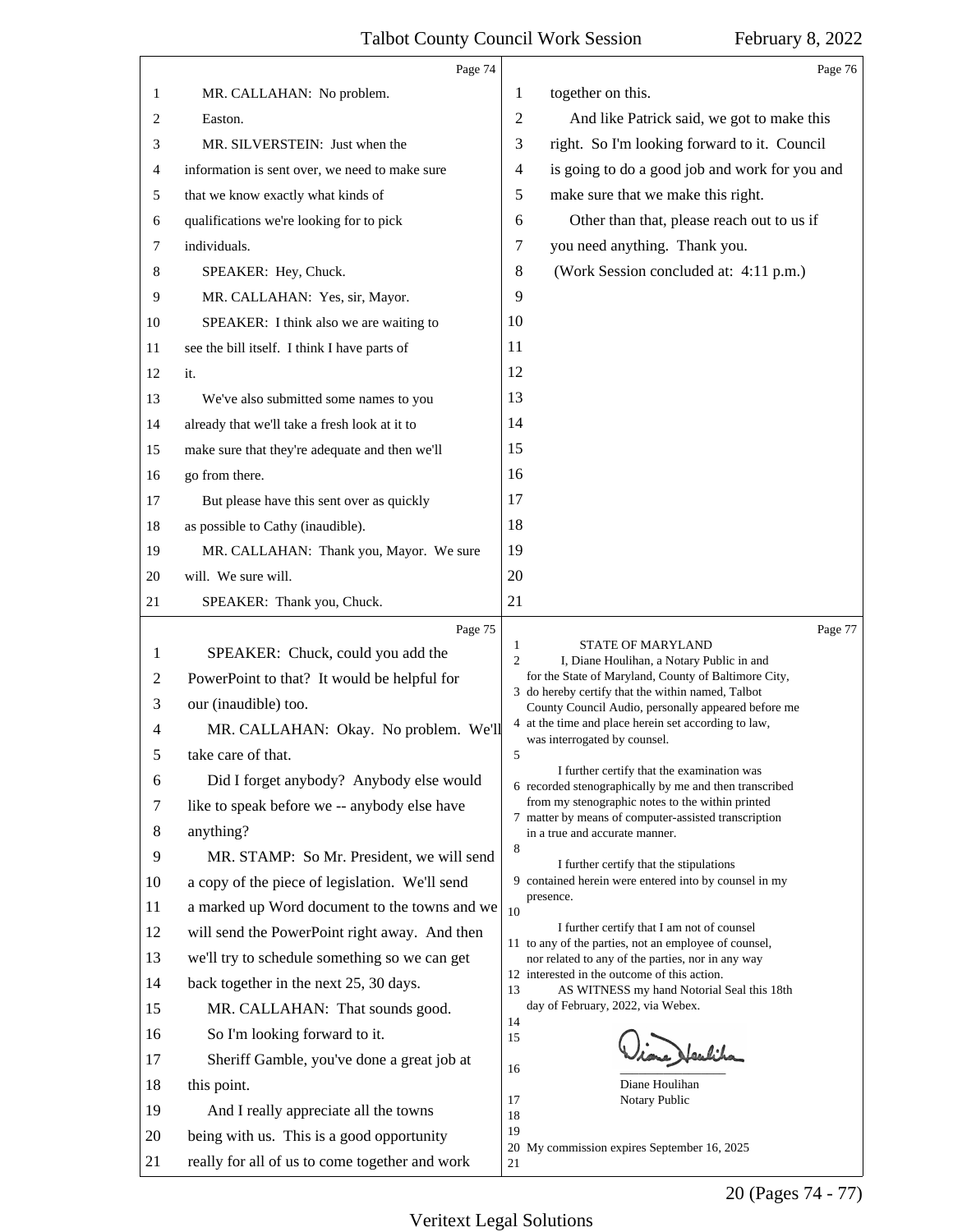### **[10,000 - assume]** Page 1

| $\mathbf{1}$             | 42 54:17            | <b>actual</b> 43:7 61:7   | allow $21:9$             |
|--------------------------|---------------------|---------------------------|--------------------------|
| 10,000 $57:11,13$        | 4:11 76:8           | 63:4                      | alluded 33:15            |
|                          | 5                   | add 31:441:16             | alongs 45:15 46:2        |
| 57:14                    |                     | 64:16 75:1                | 46:4                     |
| 1016 29:3                | $5,000$ 13:4        | <b>added</b> 5:4 26:1,2   | alternate $62:14,21$     |
| 108 54:19                | 50 49:18,19         | 28:21 60:8                | 63:7                     |
| 12 42:19                 | 500<br>42:8,10      | adding $64:15$            | amount 69:9              |
| 1362 77:15               | 6                   | addition 42:7             | <b>anne</b> 7:16 67:18   |
| 15 40:13 42:18           | 60 $5:12$           |                           |                          |
| 52:6 63:3                | 670 24:12 29:3,4    | additional 19:5           | 67:20 68:6               |
| 16 77:20                 |                     | 31:4                      | answered 39:1            |
| 17,000 52:18 53:6        | 32:9,13             | address 12:17             | anticipation 2:20        |
| 18th 77:13               | 8                   | addressed 13:9            | anybody 20:9             |
| 1st $3:15:1610:3$        | 8 $1:7$             | adequate $74:15$          | 55:11 75:6,6,7           |
| 29:10 52:20 53:13        | a                   | administration            | anymore 54:13            |
| 55:670:12                |                     | 34:10                     | anyway $11:16$           |
| $\overline{2}$           | ability $33:16$     | administrative 5:2        | apologize 68:4,5         |
|                          | able 21:17 26:20    | 8:7 10:16,20 14:7         | apparatus 3:4            |
| 2,500 57:7,8             | 46:16,21 55:12,13   | 14:9,11,12 16:1           | apparently 21:21         |
| 20 25:1 26:16 27:1       | 57:971:2            | 20:13 42:8 47:16          | appeal $10:10$           |
| 27:5,15,20 33:8          | absolutely 50:3     | administratively          | appealable 16:16         |
| $20,000$ 51:5            | academy 47:4        | 13:6 33:7                 | appeals 40:6             |
| 2021 2:11,18             | $access$ 48:10      | administrator             | appeared 77:3            |
| 2022 1:7 77:13           | accountability 1:5  | 33:10 34:5                | applicable 52:8          |
| 2025 77:20               | 2:11,173:3,10       | adopted 25:13             | apply 45:10 47:6         |
| 24 5:5                   | 4:17 5:1 7:3 8:4,5  | 70:13                     | <b>appoint</b> 8:4,13,20 |
| $25 \t 75:14$            | 8:6,11,21 10:2      | advance 13:18             | 9:18 14:7                |
| $\overline{\mathbf{3}}$  | 14:6 15:7,8 17:14   | agencies 7:5,8            | appointed 15:20          |
| $3 - 3$ $63:16$          | 17:17 18:8,16       | 12:1                      | 16:2,9 18:7 64:12        |
|                          | 20:16,18 23:14,16   | <b>agency</b> 25:2 26:21  | appoints $17:4,14$       |
| <b>30</b> 23:9 27:6 32:5 | 30:4 32:18 35:9     | 39:19 45:9 54:21          | appreciate 6:4           |
| 33:8 40:19 75:14         | 35:12 36:2,11       | agendas $54:9.9$          | 73:15 75:19              |
| <b>30s</b> 28:2          | 37:11,13,16 38:9    | 72:17                     | appropriate $10:12$      |
| 31st 13:14               | 38:10,16 39:1       | $ago$ 42:15 56:2          | 11:13                    |
| 32 32:11                 | 47:17,18 49:1       | <b>agree</b> 10:9 15:3    | <b>april</b> 52:15 70:8  |
| 33 19:12                 | 58:1,10,14 59:19    | 18:2 35:21 49:7           | 70:14                    |
| 35 28:5 39:12            | 62:15               | agreement 6:12            | area 19:15 59:10         |
| 37 40:16 45:6 50:4       | accurate 6:19       | 61:9,14                   | areas 7:18 18:20         |
| 38 28:1                  | 23:18 77:7          | <b>ahead</b> $2:34:136:5$ | 19:8,13 20:3 59:9        |
| $3:00$ 1:7               | act $2:11,173:1,10$ |                           |                          |
| 3c $25:15$               | 4:17                | 15:16 29:20 33:12         | <b>asked</b> 21:14 53:5  |
| $\overline{\mathbf{4}}$  | action $77:12$      | 45:13                     | 68:19                    |
| 40 $28:1,3,630:2$        | $actions$ 31:12     | aligning 72:9             | asking $41:1$            |
| 30:20 47:2 72:12         | actively 45:8       | alleged $72:12$           | assisted 77:7            |
|                          |                     | allegedly $72:11,11$      | assume $30:16$           |
|                          |                     |                           |                          |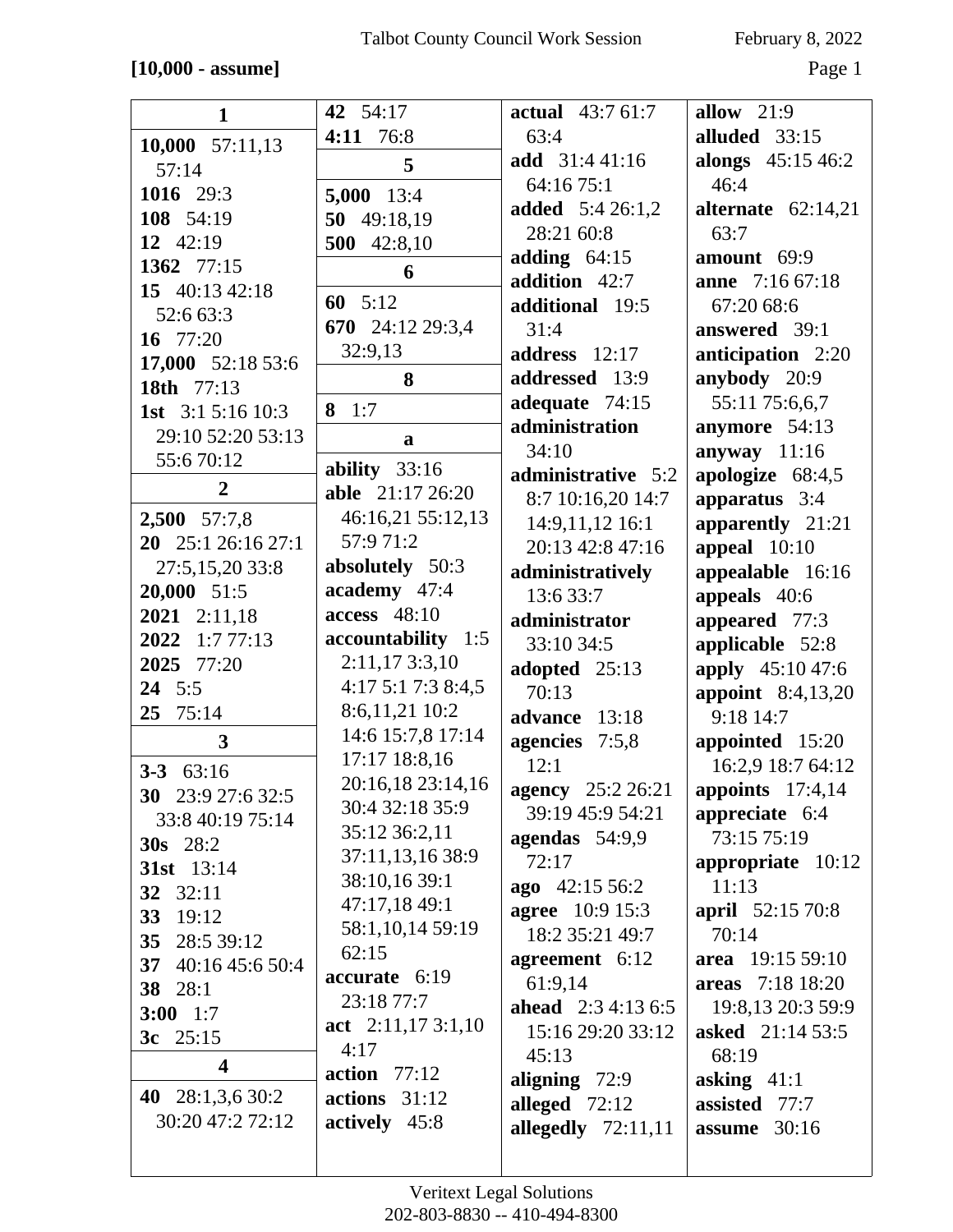### **[assuming - chief]** Page 2

| assuming $24:11$                      | <b>better</b> 65:3,4 70:1  | <b>boards</b> $5:630:7$              | cathy $74:18$       |
|---------------------------------------|----------------------------|--------------------------------------|---------------------|
| 27:20                                 | 71:3                       | 30:11 41:20,21                       | certain 63:9        |
| attached 37:2                         | <b>bid</b> 56:17           | 46:8 50:9                            | certainly 31:3      |
| attention 68:19                       | bidding $57:5$             | <b>body</b> $37:1$                   | 42:3 46:1 47:14     |
| attorney 33:19                        | bigger $58:20$             | <b>bollinger</b> 14:1                | 47:20 48:2 56:6     |
| 41:19 42:4,5,6                        | <b>bill</b> $3:114:1,15:4$ | brainstorm 56:3                      | 60:3 62:17          |
| 52:14,21 53:2                         | 5:7 10:4 24:6,8,10         | <b>briefly</b> 29:20 36:1            | certify 77:3,5,8,10 |
| 73:7                                  | 24:12,14 26:5,6,9          | 56:1                                 | chair 9:18 15:7     |
| attorneys 41:21                       | 26:12 28:14 29:2           | <b>bucks</b> 57:7,7,8                | 29:11,13 46:16      |
| 51:6                                  | 29:3,4 30:18               | <b>buddy</b> 46:8,8                  | chairman $8:10,12$  |
| audio $77:3$                          | 31:17 32:3,6,9,13          | <b>budget</b> 9:3,4,15               | 9:18 17:16 18:7     |
| authority 13:12                       | 39:12 50:5 54:17           | 41:16 55:7 62:9                      | 20:8 21:1,4 24:18   |
| 27:11                                 | 65:16,18 66:10             | <b>building</b> $6:11$               | 38:15,16 48:4       |
| automatically                         | 68:21 74:11                | 46:18                                | chairperson 22:6    |
| 10:10 16:16 18:3                      | bills $65:20$              | <b>bunch</b> 48:15 56:12             | 25:20 32:19         |
| 36:5,7,9                              | bit $4:411:17$             | $\mathbf c$                          | chairs 45:15 64:9   |
| available 2:15                        | 33:12 66:2 72:1            | c $24:1$                             | changes $2:214:18$  |
| 31:3                                  | <b>block</b> 17:2 35:3     | c3 $24:2,13$                         | 13:16               |
| aways 9:21                            | <b>blue</b> $27:1933:4$    | call 8:10 29:19                      | chapter 5:5         |
| $\mathbf b$                           | <b>board</b> $1:53:35:1$   | 47:17                                | charge 13:6 53:3    |
|                                       | 7:3 8:5,5,7,12 9:1         | callahan $1:142:3$                   | charged $40:1,2$    |
| <b>b</b> $25:2,12\,32:7$              | 10:2,2,13 12:9,17          |                                      | charges 10:19,20    |
| 54:20<br><b>back</b> 12:14,16         | 13:9,12 14:5,6             | 2:9 3:18 4:8,12<br>6:4 65:6,13 66:1  | 12:3 35:14 38:3     |
| 14:16 16:21 17:5                      | 15:4,5,7,8,9,10,13         |                                      | 38:12 39:15         |
| 17:5,13 35:11                         | 15:15,17,19 16:13          | 66:13,17 67:6,16<br>68:1,12,17 69:20 | charging $5:28:8$   |
| 36:14 37:21 48:15                     | 16:14 17:3,14,17           | 71:20 73:14 74:1                     | 8:14,20 10:16       |
| 49:10 50:4 56:1                       | 17:21 18:2,8,16            |                                      | 14:7,9,11,12 15:6   |
|                                       | 19:3,18 20:16,18           | 74:9,19 75:4,15                      | 15:12 17:15,17      |
| 69:19 75:14                           | 23:14,17,17 29:12          | calls 3:2                            | 20:13 35:13,14      |
| background 62:3<br>62:3 64:10         | 30:3,4,5 32:18             | cambridge 49:18                      | 36:4 37:14 38:1,2   |
| <b>baltimore</b> 77:2                 | 35:9,12 36:1,2,11          | 49:18                                | 38:13,17 39:4,8     |
|                                       | 36:15 37:12,13,16          | camera $37:1$                        | 39:18 41:3 44:5     |
| <b>based</b> 49:8,9                   | 38:9,11,16 39:2            | candidate 34:8                       | 52:2 62:19 63:16    |
| basically 8:21                        | 40:7,9,11,20 41:4          | canine 43:2                          | chart $6:18$        |
| 29:4,8,9 36:14<br>49:5 73:8           | 41:5,7,8,9,10,12           | car 43:21                            | chase 28:4 33:4     |
|                                       | 41:17 42:3,9 43:8          | care 58:9 75:5                       | cheapest 57:3       |
| bay $19:1159:10$<br><b>bear</b> 50:18 | 43:11,14,15 44:7           | career $27:14$                       | check 64:10 72:15   |
|                                       | 47:18,19 48:3,4,6          | caroline 49:14<br>carried 34:8       | chief 7:19,19 8:16  |
| begins $40:20$                        | 49:1 50:4,9,21             |                                      | 14:16,17,19 16:2    |
| <b>believe</b> 16:4 18:5              | 51:2,4,5 54:7 58:1         | case 23:2,2,4                        | 23:13 27:19 33:3    |
| 36:17,18,20 64:19                     | 58:5,10,14 59:19           | 41:19 55:2,13                        | 35:18 36:11 37:8    |
| 65:2<br>beneficial 67:4               | 60:2,10,15 62:15           | 62:14                                | 37:18 43:5,15       |
|                                       | 64:9,12 69:3               | cases $22:18,21$                     | 51:18,20 52:5       |
| <b>best</b> $3:16$                    |                            | 44:6                                 | 55:11,16,19 56:1    |
|                                       |                            |                                      |                     |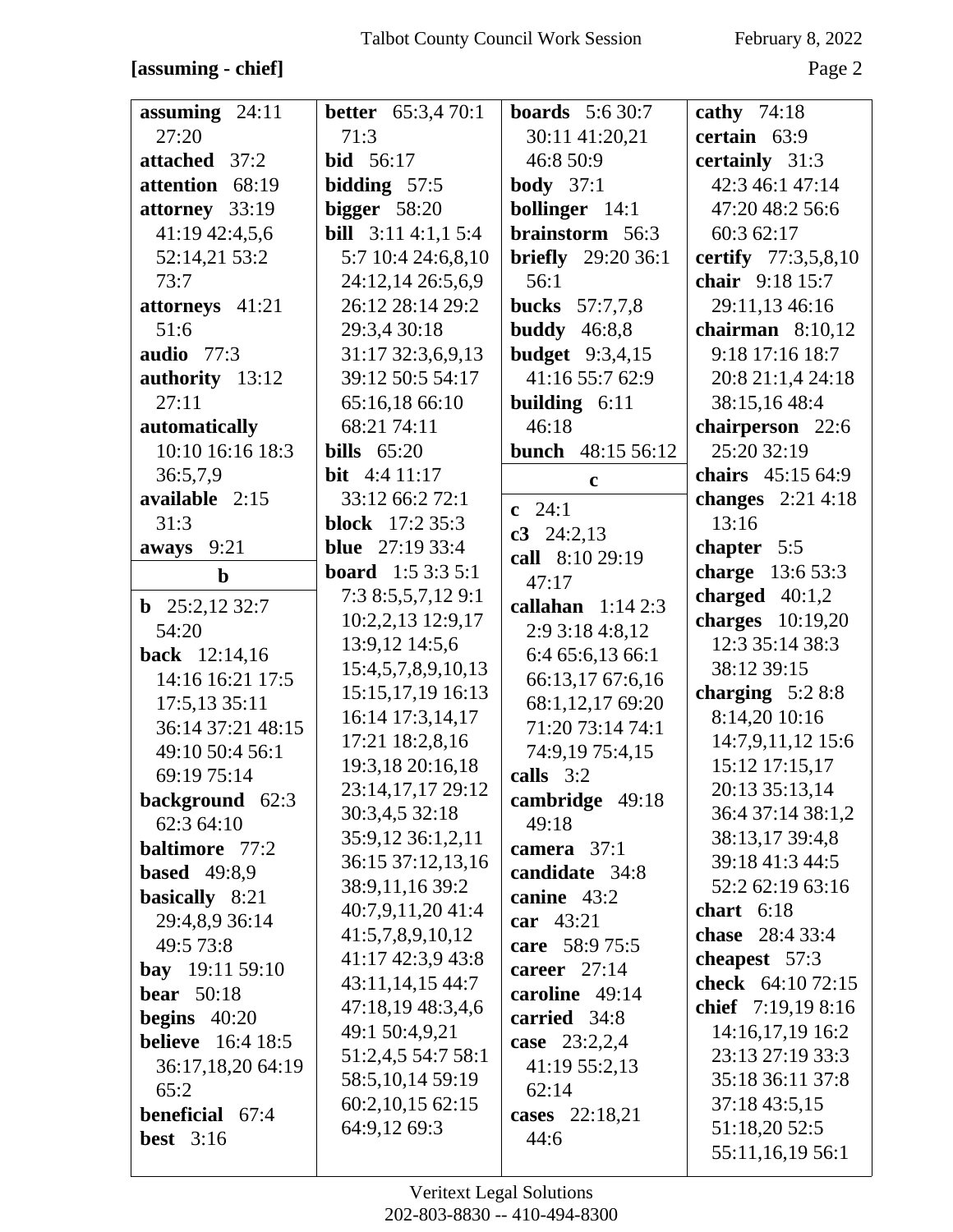# **[chief - created]** Page 3

| 56:16 59:17 60:1         | comments 72:3      | confidentiality         | costs $51:1$              |
|--------------------------|--------------------|-------------------------|---------------------------|
| 60:8 68:4,5 73:16        | commission 21:15   | 61:9,14                 | council $1:1,4,13$        |
| 73:17                    | 28:17 30:1,16      | conflict 62:16          | 2:4 3:6,7 5:12 8:3        |
| chiefs 12:5 13:10        | 33:6 34:13,14,14   | 63:15                   | 8:3,15,18,199:15          |
| 48:16 67:9               | 44:10,21 53:7      | conflicts 62:21         | 13:15 14:8 15:10          |
| choice 58:3,6            | 70:21 71:7 77:20   | 63:6                    | 15:21 16:9,11             |
| <b>chuck</b> 1:14 72:4   | commissions 5:6    | confront 43:16          | 17:4,14 19:17             |
| 74:8,21 75:1             | committee 5:2 8:8  | confusing $16:18$       | 34:4 47:14 57:19          |
| circuit 10:10            | 8:14,20 14:8,9,11  | 17:9,10                 | 59:13 61:20 65:8          |
| 11:14 16:17 18:4         | 14:12 15:6,12      | consensus 6:10          | 76:3 77:3                 |
| 23:5, 10, 11 48:19       | 17:15,18 20:14     | consideration           | councilman 68:18          |
| 49:6                     | 35:13,14 36:4      | 62:14 68:8              | counsel 77:4,9,10         |
| circulate 65:20          | 37:15 38:2,2,13    | consisting 19:6         | 77:11                     |
| citizen 19:9,10,10       | 38:17 39:5,8,14    | constitution 48:8       | counties $3:13,14$        |
| 36:10 42:19 43:4         | 39:18 41:3 44:6    | constitutional          | 21:17,17 25:13            |
| 43:7 47:1                | 47:16 52:2 62:19   | 73:7                    | 49:15                     |
| citizen's 7:1            | 63:16 71:16,19     | contact 56:11           | <b>county</b> $1:1,14:20$ |
| citizens 13:1 59:6       | committees 5:6     | contained 77:9          | 4:21 5:5 7:2.5 8:2        |
| city $77:2$              | company $56:11,12$ | continuing 28:11        | 8:3,4,11,15,17,18         |
| civilian $12:12$         | 56:18              | contracted 55:8         | 8:19 9:18 10:11           |
| 13:13 16:9,11,12         | competent 37:3     | controlled 48:10        | 13:15,17 14:8             |
| civilians 34:13          | complain 13:1      | conversation 4:6        | 15:10,21 16:9,10          |
| clay 2:6 9:7 59:2        | complainant's      | convicted 61:15         | 17:4,14,16 18:7           |
| clear 4:12 25:12         | 55:1               | 61:16,17 62:5           | 19:8 23:12 30:17          |
| 69:17                    | complains 12:12    | convoluted 11:4         | 41:6 42:6 48:20           |
| close 43:9               | complaint 22:12    | cops 48:14,14           | 49:13,14 50:15            |
| closing $72:2$           | 36:10,13,18 37:17  | 49:13                   | 54:4,15 59:3,18           |
| code 5:5                 | 37:18,19 55:1      | copy 24:5 63:4          | 61:20 71:6 77:2,3         |
| collaborative 67:7       | complaints 12:9    | 75:10                   | county's $41:10$          |
| collaboratively          | 12:18,19 13:13     | core $6:12$             | 51:2                      |
| 3:8                      | 35:10 42:18,19,20  | corey 1:17 32:9         | couple 5:15 56:2          |
| collectively 18:18       | 43:4,7 55:20       | 52:13 68:2,9            | 56:21 57:2,6              |
| come 3:9,167:2,8         | compliance 56:14   | corporal 27:9           | course 4:5 30:21          |
| 11:2 14:16 18:20         | composition 57:21  | <b>correct</b> 21:10,11 | 39:14                     |
| 23:7 26:15 31:8          | computer 77:7      | 24:14 39:3,6,7          | court 10:10 11:15         |
| 52:12 71:13 75:21        | conceivably 21:5   | 40:4,9,15 50:12         | 16:17 18:4 22:18          |
| comes 70:17              | concern $72:14$    | 50:16 55:17 58:2        | 23:5, 10, 11 48:19        |
| <b>coming</b> $6:1335:3$ | concerned 47:8     | 60:14                   | 48:20 49:7 62:6           |
| 54:8,9 72:8 73:11        | concerns 53:21     | correctly 72:18         | crash $30:21$             |
| command 11:9             | 54:1 72:5 73:6,8   | corridor 19:11,12       | create 49:12 54:21        |
| 12:21 18:11 22:7         | concluded 76:8     | cost 42:12 50:18        | 55:8                      |
| 22:13,13 25:3,8          | conduct $12:13$    | 51:5 56:8 64:15         | <b>created</b> 44:20 49:5 |
| 27:3 42:20               | conducted 39:20    | 64:16                   | 52:9 55:4                 |
|                          |                    |                         |                           |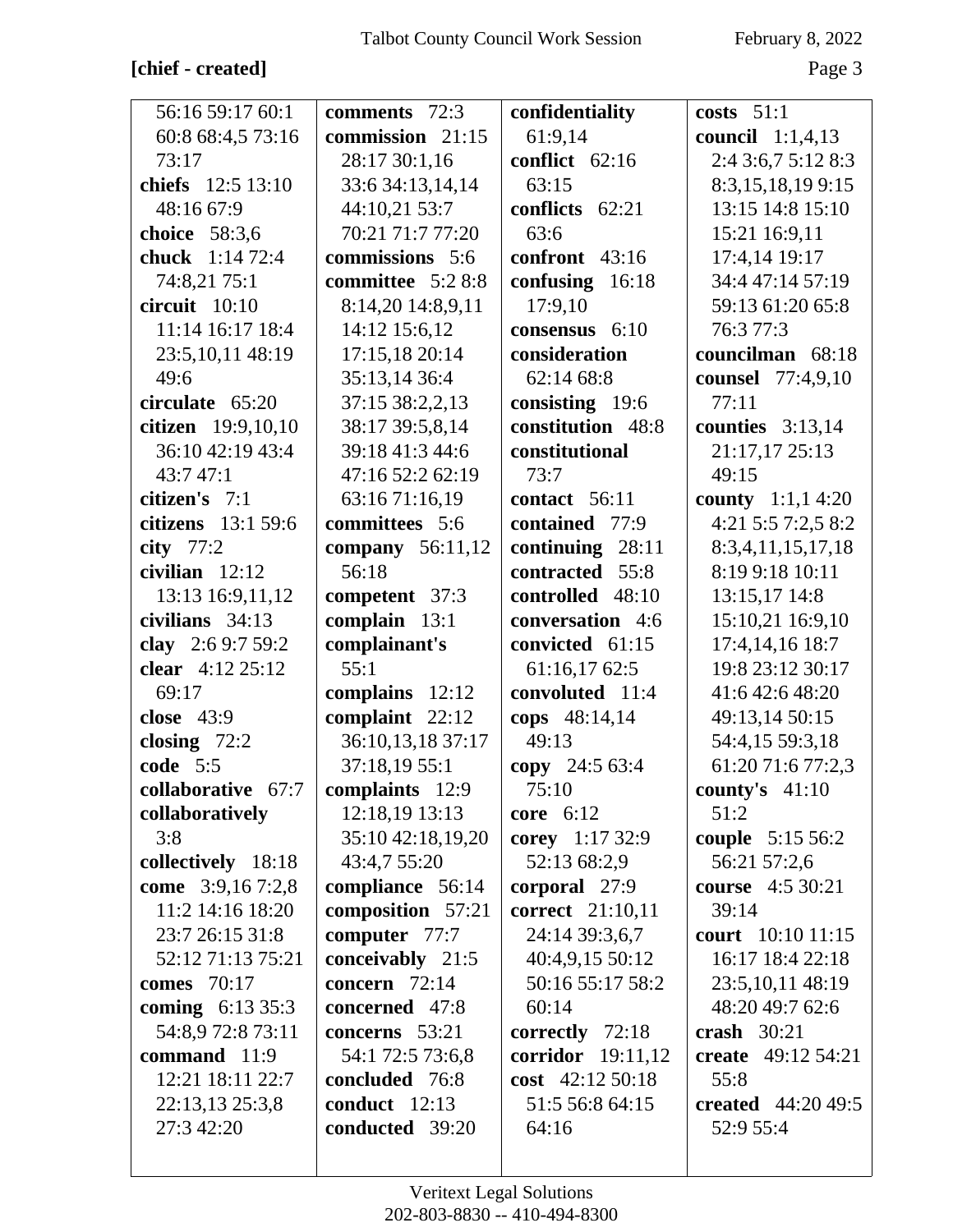### **[creating - examples]** Page 4

| creating 49:9             | describe 32:15                    | disciplining 27:8          | effective $29:10$   |
|---------------------------|-----------------------------------|----------------------------|---------------------|
| 55:17                     | described 56:5                    | discourteous               | effort $50:1$       |
| <b>creation</b> 3:3 57:20 | describes 51:18                   | 43:20                      | either 8:17 43:14   |
| crime $61:18$             | designate 8:7                     | discretion 72:21           | 60:18               |
| crimes $62:5$             | designed 44:10                    | discretionary 5:21         | elected 14:3 53:3   |
| criminal $10:19$          | designee 8:13                     | 57:19                      | employee 14:18      |
| 11:3,4 48:8               | 17:18 38:17                       | discussed 5:3              | 77:11               |
| crumple 60:4              | details 9:10 51:18                | discussion 6:2             | enables $54:21$     |
| curious 20:20             | determination                     | 18:17 27:19 69:15          | enabling 58:7       |
| current 29:14             | 22:14 37:9 39:21                  | divilio $1:16\,28:10$      | enacted 4:18        |
| currently 56:18           | determinations                    | 29:11 31:6 45:5,7          | ends 44:15          |
| 67:14                     | 65:1                              | 45:14 46:15 47:13          | enemies 46:10       |
|                           | determine 35:14                   |                            |                     |
| cut $42:12$               |                                   | 64:3,16,17 65:6            | enforcement 4:19    |
| $\mathbf d$               | 50:17                             | 67:1                       | 10:4 11:21 24:20    |
| database $54:17,21$       | determines 38:3                   | document 63:4              | 25:2 26:3,21 27:7   |
| 55:18,20                  | 39:5                              | 66:10,16 75:11             | 28:12 39:19 45:9    |
| dave 42:15 43:10          | developed 23:2                    | documented 11:19           | 54:6,20 64:8,11     |
| day 28:20 44:5,15         | 31:2 45:21                        | $\log$ 43:2                | engage $4:6$        |
| 49:6 77:13                | developing 46:5                   | doing $5:339:9$            | entered 55:1 77:9   |
| days 5:13 23:10           | development 3:9                   | 42:21 72:12                | entire 8:18         |
| 36:12 37:20 40:13         | diane 1:21 77:2,16                | dollars 56:21              | entirely 30:13      |
| 40:20 52:6 75:14          | dictates 29:5                     | doubled 29:8,9             | equal 16:5,6        |
|                           | different 2:19                    | dovetail 56:9              | escalation 28:21    |
| de 28:21                  | 16:15 66:3 69:5                   | draft 5:18 11:8            | essence 20:5        |
| deadline $5:1770:2$       | differentiate                     | 24:7,10 31:17              | establish $9:2,3$   |
| december 13:14            | 46:16                             | 32:3,6 61:7 62:13          | 32:17 50:8          |
| decide 39:2               | difficult 17:11                   | 66:6,14 68:21              | established 50:15   |
| decision 63:11            | direction 3:6                     | 69:11                      | establishing 55:21  |
| decisions 31:12           |                                   | draw $68:19$               | <b>estate</b> 33:19 |
| 45:10 61:13               | directly $4:19$<br>disallows 60:6 |                            | ethics 63:3         |
| defend 48:21              |                                   | 68:9,10,12<br>drive        |                     |
| define $9:1921:9$         | disciplinary $52:12$              | dump 50:21                 | evaluating 65:5     |
| 21:13 26:7 31:18          | discipline $10:2,6,8$             | $\mathbf e$                | evaluation 65:17    |
| defined 53:1              | 10:9,12 11:14                     | $e$ 1:18                   | evaluations 64:10   |
| definition 52:17          | 14:20,21 15:18                    | earlier<br>16:18 54:3      | events $1:10$       |
| department 7:20           | 18:10 22:11,14,17                 | 68:20                      | everybody 20:21     |
| $11:1,10$ $12:15,15$      | 23:12,17 27:5,16                  | easton $12:21$             | 29:6 44:9 58:12     |
| 19:21 22:8,11             | 30:5 34:7,7,15                    | 19:15, 19, 20 20:4         | 67:8,8              |
| 35:10 37:7                | 35:16,19,20 36:15                 | 27:21 55:10 58:19          | everyone's 73:10    |
|                           | 36:21 37:14 43:18                 | 59:7 68:16 74:2            | exactly 46:6 74:5   |
| departments 7:4           | 43:18 44:12 48:13                 |                            | examination 77:5    |
| 7:14                      | 52:6 59:19 63:12                  | educate 48:6               | example $27:20$     |
| depending 8:18            | 71:12                             | education 28:12            | 34:17               |
| 44:5,8                    | disciplined 11:12                 | 31:14                      | examples 24:18      |
| deputy $15:3$             | 22:8 48:14                        | <b>effect</b> 5:12,16 10:3 |                     |
|                           |                                   | 55:670:12                  |                     |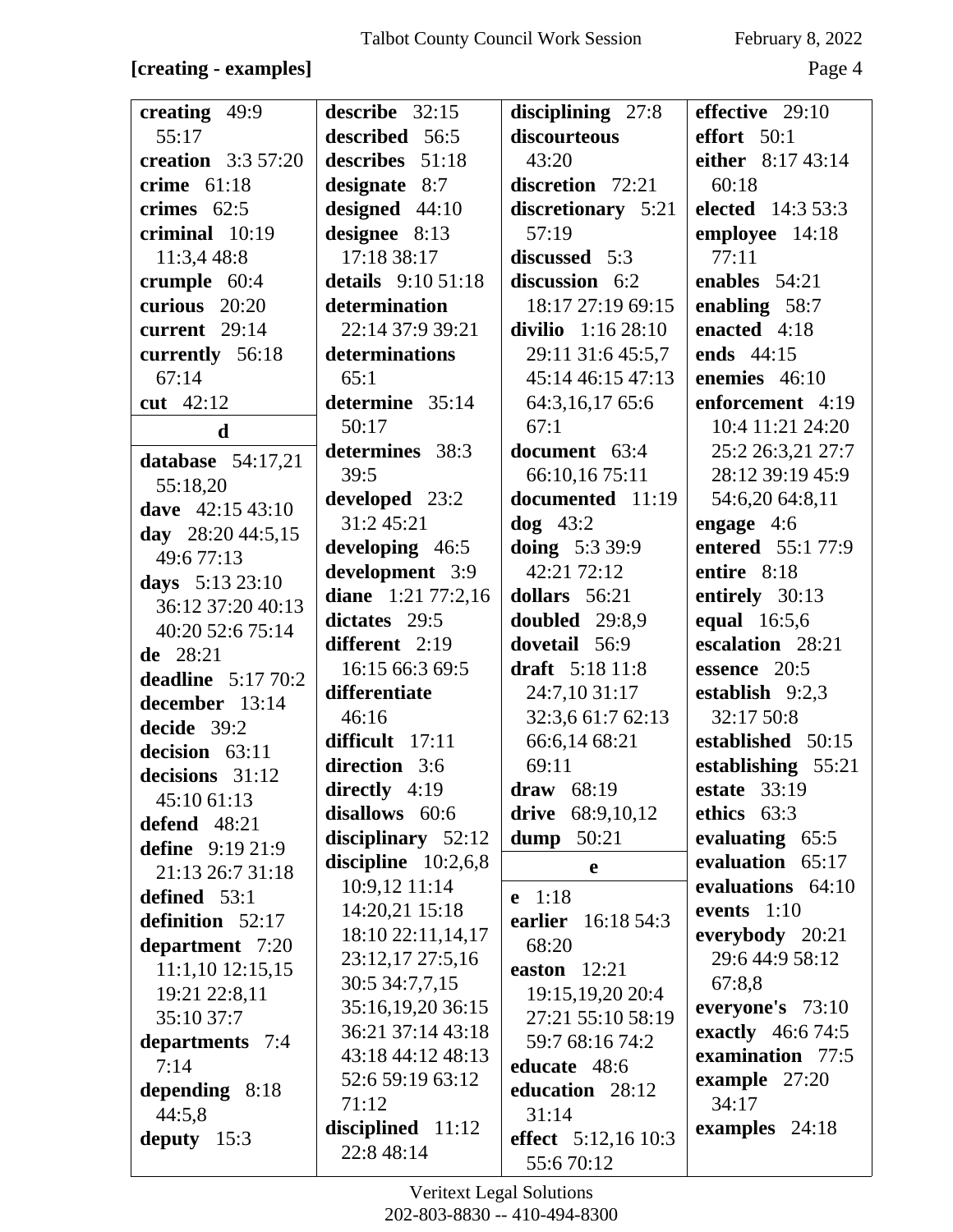**[exclude - going]** Page 5

| exclude 58:11      | <b>feel</b> $12:647:566:2$ | forget $75:6$               | 61:1,6 63:2,6,19                      |
|--------------------|----------------------------|-----------------------------|---------------------------------------|
| exclusion 19:19    | 66:20 67:8                 | forgot $43:21$              | 64:13 67:18 68:18                     |
| executive 8:16     | <b>fees</b> 51:6,6         | form $5:466:10$             | 69:8,14 70:15                         |
| 33:10              | <b>felony</b> 61:17 64:5   | former 28:4                 | 71:14 75:17                           |
| exercise 6:11      | <b>figure</b> 51:3 56:8    | forming $71:16$             | game 53:13                            |
| existing 9:12      | figured 45:2               | forward 18:13               | general 52:21                         |
| exonerated 52:3    | file $14:14,15$ 15:3       | 36:3 39:20 51:19            | general's $52:14$                     |
| expense 9:13       | 61:2                       | 73:19 75:16 76:3            | geographic 19:13                      |
| expenses 30:18     | <b>final</b> $5:2073:20$   | founded 38:12               | geographical 59:3                     |
| experience 9:19    | finally $5:11$             | four $61:1969:4$            | getting 3:7 33:12                     |
| 9:20 10:15 11:7    | find $31:20,2132:2$        | framework 3:17              | 43:1 48:21 49:2                       |
| 11:10 18:6,10      | 34:5 36:16,17              | 6:13                        | 49:20 65:13,14                        |
| 19:4 20:7,21 21:1  | 52:2 71:7                  | frank $1:16$                | 73:11                                 |
| 21:5,6,7,9,12,13   | <b>finding</b> 14:18 39:9  | fresh $74:14$               | gigantic 73:2                         |
| 22:4,6,7 23:7 24:2 | 40:6,14 62:20              | <b>front</b> $16:21\,46:13$ | give 2:8 4:13                         |
| 24:17 25:1,21      | findings $39:18,19$        | 59:16                       | 13:11 20:5 25:5                       |
| 27:4 31:18 32:3    | <b>finds</b> 13:1 16:14    | funding $62:10$             | 31:9 37:8 44:11                       |
| 32:16 45:10,17     | <b>fine</b> $34:2038:10$   | <b>further</b> 6:3 77:5,8   | 52:11 66:20 69:18                     |
| 46:19 48:5         | 67:1                       | 77:10                       | 71:21                                 |
| expired 43:2       | <b>firearms</b> 28:18,19   |                             | given 52:17 53:5                      |
| expires 77:20      | 29:15                      | g                           | gives 24:18,19                        |
| explain 15:17      | firm $55:5,8$              | gamble 2:12 5:19            | giving $34:16$                        |
|                    | first $3:186:18$           | 6:5,7,189:17                | go $2:33:17,214:3$                    |
| explained 4:17     |                            | 13:20 15:14 16:6            | 4:13 6:5 7:10 8:1                     |
| extension 53:6,10  | 7:12 9:2 17:6              | 16:10 17:5,9,12             |                                       |
| 53:11              | 44:17 56:3 65:10           | 19:1 20:15 21:3             | 9:1,1 12:14 13:21                     |
| extent 19:6        | 69:21 71:5                 | 21:11,20 22:5               | 14:14,19 16:20                        |
| <b>extra</b> 56:21 | $fit$ 2:18 33:20           | 24:3,9,13 25:11             | 17:5,5,12,13                          |
| f                  | five $23:21\,43:6$         | 26:1,18 27:13               | 18:13 29:6,14                         |
| $f \ 1:14$         | 69:4                       | 28:1,5,9,14 29:17           | 30:9,14,19 31:5                       |
| facebook 61:12     | flavor $28:20$             | 29:19 30:7,9                | 32:7 35:21 36:9                       |
| factor $62:20$     | flipping $14:1$            | 31:20 32:2,8,11             | 37:10 44:17 45:13                     |
| fail $61:21$       | folks $20:245:21$          | 32:13 34:12,18              | 49:6,15 50:3                          |
| failure 13:6       | <b>follow</b> $13:22:22:2$ | 35:8 36:5,9 37:13           | 51:21 53:19 54:1                      |
| fair $46:11\,54:6$ | 45:4                       | 38:7,14,20 39:3,7           | 55:12 61:12 64:9                      |
| fairly $15:1$      | following $31:10$          | 39:11,17 40:4,8             | 64:11,20 65:2                         |
| family $62:17$     | 67:2                       | 40:12,15,17,19              | 66:12,13 68:1,7                       |
| far $9:810:743:7$  | foot 30:17                 | 41:15 44:2 45:11            | 68:15 74:16                           |
| 57:18              | footage 37:2               | 45:19 47:12,14              | goes 9:8 10:3                         |
| february $1:7$     | footnote 35:7              | 50:6,12,16,20               | 15:19 16:13 17:21                     |
| 77:13              | fop $42:5$                 | 51:9,12,14 52:13            | 18:3 28:12 36:6,7                     |
|                    |                            |                             |                                       |
| federal 7:8        | <b>force</b> 52:16,17      | 53:11,16,19,21              | 36:14 44:6 50:20                      |
| fee 42:8           | 67:13                      | 54:18 55:3,5                | going $3:12,175:10$                   |
| feedback 65:18     | foremost 65:10             | 56:10,20 57:6,12            | 8:10 9:5,13 15:16<br>17:2 20:12 21:16 |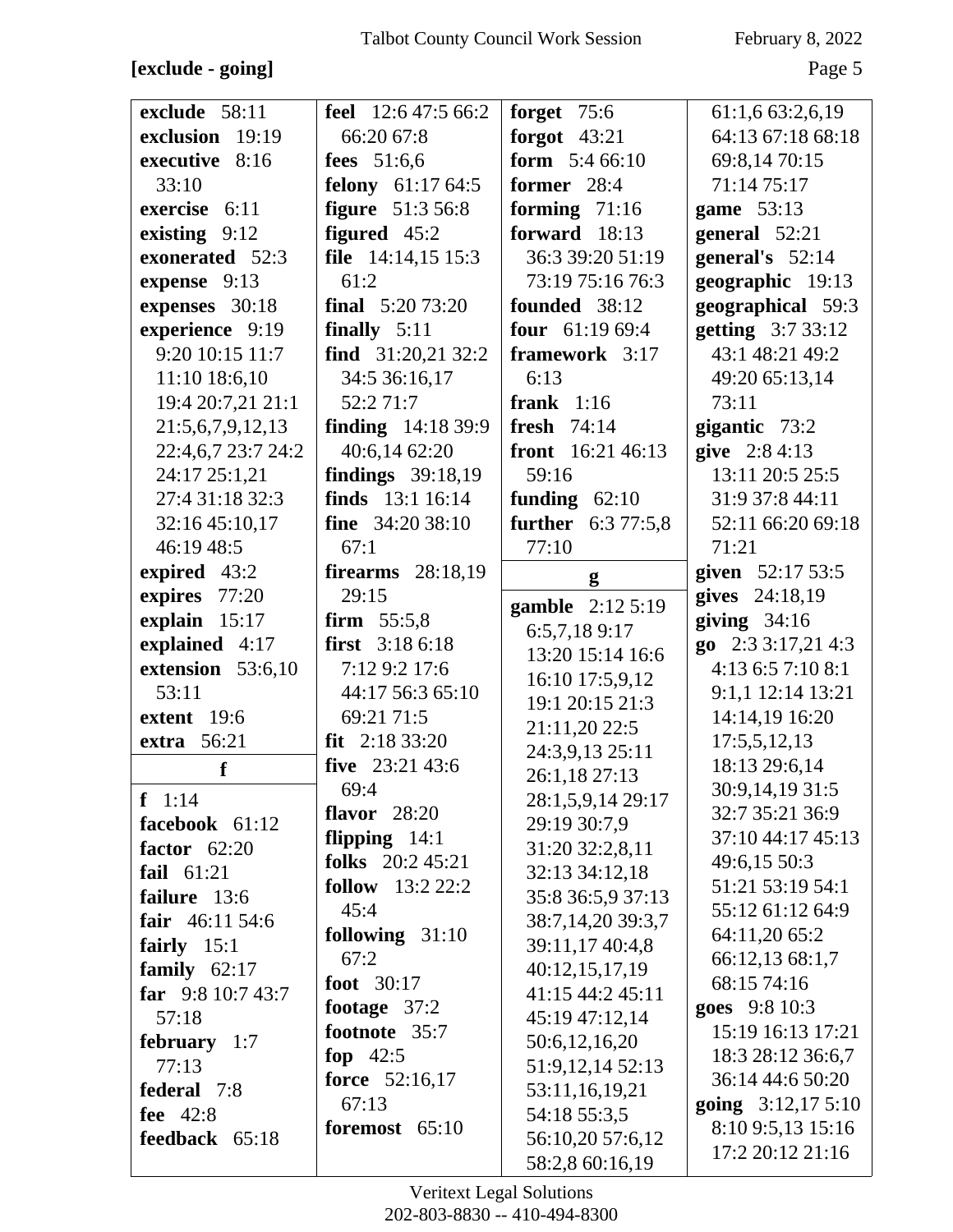### **[going - john]** Page 6

| 26:20 27:5,18             | handing $27:15$           | hopefully $6:271:9$                  | 74:4                       |
|---------------------------|---------------------------|--------------------------------------|----------------------------|
| 29:6,15 30:1,2,14         | 65:15                     | hopes $44:15$                        | initial $11:8$             |
| 30:17 31:6 41:17          | <b>handle</b> 13:12 43:3  | houlihan 1:21                        | initially $9:9,10$         |
| 42:4 44:2,4,6,16          | 62:21                     | 77:2,16                              | <b>input</b> 7:12,13 66:5  |
| 45:17,20 46:21            | handled 13:10             | hour $30:2,2042:9$                   | 66:7,20 67:5 68:8          |
| 47:6 48:15,17,18          | happen $44:4$             | 42:10                                | 73:15                      |
| 48:20 49:6,9,11           | happened 36:19            | hours $47:2$                         | instance $12:19$           |
| 49:13,14,15 50:2          | 36:20                     | 12:17 13:11<br>house                 | 22:10,19 44:13             |
| 50:17,21 51:1,3,4         | happens $63:17$           | 24:12,14 28:14                       | institute $48:17,18$       |
| 52:4 62:19 68:1           | hard $31:7$               | 29:3,4 32:9,13                       | <b>intent</b> 6:20 54:10   |
| 70:15,18,19,20            | <b>harsh</b> $14:19,20$   | 43:3,20                              | 54:12                      |
| 71:2,4,5 73:18            | harsher 35:20             | hundred 19:11                        | intentions 59:5            |
| 76:4                      | hastily 72:7              | 59:10                                | interest $62:16$           |
| good 2:9,184:9            | <b>head</b> $20:725:2$    | hurt $46:1$                          | 63:1,7                     |
| 23:1,2 24:21              | 72:17                     | $\mathbf i$                          | interested 77:12           |
| 26:19 66:13,18            | heads $11:21$             | i.e. $13:2$                          | interesting $12:11$        |
| 73:17,18,18 75:15         | health $64:10$            | <b>idea</b> 36:4                     | 13:17                      |
| 75:20 76:4                | <b>hear</b> $4:11\,50:9$  | <b>ideally</b> 70:7                  | interrogated 77:4          |
| gotten $51:16$            | 59:5 65:11                | ideas $3:16$                         | introduced 5:8,10          |
| <b>graph</b> $7:128:2$    | <b>heard</b> 21:8 57:18   |                                      | 5:14 65:19,21              |
| 17:13                     | 73:5                      | identify $57:15$<br><b>ilk</b> 28:8  | 70:8                       |
| graphic 16:21             | hearing $5:11$            |                                      | investigate 35:11          |
| grave 72:5 73:6           | <b>held</b> $23:447:10$   | imagine $70:17$<br>impartially 46:14 | investigation              |
| great 64:1 71:19          | <b>help</b> $6:3\,14:7,8$ | <b>impose</b> 35:18,19               | 12:14,16 14:10             |
| 75:17                     | 15:5 18:15 48:5           | improve $12:2,2,7$                   | 35:15 36:13 37:3           |
| $grossly$ 23:11           | 65:17                     | 12:7 13:16                           | 37:21 39:20 42:21          |
| group 26:12               | helpful $26:11$           | inaudible 21:19                      | 55:14 60:2 62:3            |
| guess 56:2 62:10          | 45:15 75:2                | 31:13 39:20 40:21                    | <b>involved</b> 7:6 45:8   |
| guidelines 44:11          | hemmed 35:5               | 45:5 46:13 63:18                     | <b>issue</b> $42:351:17$   |
| 45:3                      | hey $37:674:8$            | 63:19 68:3,13                        | 61:14                      |
| <b>guilty</b> 16:14 39:5  | high $28:2$               | 70:3 74:18 75:3                      | <b>issues</b> $23:173:3$   |
| 39:6 52:3 63:21           | higher $14:19$            | include $28:17$                      | j                          |
| 72:20                     | 47:10                     | 29:13                                | j <b>aramillo</b> 20:11,17 |
| $guy$ 44:13               | highlight $17:1$          | including $29:15$                    | 21:8,19 22:1               |
| guys 29:19 45:11          | highlighted 69:11         | incorporated                         | jessica $2:156:16$         |
| 49:21 51:15 65:15         | highway $48:10$           | 19:16                                | $\lim_{23:19}$             |
| 66:4 73:17,21             | hire $42:7$               | indicators 50:13                     | <b>job</b> $48:573:18,18$  |
| $\mathbf{h}$              | hired $41:19$             | individual 33:14                     | 75:17 76:4                 |
| <b>hand</b> $11:13$ 16:15 | hiring $48:21$            | individuals 31:7                     | joe $2:12\,4:3\,6:8,14$    |
| 27:12 35:16 36:21         | <b>hold</b> 14:2 48:19,19 | 46:20 47:5,8 65:1                    | 16:20 18:14 73:18          |
| 37:21 38:1 43:17          | 60:20 61:4 65:3           | 74:7                                 | <b>john</b> 13:21 15:6     |
| 43:18 77:13               | hope $54:1160:11$         | influence $17:15$                    | 17:6 31:20 32:2            |
| handcuff 35:2             | 63:10 73:2                | information 36:19                    | 47:17                      |
|                           |                           | 37:4 55:9 56:15                      |                            |
|                           |                           |                                      |                            |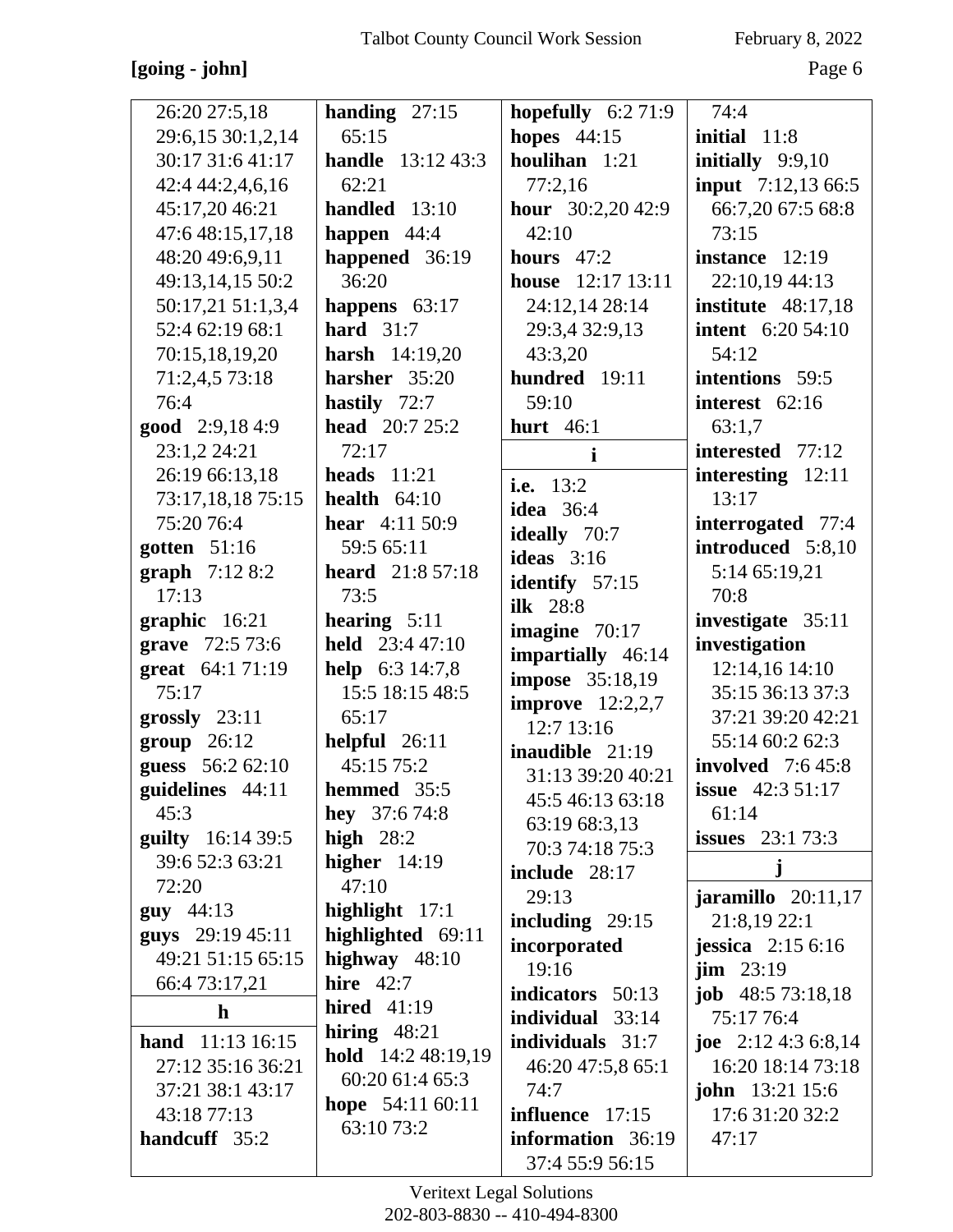# **[judge - meets]** Page 7

| <b>judge</b> 10:11 15:21                | law $2:21\ 4:18\ 8:15$   | <b>letter</b> 14:13 15:2 | $\mathbf{m}$             |
|-----------------------------------------|--------------------------|--------------------------|--------------------------|
| 16:1 42:8,10,10                         | 9:4,17 10:4,5 11:3       | 32:7,7 52:14             | majority 36:3            |
| 49:8 62:11                              | 11:4,21 12:12            | 54:20                    | 39:9                     |
| judge's 51:6                            | 13:11 16:1 18:5          | <b>level</b> 11:10 18:11 | makeup 50:10             |
| judging $45:18$                         | 19:2 21:3 23:15          | 22:7 25:8 27:3           | making $20:13$           |
| july $3:15:1610:3$                      | 24:20 25:1,14,15         | 31:14                    | 31:11 61:13 65:1         |
| 29:10 52:20 53:13                       | 25:19 26:3,21            | leverage $9:11$          | mandate 3:2              |
| 55:670:12                               | 27:7 28:12 32:9          | lieutenant 11:11         | mandated 28:16           |
| <b>jump</b> $71:2$                      | 39:19 42:8 45:8          | life $34:10$             | 30:10                    |
| jurisdictions 2:19                      | 48:8,12,16 49:8          | line $28:1164:5$         | manner 77:7              |
| 12:1                                    | 54:6,20 59:21            | liquor $47:7$            | <b>march</b> 69:21 70:1  |
| $\bf k$                                 | 60:5,6 63:8,20           | <b>list</b> 70:18        | 70:11                    |
|                                         | 64:7,11 69:16,16         | listen $68:10$           | <b>mark</b> 13:4         |
| <b>keep</b> $52:4$<br><b>kept</b> 60:13 | 77:4                     | <b>little</b> 11:17 13:7 | <b>marked</b> 66:14      |
| <b>kind</b> $3:84:46:9$                 | lawsuit $61:2$           | 17:166:272:1             | 75:11                    |
| 7:11 9:14 17:1                          | lawsuits 23:18           | <b>live</b> 59:6         | maryland $1:1 10:5$      |
| 24:16 28:10 33:20                       | 72:8 73:11               | <b>local</b> $7:7 53:2$  | 25:1 26:21 29:10         |
| 35:5 44:3 66:2                          | lawyer 22:20,21          | 56:11                    | 29:21 30:15,15           |
| 69:1                                    | 41:1 42:11               | locally $27:17$          | 33:6 52:19 53:16         |
| kinds $74:5$                            | lawyers $48:21$          | <b>lock</b> 33:1         | 77:1,2                   |
| knew $33:10$                            | 72:8 73:11               | <b>locked</b> 33:20      | matrix 44:9,11,16        |
| know 6:9 18:9                           | <b>lea</b> $25:3,4$      | loggerhead 33:17         | 44:20 52:9,12            |
| 20:20 26:19 27:9                        | lead $4:4$               | logical $21:2$           | 71:12                    |
| 28:2 32:21 34:2                         | leader 48:3              | look 12:3 22:4,16        | <b>matter</b> 63:12 77:7 |
| 35:4 43:2,12 46:3                       | leaning $25:6$           | 24:15 26:2,10            | matters $12:2,2,8$       |
| 46:7,9 48:9,11                          | <b>leave</b> 7:21 21:16  | 33:3 59:15 68:21         | 59:20                    |
| 49:2 53:12,15,18                        | 34:4 49:13,15            | 68:21 74:14              | maxwell 72:4             |
| 58:12,21 59:7,11                        | left 27:21 28:2          | <b>looked</b> 22:21      | mayor 74:9,19            |
| 60:17 63:12 74:5                        | 72:1                     | 27:17 55:16,21           | mean 9:9 21:1            |
| knowing $48:18$                         | legislated 69:6          | <b>looking</b> 6:21 9:16 | 26:15 27:7,10,13         |
| knowledge 34:6                          | legislation 29:13        | 13:21 15:13,14           | 46:2,7,9 48:11           |
| knows $44:10$                           | 33:18 35:5 57:17         | 20:18 22:17 24:2         | 49:3 59:7,11             |
| 48:13                                   | 58:7 67:3 72:6           | 24:3,4,5,7,10 25:9       | 60:16 63:12 70:7         |
|                                         | 75:10                    | 26:4 28:7 29:4           | meaning $11:11$          |
| $\mathbf{l}$                            | legislative 6:20         | 32:9 46:11 48:2          | 36:18                    |
| lacking 37:5                            | legislature 6:21         | 51:14,15 73:19           | <b>means</b> 5:20 77:7   |
| lady $44:14$                            | 10:14 21:12 28:20        | 74:6 75:16 76:3          | <b>meant</b> 67:16,18    |
| language 24:11                          | 46:6 48:2 49:4           | <b>looks</b> 21:9 38:2   | meet 11:20               |
| large $19:21$                           | 53:8,17 54:11,12         | <b>lot</b> $2:135:20,21$ | meeting $2:46:2$         |
| <b>late</b> 63:3 70:11                  | 58:8 59:5                | 27:4 49:21 57:16         | 61:11 70:14              |
| latitude 33:13                          | <b>lesher</b> 1:15 57:15 | 72:21                    | meetings $11:19,20$      |
| 34:4                                    | 58:3 63:18 65:10         | loud $4:12$              | 14:3 56:3                |
| laura $1:18$                            | 66:5 68:18 69:7          |                          | meets 22:15              |
|                                         | 70:13                    |                          |                          |
|                                         |                          |                          |                          |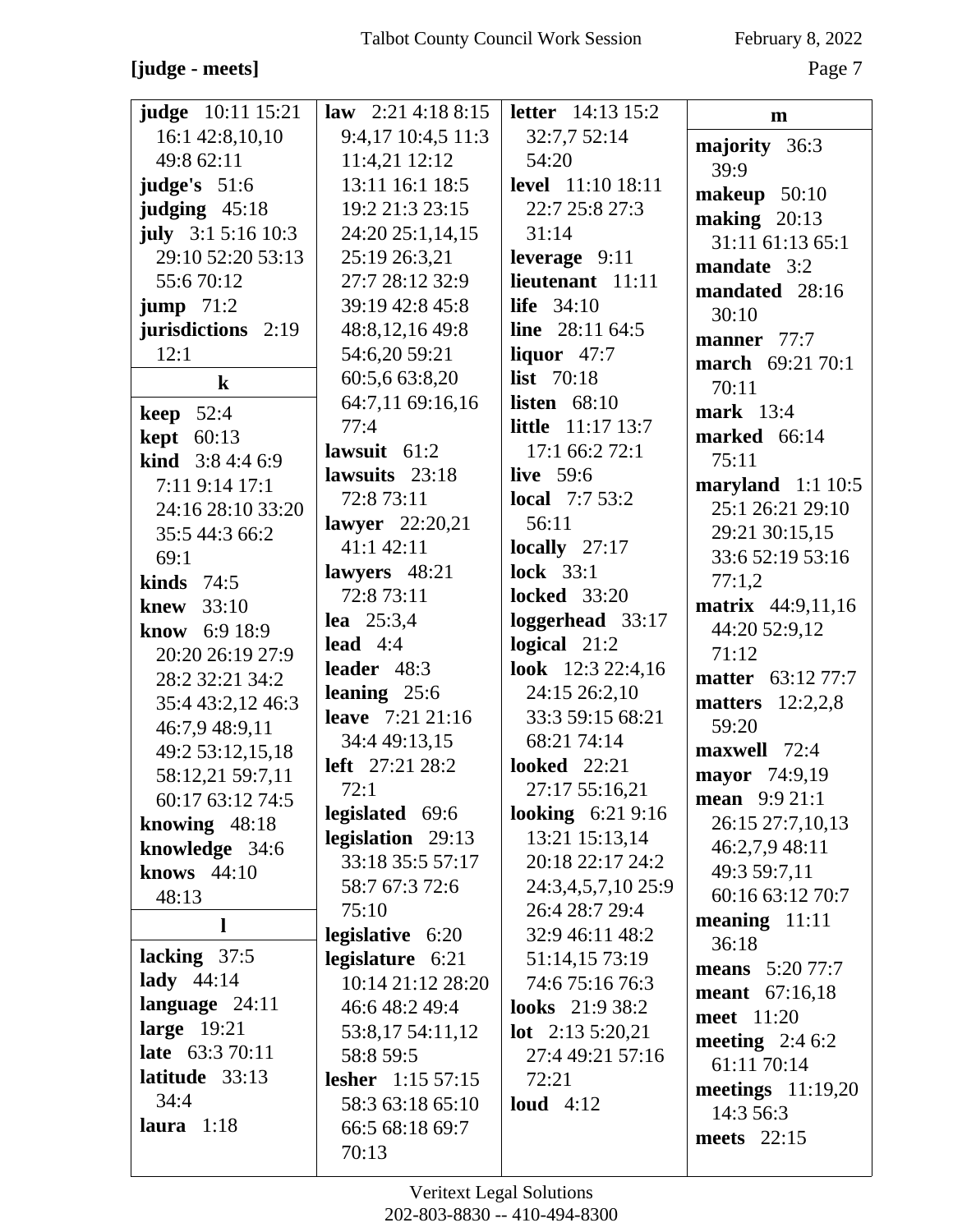### **[member - patrick]** Page 8

| member $61:19$          | <b>need</b> $4:149:21,21$                      | 27:7 29:10 33:1,9        | 68:12 72:2 73:4                            |
|-------------------------|------------------------------------------------|--------------------------|--------------------------------------------|
| 62:15,17                | 10:14 23:6 48:13                               | 34:6,9 40:1 42:3         | $\mathbf{p}$                               |
| <b>members</b> 1:13 3:7 | 51:10 54:6 65:7                                | 43:16,17 47:3            | 1:776:8                                    |
| 12:10 19:5,7 61:9       | 65:11 66:19 67:9                               | 48:949:7                 | p.m.                                       |
| 61:16 64:9              | 70:13,15 72:10,17                              | officers 10:4 11:12      | pack 1:17 23:20                            |
| membership 9:3          | 73:9 74:4 76:7                                 | 12:4 13:8 22:9           | 24:5, 10, 15 25:12                         |
| mental $64:10$          | <b>needs</b> 68:6                              | 34:15 47:20 49:19        | 25:17 26:4,8,15                            |
| mess 49:5 50:2          | neighborhood                                   | 52:18 53:4,7             | 27:11,17 28:4,7                            |
| metropolitan            | 43:6 57:11,13                                  | officials $14:453:4$     | 29:18 31:16 32:1                           |
| 19:15                   | neither $67:13$                                | oh 23:8 57:2             | 32:6,10,12,14                              |
| michael's 19:10         | <b>never</b> 73:3                              | okay 14:12 20:17         | 34:16,20 36:2,7                            |
| 19:11 20:4 58:19        | <b>new</b> $52:17$                             | 23:1 26:5,9 28:7,8       | 37:11 38:8,19                              |
| 73:16                   | normal $67:2$                                  | 28:9 32:12 38:19         | 39:8,12 40:3,5,10                          |
| michaels 68:16          | normally 65:20                                 | 38:21 39:16 40:5         | 40:13,16,18 44:1                           |
| middle 70:1             | <b>north</b> 19:9,9,9                          | 40:18 50:17 51:13        | 45:6,13 46:13                              |
| mile 13:4               | 59:9                                           | 53:15,18 58:18           | 50:3,7,13,19 51:8                          |
| miles 59:6              | notary $77:2,17$                               | 64:1 68:15 73:14         | 51:10,13 52:11                             |
| mind 23:21              | <b>notes</b> 77:6                              | 75:4                     | 53:10,14,18 54:16                          |
| minor 15:2 43:2         | notice $7:15$                                  | once 41:13,16            | 54:19 55:4,16,20                           |
| 43:20                   | notifies 36:11                                 | 42:2 43:9 70:17          | 56:17 57:5,14                              |
| minutes $72:1$          | <b>notify</b> 37:20                            | 71:1                     | 60:11,17,20 61:4                           |
| misdemeanor             | notorial 77:13                                 | <b>ones</b> 57:10        | 62:12 63:5,14                              |
| 61:17 64:5              | nuances 48:12                                  | <b>online</b> 2:12 30:13 | 64:1,15 65:19                              |
| miserable 44:15         | number 18:12                                   | opinion 22:3             | 66:12,15 67:12,20                          |
| mistaken 43:12          | 26:17 39:14 55:2                               | 51:17,19 60:3            | 68:4,13 69:13,17                           |
| <b>mixed</b> 68:5       | 55:13 63:9 69:2                                | opportunity 19:17        | 70:4,10 71:9,18                            |
| <b>moment</b> 32:20     | numbers 58:14,17                               | 45:17 46:18 47:15        | page 23:21 24:20                           |
| months 5:15 42:15       | $\bf{0}$                                       | 75:20                    | 32:3,6,11 39:12                            |
| 56:2                    |                                                | order 5:7 27:2           | 40:10,16 50:4                              |
| moral 61:18 62:5        | obviously 6:1                                  | 30:10 31:15 63:11        | 54:17 63:3                                 |
| <b>morris</b> 53:20     | 11:18 57:16                                    | organized 67:5           | pardon 51:9                                |
| move 22:2 35:7          | occasions 5:9                                  | ourself $35:2,5$         | part 9:8 63:3 67:8                         |
| multiple 28:18          | <b>odd</b> 39:14                               | outcome 77:12            | partially 46:14                            |
| municipalities          | <b>offense</b> 44:18,18                        | overarching 3:20         | particular 3:15                            |
| 4:20 65:16              | 44:19                                          | overdid 23:11            | parties 77:11,11                           |
| n                       | <b>offer</b> 52:6                              | overhead 7:11            | <b>parts</b> 74:11                         |
|                         | <b>office</b> 7:18 12:20                       | overseeing 33:7          | pass 3:19 38:13,18                         |
| named 77:3              | 19:8 20:3 42:17                                | oversight 7:1 13:9       | 55:9,10                                    |
| <b>names</b> 27:18      | 52:14,21 53:2                                  | 47:16                    | passage 5:13                               |
| 74:13                   | 58:21                                          | overturned 11:14         | <b>passed</b> 29:2                         |
| natural 7:7             | <b>officer</b> 8:16 10:6,8<br>10:19 11:2 12:13 | overwhelmed              | patience 73:21                             |
| nature $62:7$           |                                                | 70:20                    | <b>patrick</b> 3:19 4:5<br>4:10 25:17 59:2 |
| necessarily 2:18        | 14:13 15:3,18                                  | <b>oxford</b> 20:5 58:18 |                                            |
| $necessary$ 22:16       | 16:5,6,14 17:20<br>23:3,9 24:21 26:3           | 67:12,15,17 68:11        | 61:7 66:15 69:10<br>70:4 76:2              |
|                         |                                                |                          |                                            |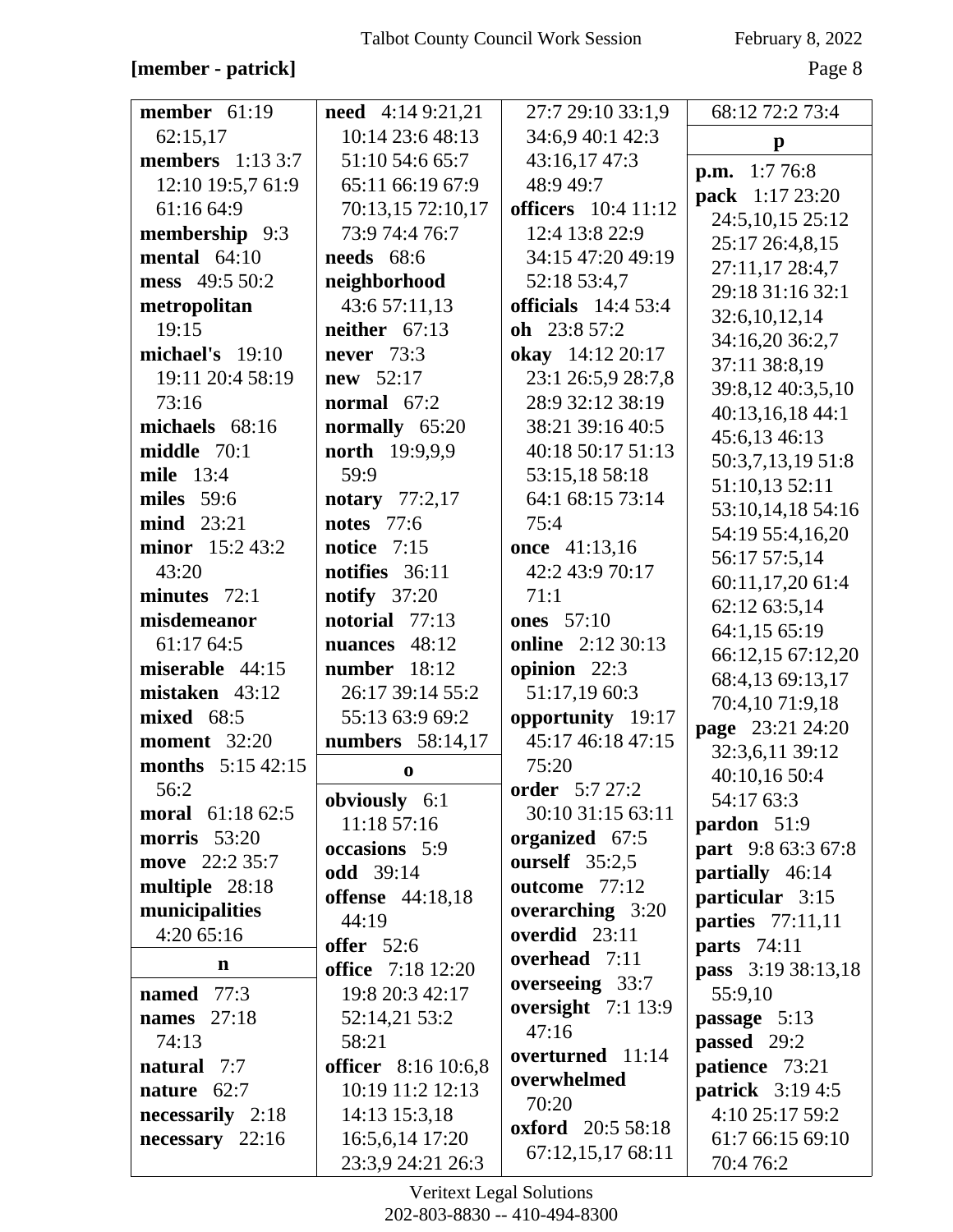**[patrick's - reads]** Page 9

| patrick's 24:4,4         | points 58:6               | <b>price</b> 1:18 66:18   | <b>purpose</b> 3:5 6:10        |
|--------------------------|---------------------------|---------------------------|--------------------------------|
| <b>patrol</b> 19:7 20:3  | <b>police</b> 1:5 2:11,17 | prices 57:2               | 67:7                           |
| 59:8                     | 4:17,21 7:1,4,6,8         | prime $34:8$              | purposes 27:19                 |
| pay 23:9 62:11           | 7:14,19,20 8:11           | printed 77:6              | <b>push</b> 31:6               |
| <b>pd</b> 12:21 27:21    | 8:21 10:6,8,19,21         | probably 2:5              | put 2:16 6:16 9:14             |
| 55:10 58:18,19           | 11:10,12 12:13,14         | 23:13 26:14 28:1          | 10:14 11:8 24:16               |
| penalty 64:6             | 12:15 13:8 14:6           | 28:5 30:2 69:10           | 26:12 27:2 30:20               |
| <b>people</b> 8:9 15:20  | 16:2,5,6 18:8,10          | <b>problem</b> 74:1 75:4  | 33:18 34:3 38:10               |
| 18:9,11,21 19:2          | 19:21 22:8,11             | procedure 31:9            | 49:21 56:17 58:9               |
| 20:12 23:13 46:8         | 23:13,14,16,17            | 32:17 48:8 60:12          | 61:15 64:13 65:17              |
| 47:19 48:6 49:1          | 28:17 29:10 30:15         | 67:2                      | 66:10,18 71:1                  |
| 54:7,8,9 58:9            | 33:6 34:15 35:8           | procedures 10:21          | 72:6                           |
| 61:15,16 63:9            | 35:10 37:7 40:1           | 11:6 33:11 34:7           | putting $5:3$                  |
| 70:16 71:4,8             | 41:21 45:16 46:5          | proceedings 2:1           | $\mathbf{q}$                   |
| 72:14,18                 | 46:9,11 47:3,4,19         | process 3:21 41:4         |                                |
| <b>percent</b> 49:18,19  | 48:9 49:19 52:18          | 41:5,7,8,9,10,12          | qualifications<br>57:21 74:6   |
| perjury 62:6             | 53:4,7 54:2 67:13         | 50:4 51:3                 |                                |
| person $8:13,20$         | policies 10:21 11:5       | product 5:20              | quarterly 11:21<br>14:3        |
| 9:18 10:15 11:7          | 13:5                      | 73:20                     |                                |
| 12:12 15:5 16:1,8        | policing $12:3,7,8$       | professional 22:3         | queen 7:16 67:18               |
| 18:5 19:18 20:7          | 13:17                     | prohibited 60:7           | 67:20 68:6                     |
| 21:6 22:19 24:1          | <b>policy</b> 12:20 13:2  | prohibits 60:1            | question 18:14                 |
| 25:7 33:3,4 62:16        | 13:16 48:7                | proper $42:21$            | 20:11 22:2 28:10               |
| 62:18                    | polygraph 64:14           | <b>propose</b> 4:2,7 9:15 | 38:5,8,21 54:16<br>62:17 68:19 |
| personally 77:3          | populating 18:15          | 19:5                      |                                |
| personnel 42:21          | position $24:2,17$        | proposed 4:1              | questions 20:10                |
| persons 28:8             | 25:3,7,21 27:8            | prosecute 41:19           | quick 3:19 15:17               |
| pete 1:15                | 32:16                     | prosecutor 41:18          | 16:19 23:20 38:6               |
| pick 46:21 47:16         | positions 33:15           | 41:18 42:1,7 53:1         | quickly 11:15                  |
| 58:13,15 74:6            | <b>possible</b> 19:6 66:8 | 53:3                      | 74:17                          |
| picking 58:12            | 74:18                     | protect $72:10$           | quorum 63:11                   |
| piece 57:18 75:10        | post 61:12                | protected 73:10           | r                              |
| pin $34:3$               | powerpoint 2:15           | protects $23:16$          | rabies 43:1                    |
| <b>place</b> 3:1 60:12   | 4:3 6:15,16 26:13         | provided 40:21            | raise $52:7$                   |
| 72:19 77:4               | 75:2,12                   | provisions 66:11          | <b>ramifications</b> 72:7      |
| <b>placed</b> 12:4 35:15 | practice 65:21            | <b>public</b> 5:10 12:10  | <b>range</b> 27:6 52:8         |
| play $11:2$              | precedence 11:5           | 37:17,19 47:8             | rank 11:11 16:5,7              |
| please 74:17 76:6        | prepared $64:17$          | 54:14 67:4 77:2           | <b>reach</b> 63:11 76:6        |
| plus 27:15 42:11         | presence 77:9             | 77:17                     | read $60:362:12$               |
| <b>point</b> 7:20 9:16   | president 3:18            | <b>pull</b> 9:6 57:9      | 65:17                          |
| 24:16 27:14 32:15        | 8:17 75:9                 | <b>pulled</b> 24:11 26:8  | reading $40:14$                |
| 34:2 41:2 66:7           | <b>pretty</b> 6:19 11:15  | 49:16 68:13               | 64:3                           |
| 71:10 75:18              | previous 22:18            | punishment 17:20          | reads $8:19$                   |
|                          |                           | 18:3                      |                                |
|                          |                           |                           |                                |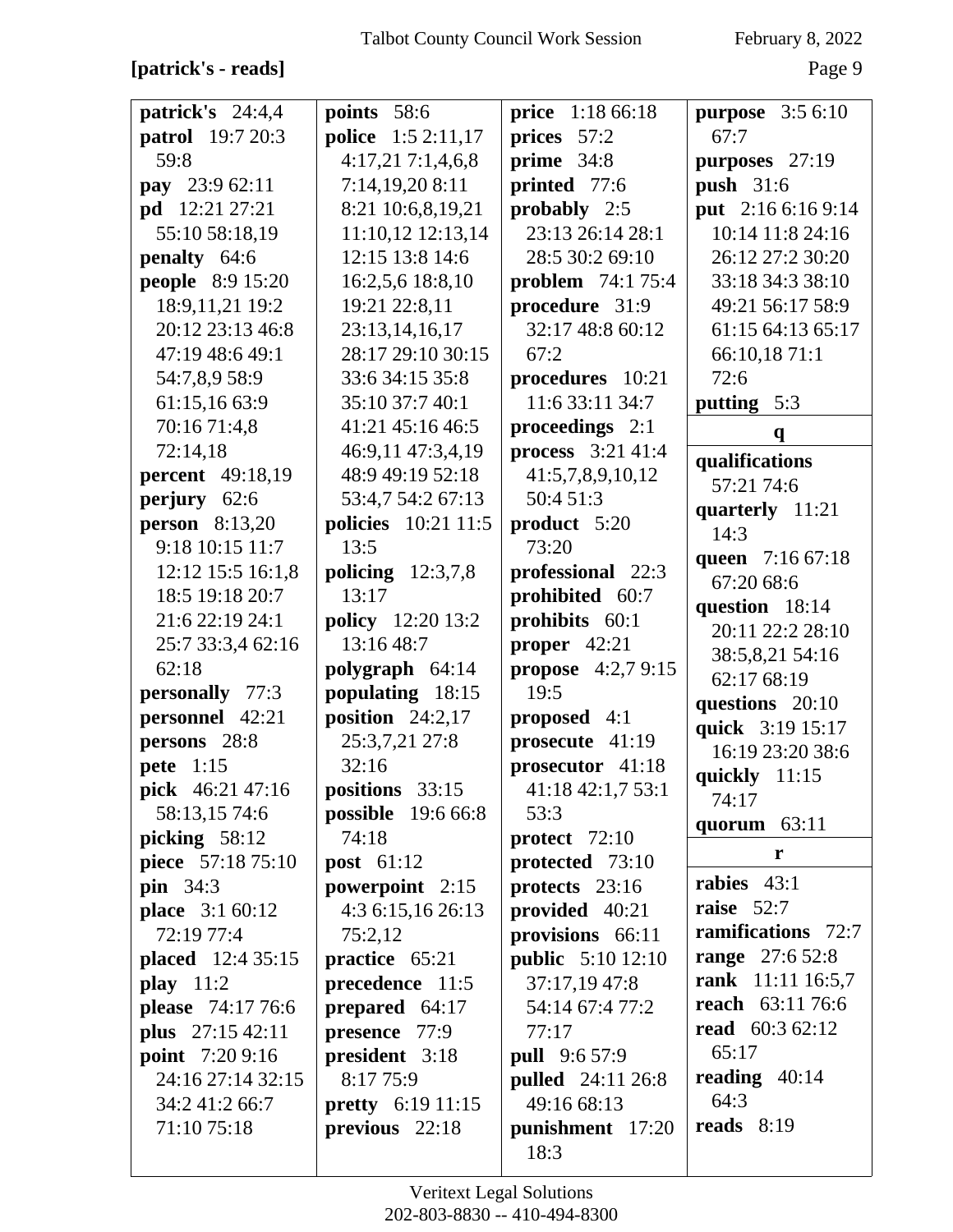### **[ready - severely]** Page 10

| ready $65:13,14$                     | 18:10 19:4 20:7                       | ride $45:7,1546:2$                         | screaming $71:6$          |
|--------------------------------------|---------------------------------------|--------------------------------------------|---------------------------|
| real 3:19 15:17                      | 21:4,12,13 22:4,5                     | 46:4                                       | screen 13:19 17:6         |
| 16:18 23:20 33:19                    | 23:6 25:20 32:2                       | right $7:16,179:2$                         | 51:16,21                  |
| 38:645:9                             | 48:4                                  | 16:10 17:3 22:1                            | seal 77:13                |
| really 6:10 17:16                    | remember 38:15                        | 22:18,20 23:2                              | second 44:18              |
| 27:14 34:20 42:11                    | removal 61:21                         | 24:13,15 25:5,8                            | 70:14                     |
| 73:14,15 75:19,21                    | 64:4                                  | 25:11,19 27:12,12                          | section 23:21             |
| <b>rears</b> 72:16                   | replaced 69:4                         | 32:14,14 34:21                             | 54:19                     |
| reason 10:13 11:6                    | report $13:15$                        | 35:3,8 36:15                               | see 7:11 14:2 17:3        |
| 26:16                                | 61:20                                 | 37:17 38:14 40:3                           | 17:13 37:4 55:13          |
| reasons $11:16$                      | reported 1:20                         | 40:12,14 41:5                              | 64:4 72:8 73:1,11         |
| 18:4                                 | representation                        | 43:17,19 44:1                              | 74:11                     |
| receive 12:9                         | 6:19                                  | 47:20 48:9 49:16                           | seeing 49:17 72:17        |
| receiving 36:12                      | represented 19:13                     | 49:19 50:19 51:13                          | seen 44:7 45:19           |
| recommend 13:16                      | 42:4 59:4 66:21                       | 54:4,5,7,14 61:12                          | select 33:16              |
| 19:17                                | reprimand 14:14                       | 67:16 68:14 71:7                           | selected 26:17            |
| recommendation                       | 15:2                                  | 71:11 72:10,18                             | send 22:12 37:14          |
| 59:18 60:9,10,15                     | request $37:1$                        | 73:9 75:12 76:3,5                          | 56:10,15 66:16            |
| 60:19,21                             | <b>require</b> 9:4 63:8               | <b>rights</b> $10:572:11$                  | 69:10 70:4 75:9           |
| recommendations                      | required 13:7                         | 73:1,10                                    | 75:10,12                  |
| 31:9                                 | 29:15 45:7 64:20                      | <b>road</b> 19:11                          | sense 20:9 23:19          |
| record $51:11$                       | requirement                           | <b>role</b> 65:12                          | 25:16,18 56:7             |
| recorded 77:6                        | 33:21                                 | <b>room</b> $6:269:9$                      | 63:8 69:16                |
| recordkeeping                        | requirements 67:3                     | rough $5:18$                               | <b>sent</b> 74:4,17       |
| 32:17                                | requires $4:216:1$                    | <b>route</b> 19:12                         | sentence 16:16            |
| records $60:13$                      | 9:17 21:4 25:20                       | routine 28:13                              | separate $5:8,9$          |
| recuse $63:15$                       | requiring $20:21$<br>resident 19:9    | rude 43:19 44:13                           | separately 12:6           |
| redefining $52:16$<br>reference 17:7 |                                       | <b>rule</b> 10:11                          | september 77:20           |
| regarding $1:5$                      | resign 61:21 62:1<br>resignation 64:4 | <b>rules</b> 53:12 65:4<br>rulings $22:18$ | sergeant $22:10$<br>27:9  |
| 54:16                                | resolved 17:19                        | run $33:11,11$                             | <b>serve</b> $7:369:3$    |
| regions 59:3                         | resources 7:7                         | rural $3:14$                               | <b>served</b> 18:11       |
| regular $46:3$                       | restrictive 35:6                      |                                            | serves $7:18$             |
| regularly 31:15                      | <b>retire</b> 26:20 33:9              | ${\bf S}$                                  | <b>service</b> 26:16 27:1 |
| 45:16                                | retired 15:21                         | safety 47:9 54:15                          | 28:16                     |
| <b>related</b> 9:13 77:11            | 24:20,21 26:2,19                      | sat $22:2061:7$                            | serviced 13:3             |
| relates $4:19$                       | 32:21 33:1,6                          | saying 34:11 35:1                          | 43:21                     |
| relating $4:18$                      | 42:10,16                              | 50:7 54:5 60:2,17                          | session $1:471:5$         |
| relationship 46:17                   | revamped $56:13$                      | says 8:16 14:12                            | 76:8                      |
| relationships 46:5                   | review 35:9 39:17                     | 15:19 19:2 21:11                           | set 35:477:4              |
| relative $24:1,17$                   | 39:18 47:7                            | 23:11 43:17 44:17                          | seven $20:6,643:13$       |
| 31:18 32:16                          | reviewing $35:15$                     | 48:16 59:16 60:7                           | 63:14                     |
| relevant $9:19,20$                   | <b>rich</b> 73:12                     | 64:4<br>schedule 75:13                     | severely 54:15            |
| 10:15 11:7 18:6                      |                                       |                                            |                           |
|                                      |                                       |                                            |                           |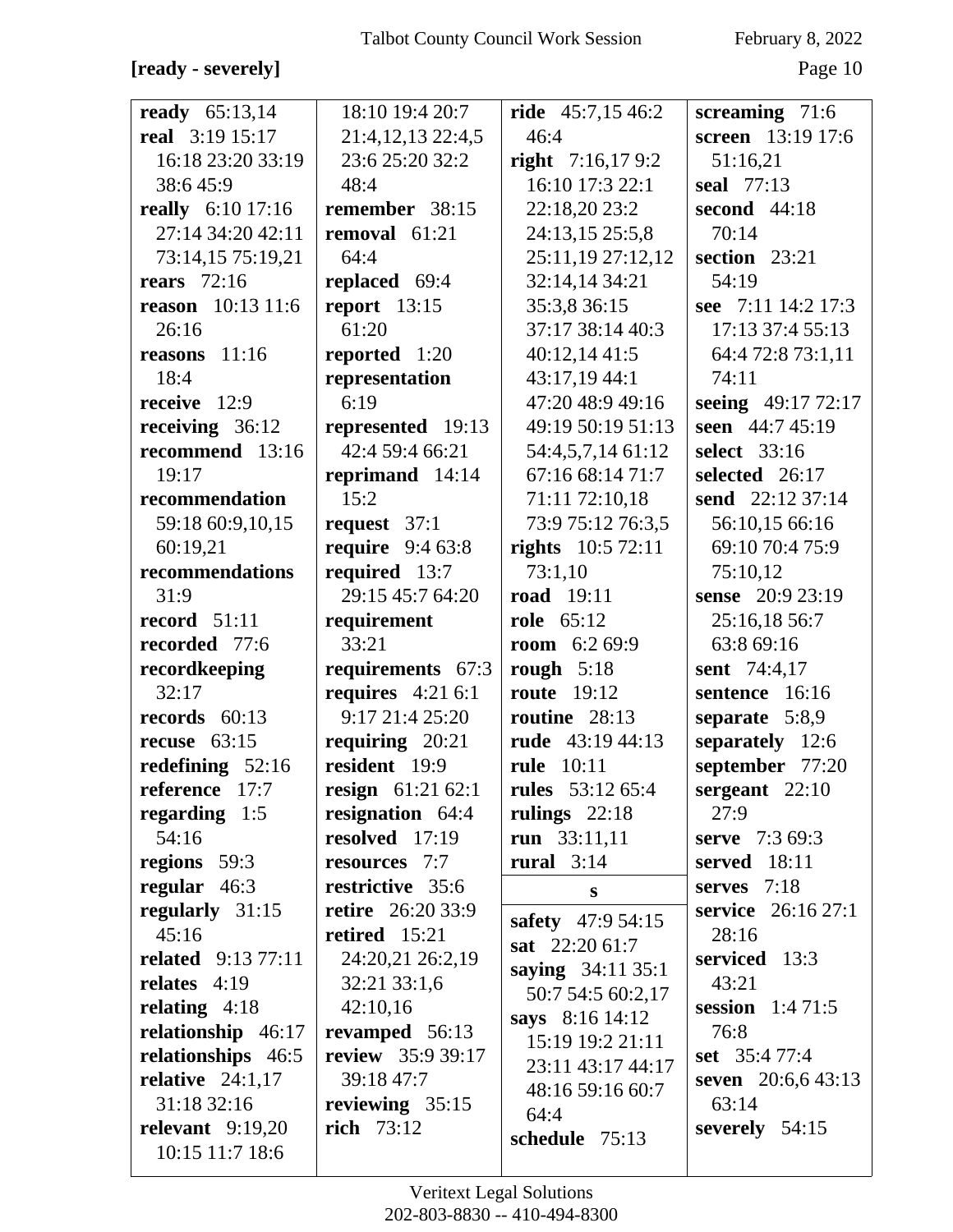### **[she'll - sure]** Page 11

| she'll $2:16$     | singled $67:10$             | specify $32:15$     | stenographically                  |
|-------------------|-----------------------------|---------------------|-----------------------------------|
| sheriff 2:12 5:19 | $\sin$ 74:9                 | spelled $57:16$     | 77:6                              |
| 6:5,7,189:1712:6  | sit 12:5 15:8,9             | spencer $42:15$     | stepped $45:12$                   |
| 13:20 14:17,17    | 17:17 42:9                  | 43:5,10             | steps $64:21$                     |
| 15:14 16:2,6,10   | sitting $65:8$              | spoken 73:7         | stick 61:1                        |
| 17:5,9,12 19:1    | situation 66:3              | st $19:10,1120:4$   | stipend 64:17                     |
|                   | $\sin$ 19:5 21:6 32:7       | 58:19 68:16 73:16   |                                   |
| 20:15 21:3,11,20  | size 58:20                  |                     | stipulations 77:8<br>stole $3:15$ |
| 22:5 24:3,9,13    |                             | staff 9:3,5,12 13:1 |                                   |
| 25:6,11 26:1,18   | skip 15:16 29:20            | 18:11 22:13,13      | stop $44:1648:10$                 |
| 27:13 28:1,5,9,14 | slide 7:10 8:1 9:1          | 42:1,20             | str 33:18 35:4                    |
| 29:17,19 30:7,9   | 9:2 13:18,21                | stamp $2:8,104:9$   | straight $24:12$                  |
| 31:20 32:2,8,11   | 20:18 53:20                 | 4:16 6:8 9:9 13:18  | street $47:1$                     |
| 32:13 34:12,18    | slightly 58:20              | 16:20 17:7,11       | stressed 6:9                      |
| 35:8,18 36:5,9,12 | small 58:18,19              | 18:14 26:11 67:15   | stuff $13:7 17:11$                |
| 37:8,13,18 38:5,7 | 62:3                        | 68:975:9            | 29:5 30:19,21                     |
| 38:14,20 39:3,7   | smith 55:11,16,19           | standard $47:10$    | 37:2 40:21 41:1                   |
| 39:11,17 40:4,8   | 56:1,16 73:17               | 52:18               | 45:2 48:15 49:4                   |
| 40:12,15,17,19    | snake 72:16                 | standards 11:1      | 49:16 51:7,12                     |
| 41:15 44:2 45:11  | somebody 22:7               | 22:16 45:3          | 53:4 56:15 62:8,9                 |
| 45:19 47:12,14    | 23:6,7 27:3 42:13           | standing $24:21$    | subject 40:1 61:21                |
| 50:6,12,16,20     | 44:14 48:10,13              | 26:20               | 69:15                             |
| 51:9,12,14,21     | 51:11 58:13 59:10           | start $4:13,146:17$ | submit $13:14$                    |
| 52:5,13 53:11,16  | 72:20                       | 46:4 65:7 72:17     | submitted 74:13                   |
| 53:19,21 54:17,18 | somebody's 31:12            | started $2:4,76:6$  | subsection 25:9                   |
| 55:3,5 56:2,5,10  | somewhat 33:17              | 56:3 71:14          | 39:21                             |
| 56:20 57:6,12     | soon $66:871:15$            | starting $42:12$    | sudden 72:16                      |
| 58:2,8 59:17 60:1 | sooner 70:1 71:3            | 53:13 66:6          | sued 23:12,13,14                  |
| 60:9,16,19 61:1,6 | sorry 13:20 26:6            | starts 6:8          | 49:1,2,11                         |
| 63:2,6,19 64:13   | 45:11,13 55:19              | state 2:19,20 3:14  | suffer 54:15                      |
| 67:18 68:18 69:8  | 67:20 68:4                  | 3:15 7:5,6 25:19    | suing $61:3$                      |
| 69:14 70:15 71:10 | sort $4:14$                 | 33:9 41:21 44:21    | supervisor 25:3                   |
| 71:12,14 73:5     | <b>sounds</b> 4:8 50:8      | 53:1,3 57:17        | supply $62:9$                     |
| 75:17             | 66:18 75:15                 | 69:16 71:6 77:1,2   | <b>support</b> 3:4 49:17          |
| sheriff's 7:18    | south 19:10 59:9            | state's $53:2$      | 49:20                             |
| 12:20 19:8 20:2,3 | <b>speak</b> 73:4 75:7      | statements 3:20     | supporters 54:6                   |
| 42:17 58:20       | speaker $15:12$             | 3:20                | supposed $30:21$                  |
| sheriffs 13:11    | 16:4,8 26:14 30:6           | statistics 73:5     | 45:1                              |
| 48:16             | 30:8 32:5 41:14             | status $55:14$      | sure $2:84:165:16$                |
| short $47:6$      | 57:10 68:3,15               | statute 6:1         | 6:7,11,189:519:1                  |
| shot $43:1$       | 74:8, 10, 21 75:1           | stay $52:867:5$     | 54:18 59:2 62:4                   |
| signature $77:15$ | <b>specific</b> $19:725:14$ | stenographer 51:8   | 64:2 66:20 67:10                  |
| silverstein 74:3  | 55:13 57:20                 | 51:10               | 71:13 73:9 74:4                   |
| similar $22:21$   | specifically $21:14$        | stenographic 77:6   | 74:15,19,20 76:5                  |
|                   |                             |                     |                                   |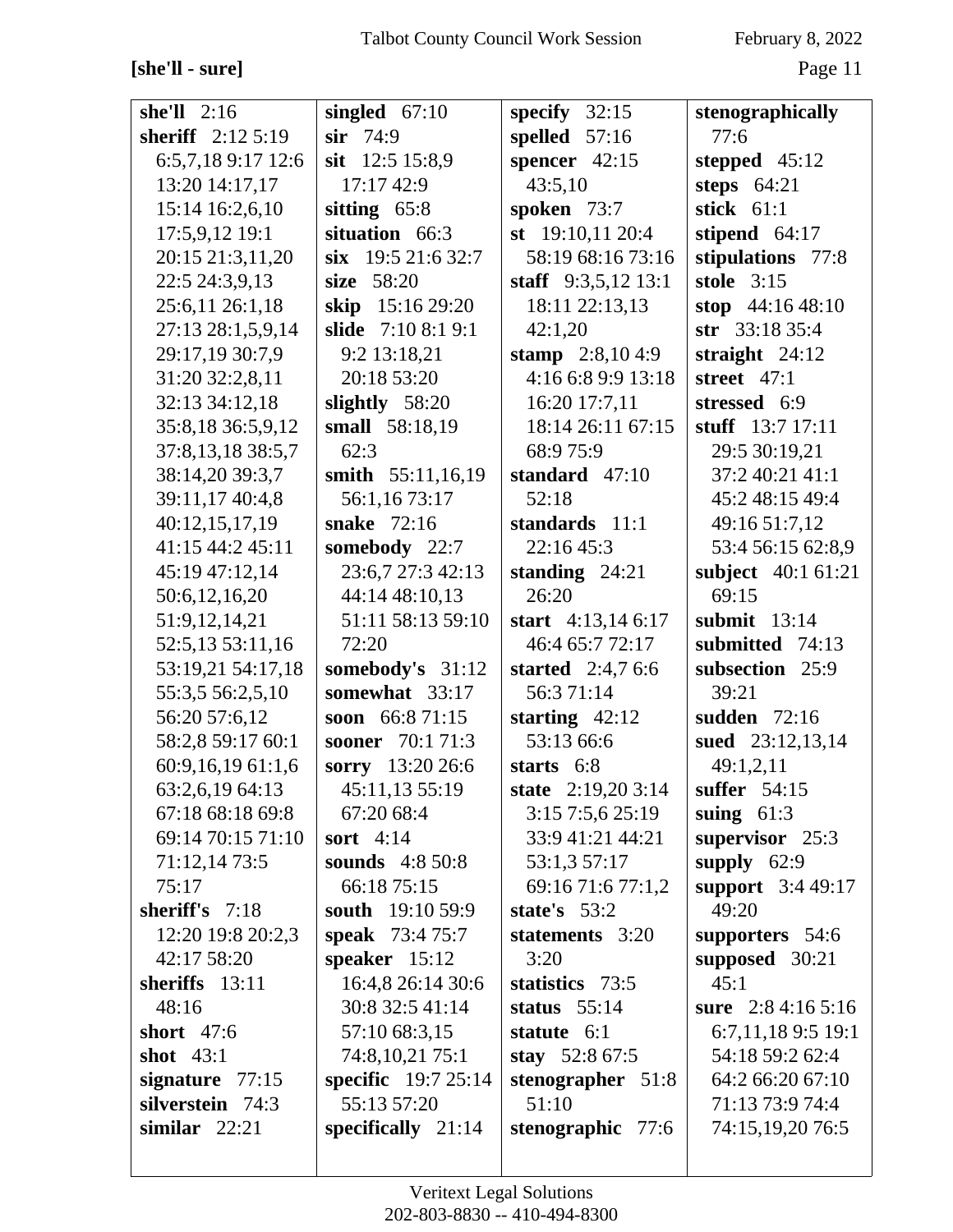### **[suspend - uniform]** Page 12

| suspend 23:9                      | <b>thanks</b> 72:4 73:21 | <b>times</b> 28:18        | tremendous 69:8      |
|-----------------------------------|--------------------------|---------------------------|----------------------|
| sustained 36:17                   | thing $21:1825:15$       | <b>today</b> $2:103:5$    | trial 14:5 15:4,4,8  |
| 39:2,15                           | 31:16 44:3 51:15         | 6:10 66:8                 | 15:9, 13, 15, 16, 19 |
| sustaining 38:11                  | things $9:2033:8$        | told 43:10                | 16:13,14 17:3,21     |
| 39:10,10                          | 59:14 65:7               | tonight $68:10$           | 18:1 30:11 35:21     |
| sworn 24:20 26:2                  | <b>think</b> $3:66:19$   | topic $29:21$             | 40:7,8,11,20 41:4    |
| 33:1,9 34:6,9                     | 10:13 14:13 19:19        | <b>totally</b> 54:2 58:10 | 41:5,7,8,9,10,11     |
| sykesville 30:14                  | 22:5 23:8 25:8,21        | 58:15,16 59:12,13         | 41:17,20,21 42:3     |
| t.                                | 26:18 29:11 34:3         | touched 36:1              | 42:9 43:8,11,13      |
| take 4:4 6:14 9:21                | 38:21 42:14,16           | town 7:16 19:19           | 43:15 44:7 50:4,8    |
|                                   | 43:5,11 45:14            | 19:20 20:4 41:7           | 50:9,21 51:2,4,5     |
| 15:18 17:20 37:19                 | 46:1,12,20 47:9          | 50:8,20 51:1              | 58:4                 |
| 60:12 62:13 66:9<br>74:14 75:5    | 47:12 48:1,3 51:4        | 58:13                     | true $77:7$          |
| <b>taken</b> 72:21 73:1           | 51:16 54:10 55:7         | <b>towns</b> $3:87:13$    | trust $54:12$        |
| takes 5:12 11:5                   | 57:7 62:4 64:7,8         | 19:16 21:20 41:3          | try 2:8 9:11 69:21   |
| 37:16,18                          | 65:8,15 66:4,5,19        | 42:14 58:4,11             | 75:13                |
| talbot $1:18:4,9,11$              | 67:4 69:10 70:7          | 65:11 66:19 68:5          | trying $9:14\,26:7$  |
|                                   | 71:16 74:10,11           | 69:18 71:21 75:11         | 31:18 33:20 35:2     |
| 10:11 15:10 17:16                 | thinking $7:179:11$      | 75:19                     | 45:1 71:7 73:19      |
| 18:7 19:8 49:13                   | 26:1 58:18 65:9          | traffic $44:16$           | tune 34:20 38:10     |
| 54:15 59:3,18                     | third 16:8 44:19         | train $53:8,1473:2$       | turn $2:5,6$ 12:16   |
| 61:20 77:3                        | <b>thomas</b> $4:11,16$  | trained $52:19$           | 14:10 24:19 25:17    |
| talk $2:103:5$                    | 24:7 25:19 26:7          | 70:16 71:8                | 35:11,12 36:15       |
| 11:17 12:6 18:19                  | 26:10 66:9,14            | training $21:15$          | 40:10                |
| talked 19:20 22:20                | 70:3,5,11                | 28:13,16,19,21            | turns $63:20$        |
| 35:17 56:1                        | thought $2:147:13$       | 29:1,6,8,9 30:1,1         | turpitude 61:18      |
| talking 16:17 17:2                | 43:5 59:1 64:2           | 30:2,10,16 31:2,4         | 62:6                 |
| 32:20 42:15 59:2                  | thoughts $4:14$          | 34:13,13,14 44:10         | two $19:2120:3$      |
| talks 7:12 24:1                   | 69:1                     | 44:21 45:20,21            | 59:6 61:17 64:6      |
| 54:20 63:6                        | thousand 56:21           | 47:2 53:7 65:3            | type $22:17$         |
| <b>tcpab</b> 8:11 24:18           | 57:7                     | 70:17,19,20 71:1          | types $33:8$         |
| tell 14:17                        | <b>three</b> 5:8,9 19:6  | 71:5,10                   | typical $22:10$      |
| tells $44:14$                     | 20:2 30:8 36:12          | trainings $29:1,14$       | typically $41:20$    |
| ten $27:751:5$                    | 37:20 42:17,18           | 30:12                     | u                    |
| term 47:7 61:19<br>terminate 23:4 | 43:4,6 50:13             | transcribed 77:6          | understand 10:1      |
| terminated 22:19                  | <b>throw</b> $27:1834:1$ | transcript $2:1$          | 10:18 14:4 41:4      |
| termination 23:3                  | 60:5                     | transcription 77:7        | 42:14                |
| terms 57:19 68:20                 | tie $63:16,20$           | transparent 54:3          | understands          |
|                                   | tightly $35:2$           | trappe 7:15 67:13         | 42:13                |
| 68:21 69:2,5<br>terrific 69:7     | time $28:243:16,21$      | 67:16,19,21 68:6          |                      |
|                                   | 49:21 69:18 70:16        | 68:7,10                   | unfounded 36:16      |
| <b>thank</b> $56:1665:6$          | 77:4                     | trash $60:4$              | 52:3                 |
| 69:7,17 74:19,21                  | timeframe $52:11$        | travel $30:18$            | unfunded 3:2         |
| 76:7                              |                          |                           | uniform $31:12$      |